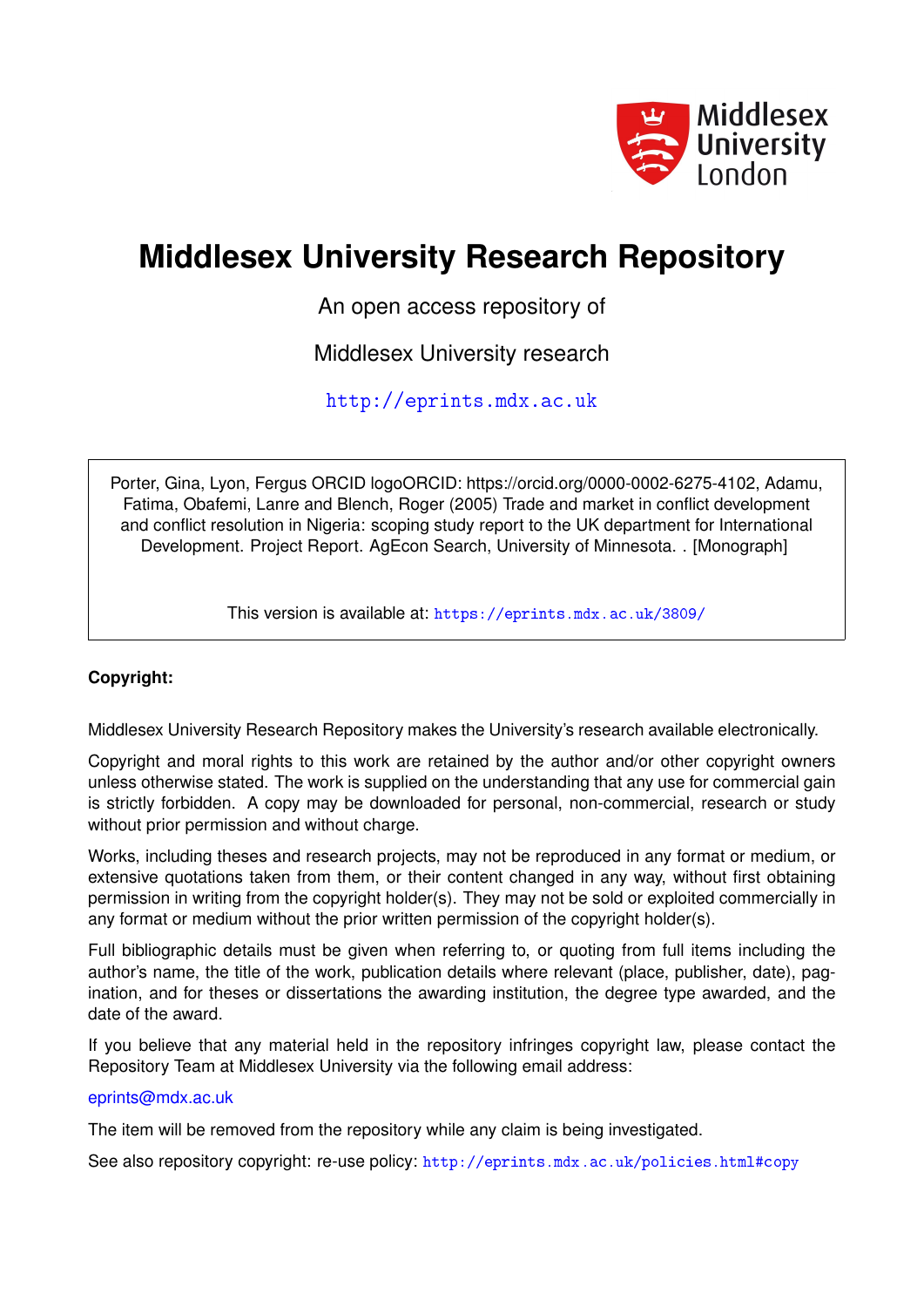## **TRADE AND MARKETS IN CONFLICT DEVELOPMENT AND CONFLICT RESOLUTION IN NIGERIA**

### **SCOPING STUDY REPORT TO THE UK DEPARTMENT FOR INTERNATIONAL DEVELOPMENT**

**MARCH 2005**

**Gina Porter, Fergus Lyon, Fatima Adamu and Lanre Obafemi with Roger Blench**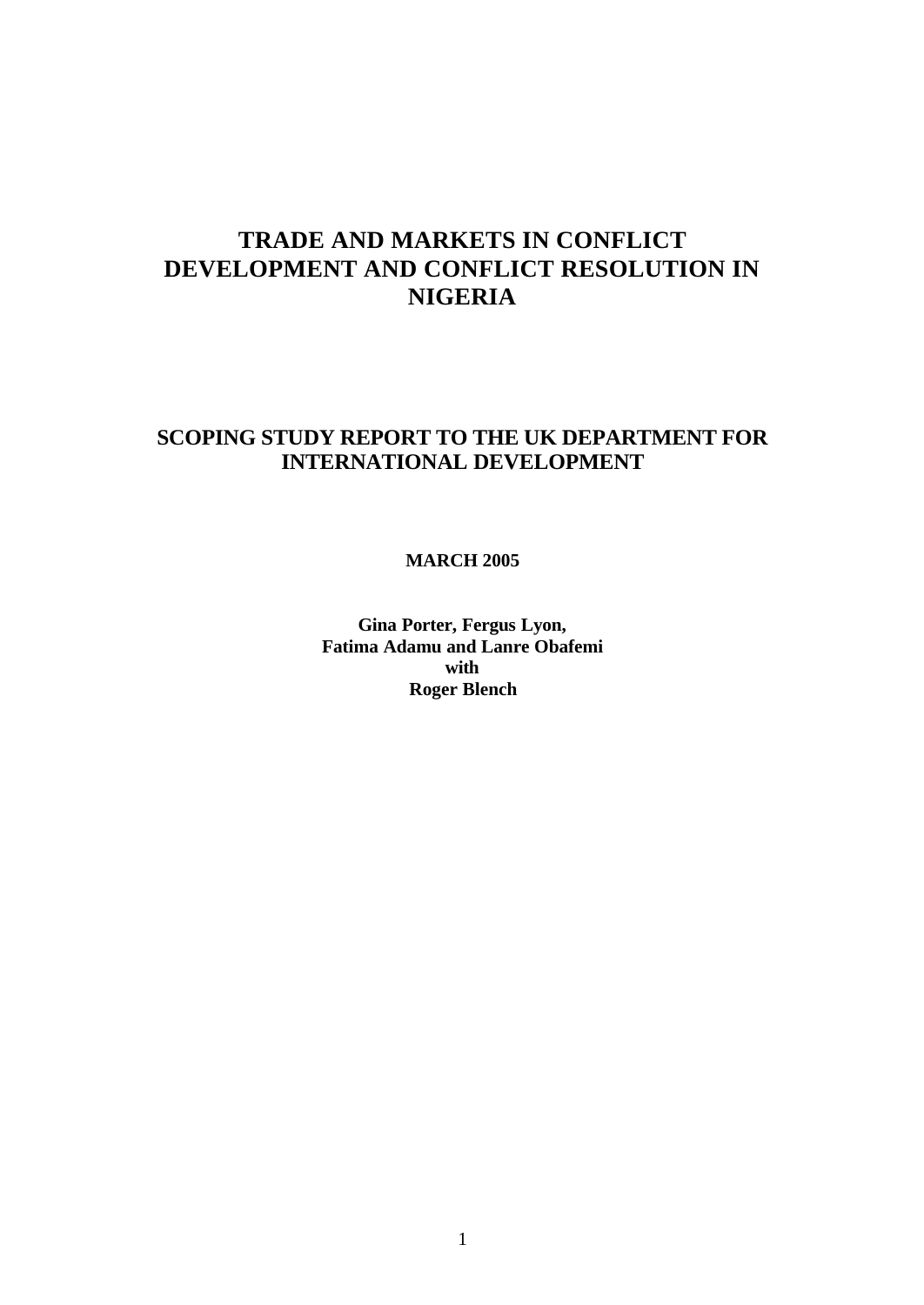### **Executive summary**

This study of trade related conflict and its resolution in Nigeria's was prompted by the needs of policy makers concerned with improving market access for the poor. There is a lack of published material analysing links between trade/markets and conflict development/conflict resolution. The study is based on a literature review, a small number of interviews in Nigeria and UK and a one-day workshop: it was conceived as a pilot to identify areas for future research.

The informality of Nigeria's agricultural produce trade has the potential to promote both cooperation and conflict. The food marketing chains are complex networks extending across the country, and often involve diverse ethnic, religious and social groups. For the most part these linkages work extremely effectively, drawing on substantial inter-gender, inter-ethnic and inter-religious cooperation, often built up over generations.

Nonetheless, there is potential for a range of trade-related issues to lead to conflict and for extra-trade tensions related to broader structural issues to spill over and erupt in trade contexts. The costs of violent conflict can be enormous, not just in terms of immediate losses within the physical trading arena but also related to a widespread decline in trust and confidence which erodes social capital, with implications for producers and consumers as well as traders and their families.

Tensions emanating from deep-seated structural factors are implicated in many recent trade-related conflicts in Nigeria. Resource-based struggles around access to land and employment, complicated by environmentally and conflict-induced migration (with consequent indigene-settler divisions) and with outcomes reflected in major ethnic income differentials, have formed the seed-bed for much recent conflict. Where youth unemployment is a contributory factor to conflict, an element of political manipulation of religious/ethnic divisions through patronclient relationships is particularly common.

Struggles over market power, market access and market space also occurs along commodity chains and are particularly likely to contribute to sparking or escalating conflict where underlying tensions related to deep-seated structural factors are also present. Identifying potential conflict pressure points along a commodity chain can be a valuable analytical tool assisting conflict avoidance.

Antagonisms between the public and private sectors are a common contributing factor in trade-based conflict. The disorganised, informal nature of the small scale trade sector and the perception that it promotes criminal activity are a root cause of much antipathy in the public sector. From a private sector viewpoint, local government revenue extraction from market-based trade is strongly resented in view of the government failure to invest in physical market infrastructure, trader harassment, massive financial mismanagement and corruption. Weak/corrupt national institutions such as police and justice systems fuel resentment and promote reliance on personal links to local-level patrons and privatisation of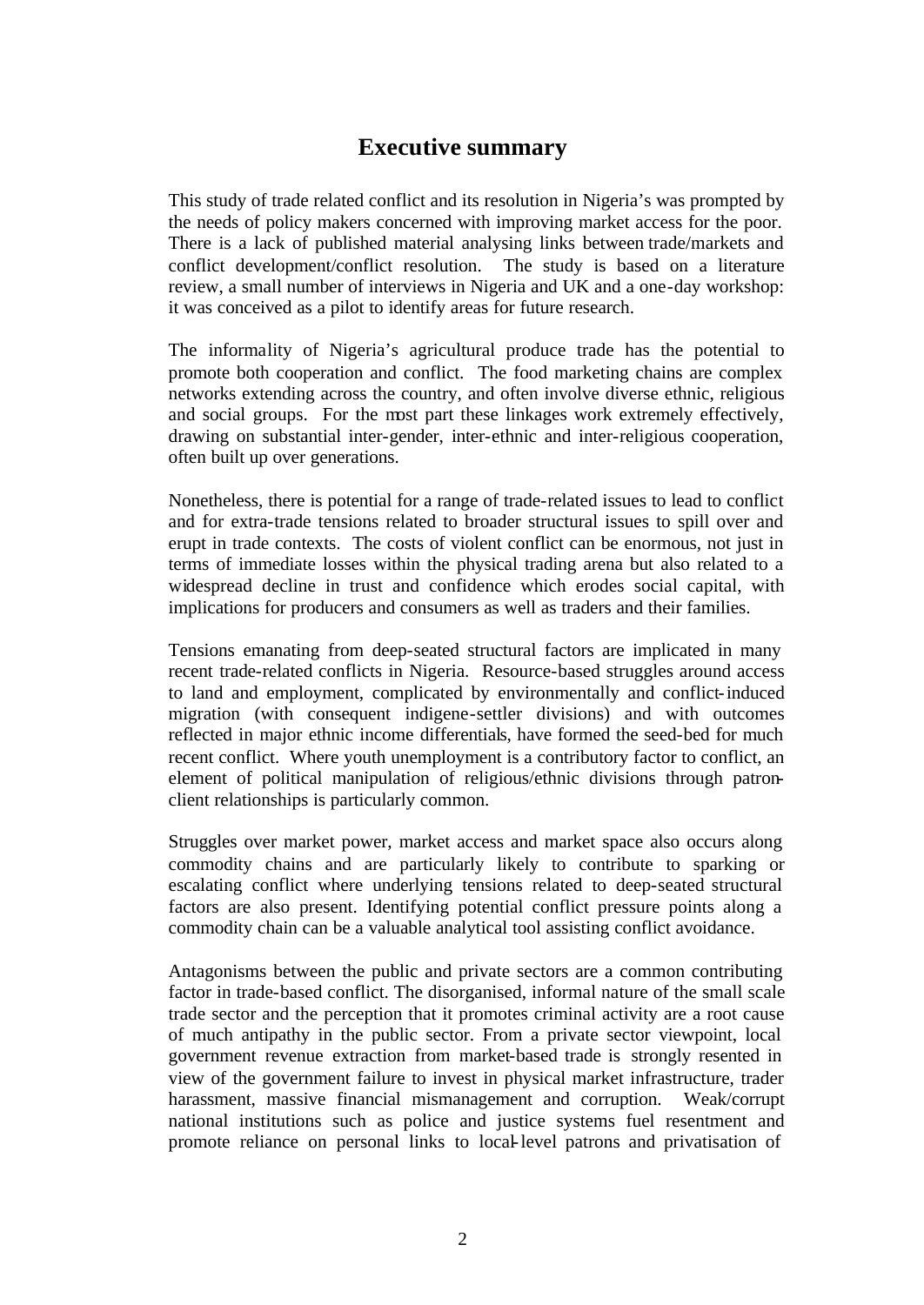security, both of which may fuel inter-ethnic trade-related conflict since they easily become ethnically defined.

Crowded markets often become conflict flashpoints because they commonly bring large numbers of people from different ethnic groups together in a congested area. They offer a fertile context for conflict entrepreneurs wishing to use conflict for business or political ends to promote their aims. Unemployed youth can be hired at very little cost to help escalate any small conflict which occurs: the potential for looting once a conflict is in full swing provides additional incentive.

Transport-related issues may act as a conflict trigger or a background factor to exacerbate other causes on tension, especially in a context where livelihoods are fragile and formal insurance mostly unavailable. Transport-related conflict appears particularly common in the perishable commodities trade (vegetables, livestock), though fuel cartels and government petrol pricing has been a wider cause of conflict.

Despite the potential for trade to become a locus of conflict, market interactions and trading relationships may also facilitate reconciliation because disputing groups need to work together to secure their individual livelihoods. Moreover, market spaces are important potential mediation spaces precisely because they bring conflict related groups together, especially in boundary regions. Particular individuals – including women traders - may act as crucial "connectors" in this respect, linking diverse ethnic and other interest groups.

Long-established trader associations and other indigenous business networks provide ample evidence of their expertise in conflict avoidance and dispute management through a variety of mechanisms. In periods of violent conflict, traders of diverse ethnic origin often protect one another, especially within the market environs. Work with traders' leaders and their organisations to support and further develop such initiatives seems to offer an important potential route to conflict reconciliation and transformation (whereby institution building is emphasised as a route to dealing with both underlying structural causes of conflict and immediate triggers).

Widespread economic growth, well distributed both spatially and across social and ethnic groups probably offers the strongest protection against conflict and its perpetration by conflict entrepreneurs. Donors' and NGOs' work in assisting people to maintain basis entitlements to food, health etc. will contribute to conflict avoidance. They can also support conflict transformation approaches by combining a livelihoods approach with a conflict resolution approach. This needs to give full emphasis to handling change, so that conflict can be avoided. Diversification of livelihoods and associated development of new skills, knowledge and behaviour is likely to be central to such livelihood-linked conflict initiatives. Work with unemployed and disaffected youth appears likely to be particularly fruitful. .

Movement towards the development of a well-regulated state will also contribute to conflict transformation, since good institutions such as rule of law provide the essential context for tackling structural causes of conflict: this may need to include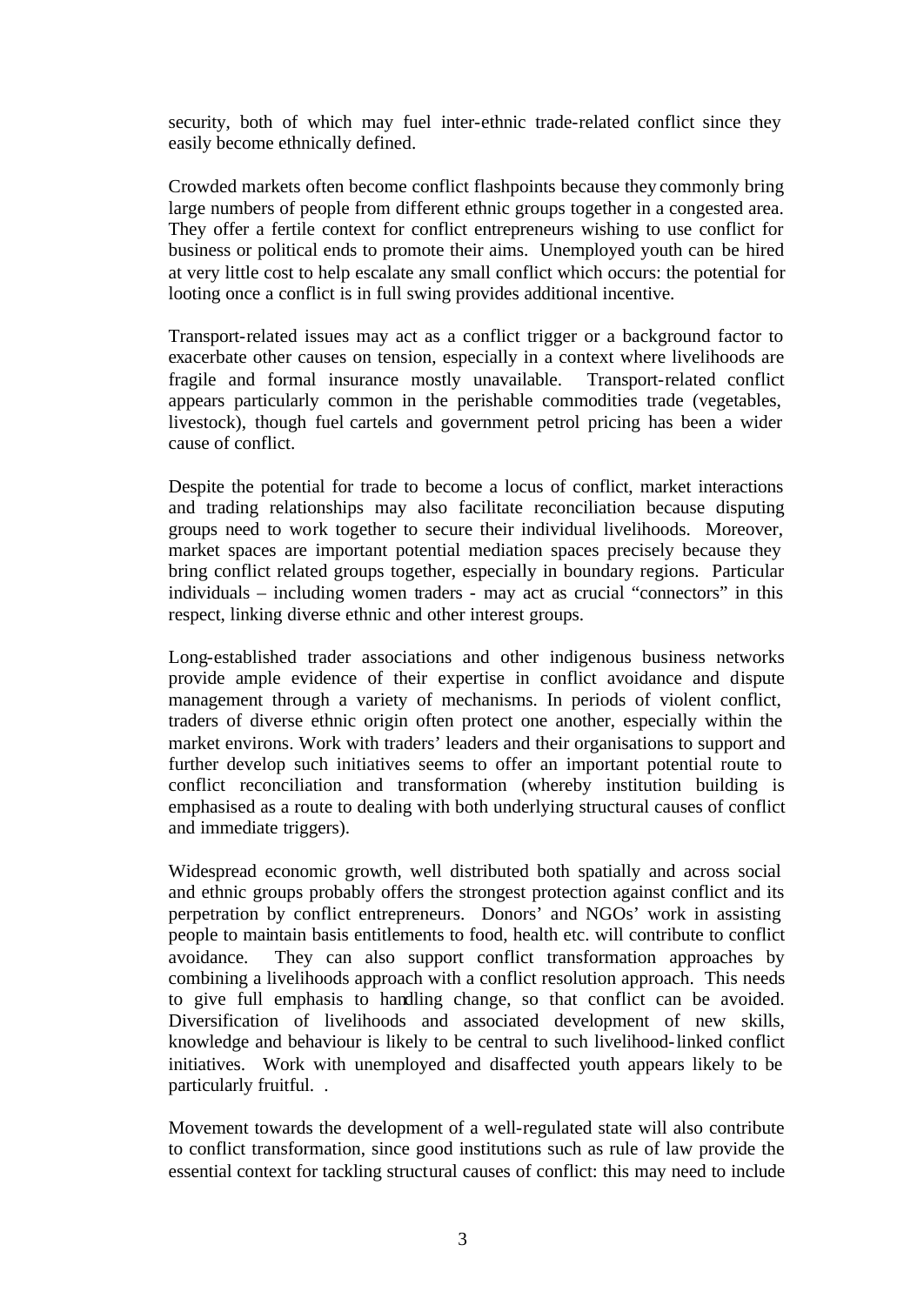support for traditional authorities which can play a strong role in local governance issues. In the absence of formal policing there has been a rise in the use of vigilante groups, often initiated by trader associations. The study also found that there are widespread cases of tensions and conflict between traders and the state, over high levels of levies and lack of investment in market infrastructure. This can be avoided or reduced by encouraging the private ownership and management of markets

The following recommendations are made:

- Identify potential conflict pressure points on specific commodity chains (including transport issues) especially before public sector or donor investment or support.
- Tackle the structural causes of conflict through promoting conflict sensitive economic growth and diversification of livelihoods away from resource constraints (such as land). Particular attention should be given to promoting the opportunities for unemployed and underemployed young men, and linking conflict and economic development programmes.
- Public sector ownership of markets has resulted in tensions and poor investment. Traders interviewed expressed the preference for an increase in private markets or private management. The benefits of private ownership and management need closer examination and possible piloting.
- Raise awareness of the potential role of business and trade related organisations in conflict resolution among local conflict-focussed NGOs in Nigeria (while recognising that they can fuel conflict if they exclude particular groups).
- Design market places to reduce overcrowding and tension so that they are less likely to become flash points for conflicts.
- Explore the possibility of developing innovative ways of working with and regulating vigilante groups, bearing in mind that they are now a substantial source of youth employment in many regions.
- Recognise and support the role of traders as key 'connectors' building social capital and networks between ethnic groups.
- Businesses trading across ethnic boundaries can build cross cultural social capital. Means of encouraging more individuals to take up these boundary spanning activities and to use market places as mediation spaces need to be explored.
- Conflict resolution approaches should recognise the key role traditional authorities play in managing markets and hence affecting conflicts.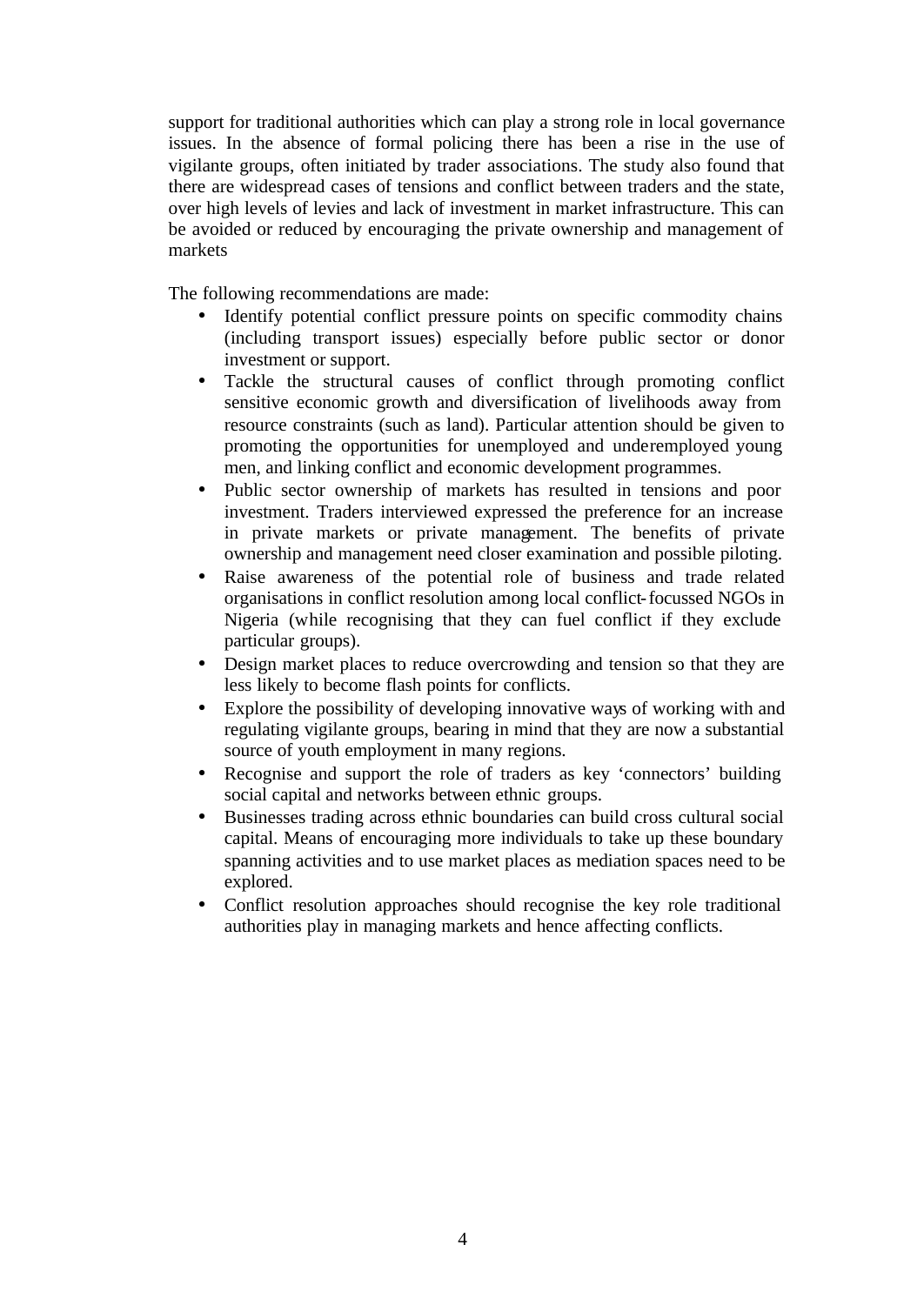### *Contents of Volume 1*

1 Introduction

- 1.1 Background to the study
- 1.2 Food market chains, enterprises and conflict
- 1.3 Costs of conflict
- 1.4 Methodology
- 1.5 Key points in section 1

#### 2. Structural factors related to trade and conflict creation

- 2.1 Why look at the structural context greed and grievance theories
- 2.2 Local resource competition
- 2.2.3 Market power, market access and market space along commodity chains
- 2.3 Role of public sector institutions
- 2.3.1 Role of local government
- 2.3.2 Security services, policing and legal institutions
- 2.4 Key points in section 2: structural factors related to trade and conflict creation

### 3. Trade and conflict flash points

- 3.1 Market place interaction of different types of trade actors and ethnic groups
- 3.2 Conflict associated with failures in the transport sector
- 3.3 Key points in section 3: trade and conflict flash points
- 4. Tackling structural causes
- 4.1 Individual businesses building networks
- 4.2 Creation of new opportunities or markets by government, donors and NGOs
- 4.3 Reducing conflicts associated with state failure
- 4.4 Key points in section 4: tackling structural causes

5. Resolving and avoiding specific conflicts

- 5.1 Business associations involved in resolving disputes
- 5.2 Traditional authorities and conflict management
- 5.3 Vigilantism and the privatisation of security
- 5.4 Business opportunities as incentives for ethnic groups to work together
- 5.5 Key points from section 5: resolving and avoiding specific conflicts

6. Conclusions and recommendations

References consulted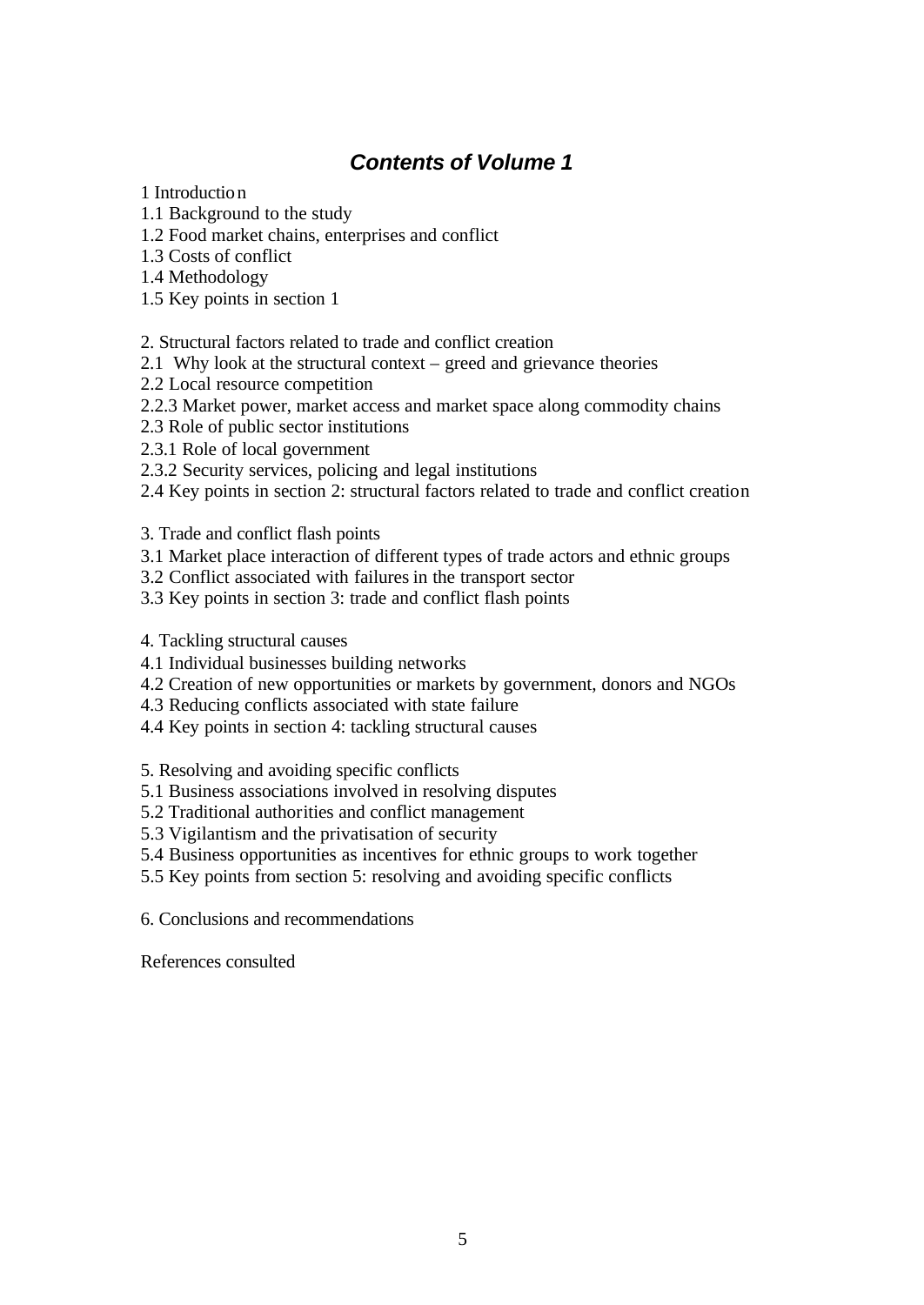### **1 Introduction**

#### **1.1 Background to the study**

The role of trade and markets in both conflict development and conflict resolution has received minimal attention in the literature on conflict and on development. However, this emerged as an important issue in the small field study of market institutions and urban food supply conducted by Gina Porter, Fergus Lyon and staff from the University of Jos as part of R8330 in January 2004. It also has widespread relevance to ongoing development projects in Nigeria promoting pro-poor growth and food security, and wider relevance to the role of small and micro-businesses in conflict and its resolution. The authors were asked by DFID Nigeria to address these issues in a preliminary scoping study.

Trade and markets are meeting points for diverse ethnic and social groups. There is strong potential for a range of trade-related issues to lead to conflict. The role of trade in conflict creation is particularly obvious when the market place itself becomes a site of strife. However, issues embedded in trading relationships and practices may permeate and become manifest in many conflict situations.

At the same time, market interactions and trading relationships of groups who might otherwise be in conflict (including different ethnic groups) would also seem to be a factor facilitating reconciliation. Disputing groups may need to work together to secure their individual livelihoods and particular individuals may act as "connectors" in this respect (Anderson, 1999).

Our work in Nigeria indicates there is a need for policy makers to have information on trade-related conflict. This is particularly important with regard to improving market access for the poor, and is an area that has not been given much attention in the thinking behind 'Making markets work for the poor'. In this report we examine the role of markets as flash points and emphasise the structural factors in and surrounding the agricultural produce market chain which may lead to regular resurgence of market-based conflicts.

### **1.2 Food market chains, enterprises and conflict**

l

A distinction needs to be made at the outset between different types of business and their potential to create and fuel conflict. In Nigeria, the role of larger oil related corporations in creating and fuelling conflict has received considerable attention (Human Rights Watch 2003). However, many of the economic pressures and difficulties leading to conflict relate not only to major international companies but also to small and micro-enterprises (Concepcion 2003; Banfield 2003) such as those operated by the majority of traders in the agricultural produce trade.

Nigeria's food marketing chains are dominated by micro enterprises and the selfemployed, whether they are farmers, traders or transporters. A key characteristic of these enterprises in Nigeria (and much of Africa), is the high level of 'informality', such as limited tax paying, avoidance of regulations, and elements of illegality<sup>1</sup>. This

 $<sup>1</sup>$  However, it should be noted that the term 'informal sector' is misleading as almost all micro-</sup> businesses in Nigeria have some element of formal recognition or tax paying (while larger conventional businesses may also be operating in an 'informal' manner for some of their operations)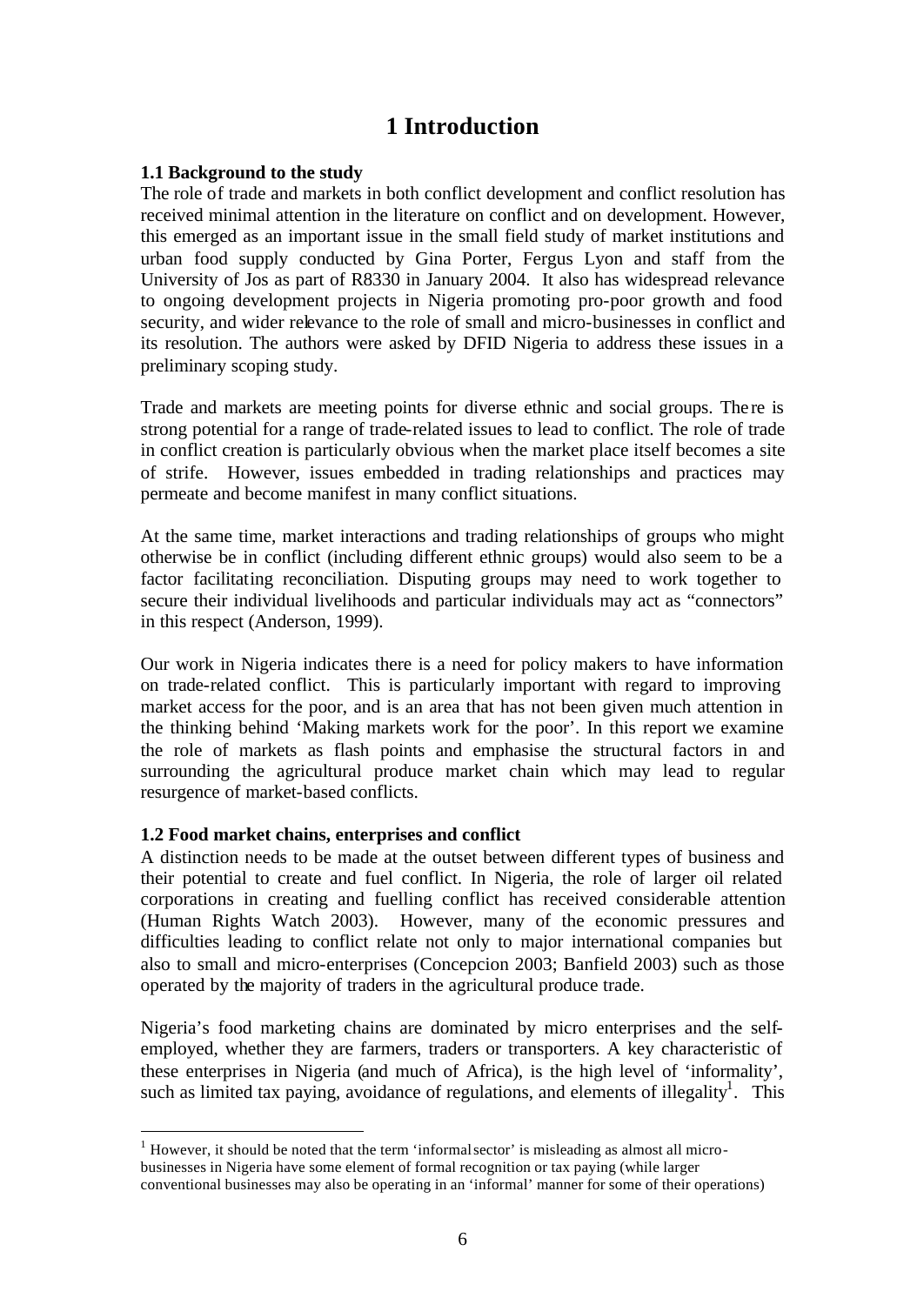informality is an important background factor in understanding the potential for traderelated conflict in Nigeria. It helps shape the sector's external relations with the state, and also relations within the sector among participating actors and institutions. In both relationships informality provides potential advantages in terms of flexibility, but also brings potential dangers, tensions and struggles.

Nigeria's food marketing chains are complex networks extending across the country, and often involving diverse ethnic, religious and social groups. For the most part these linkages work extremely effectively, drawing on substantial inter-ethnic and inter-religious cooperation, often built up over generations. Cooperative relationships are cemented by participating in ceremonies (marriages, funerals etc.), by home visits, sometimes even by inter-marriage. Ethnic and sub-ethnic political leaders have often supported such relationships by playing brokerage and bring building functions across the ethnic divides (Jinadu 2002). Accommodation, compromise and cooperation have thus helped to build crucial coalitions: essential components of a long-standing, resilient livelihood strategy.

Another feature of agricultural produce chains in Nigeria is their gendered nature. Women traders play a crucial role in many West African markets and womendominated market institutions help regulate trade, arguably to the benefit of traders and consumers, both male and female (Clarke 1994 etc. and numerous other studies). Although much of women's involvement is at the lower levels, notably in retail trade, where lack of capital (a common problem for West African women) is less of a barrier to entry, there are still many women who play a significant role in wholesaling (though less commonly as brokers). As in the case of ethnicity, it would seem that gender relations in trade are generally uncontroversial. Indeed, gender issues very rarely incite trade conflict. For the most part, women across Nigeria appear to view their role in trade as complementary to  $-$  as opposed to competing with  $-$  that of their menfolk (Porter 1988).

Despite the livelihood benefits to be achieved by focussing on trade complementarity and cooperation, underlying structural factors may undermine such relationships, ultimately causing outright conflict. As we discuss in section 2 below, many of the factors underpinning trade conflict are related to changes in the local resource base.

### **1.3 Costs of conflict**

The costs of trade and market conflict can be enormous, not only as a direct result of violent conflict, but also related to a broad loss of confidence and feelings of insecurity.

Within the physical trading arena the impact of violent conflict is likely to include:

- the immediate cost of physical damage to stalls, shops, stores and other property etc: this particularly affects the poorest traders. Table traders and others who trade in the open air may suffer most in such conditions because they do not have shutters to close to protect their goods.
- loss of goods (damage by fire etc., looting)
- the necessity of employing vigilantes etc. to avoid further loss
- loss of life
- reduction in produce supply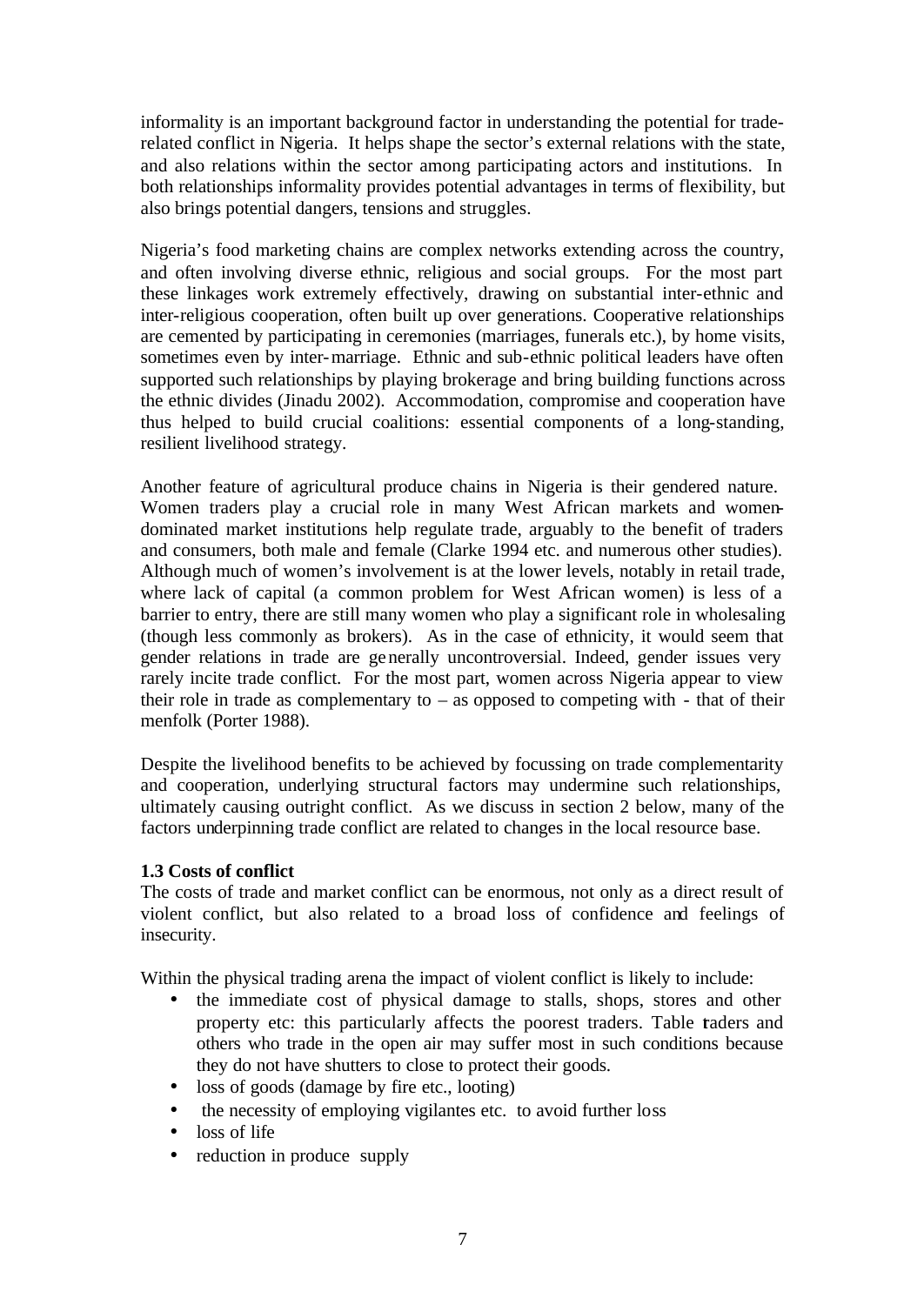In the longer term and in the broader arenas of trade other costs may also emerge which affect not only the traders themselves but also their families, the producers from whom they buy, the consumers who buy from them etc:

- temporary or permanent reduction or loss of livelihood among traders and producers
- parts of society have less access to employment, transport and markets
- loss of trust between traders and the benefits of information and credit flows
- erosion of marketing channels
- decline in overall bridging social capital (between people of different socioeconomic or ethnic groups)
- dependence on reduced networks often limited to kinship and ethnic groups, thus reducing resilience and enhancing vulnerability
- decline in production of tradable produce
- higher prices in major consumer markets
- diversion of trade to other regions/countries
- arrangements (formal and informal) that enforce and monitor regulations are damaged, adding to transaction costs
- possible overspill into the community at large and escalation then around nontrade issues

The impact of conflict affects men and women differently. While studies have identified how conflicts can open up opportunities for women in former Zaire (Fairhead, 1992) and in Sri Lanka (Hyndman and de Alwis, 2004), in Nigeria (and much of West Africa), women traders are commonly as open to abuse and expropriation from predatory officials as men – perhaps even more so (Dennis 1987).

#### **1.4 Methodology**

This report is based principally on a review of the (limited) available published and grey literature relating to trade, markets and conflict, together with a very small number of interviews with conflict-focussed NGOs in UK (Fergus Lyon and Gina Porter) and with NGOs and trader associa tions in Nigeria (in Kano and Sokoto by Fatima Adamu; in Abuja and southern Nigeria by Lanre Obafemi). A full list of interviewees is provided in the Appendix. A one-day workshop in Abuja in September 2004, facilitated by Fatima Adamu and Lanre Obafemi, provided an opportunity to review some of the material collected by that stage. Additional material on the pastoralist industry was provided in the form of a separate report by Roger Blench. Some additional material has been drawn from a separate (networked research) study in progress on Building a Food Marketing Policy Evidence Base in Nigeria (CNTR 04 5785). Individual authors are acknowledged where we have drawn on this material.

#### **1.5 Key points in section 1**

- The informality characteristic of Nigeria's agricultural produce trade has the potential to promote both cooperation and conflict.
- Ethnic and gender diversity among trading partners has mostly been directed towards complementarity, not conflict.
- The costs of conflict extend well beyond immediate physical losses. They include widespread decline in trust and confidence which erodes social capital and has implications for producers and consumers as well as traders and their families.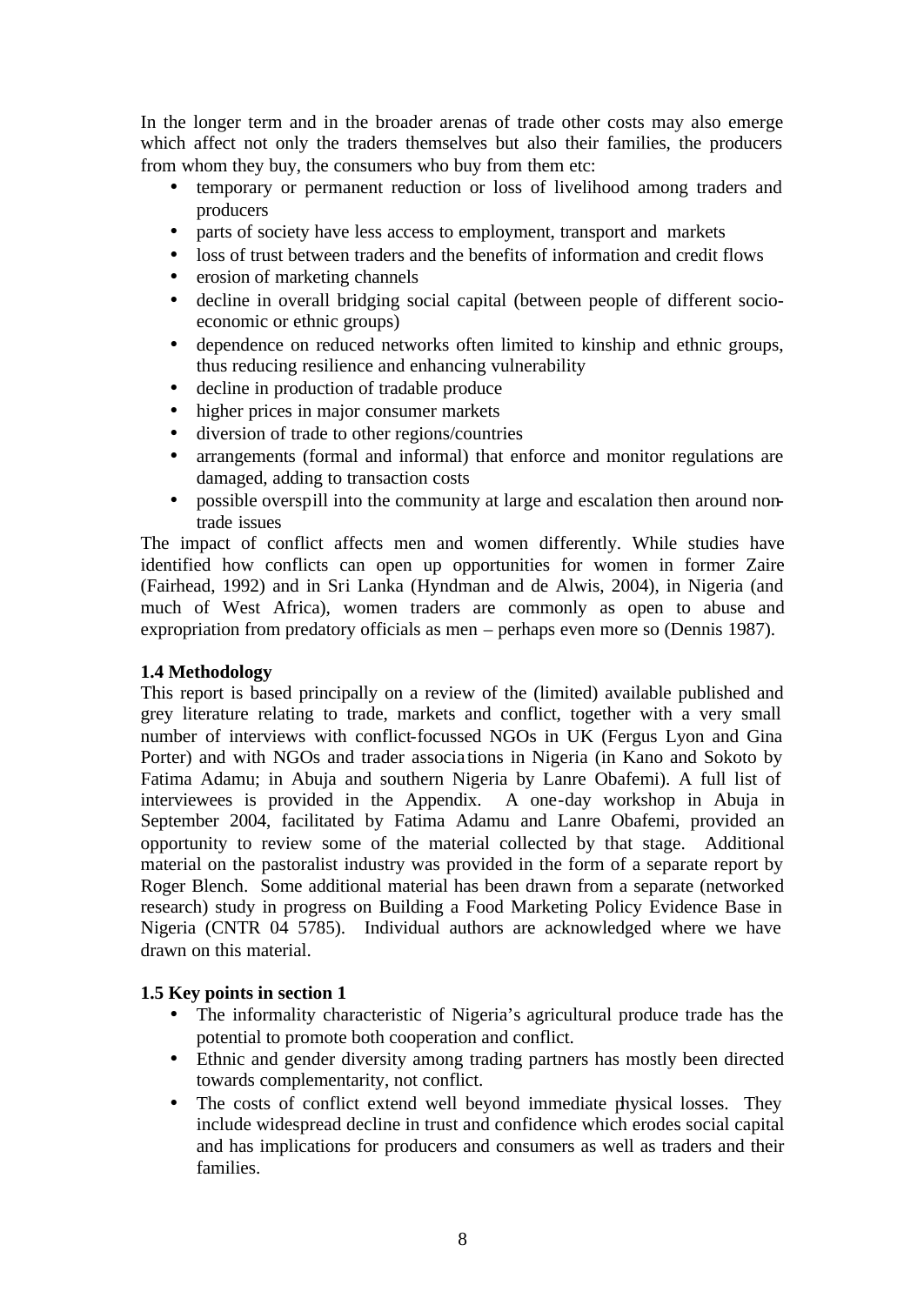### **2. Structural factors related to trade and conflict creation**

#### **2.1 Why look at the structural context – greed and grievance theories**

Much reported material on conflict describes the immediate impacts and associated immediate causes. In this report we distinguish between flash points or triggers and the deeper structural causes that lead to resentment or the desire to start a conflict. The structural causes are often firmly embedded in socio-economic inequalities related to poverty and unequal access to resources, which may be complexly interlinked with various religious, ethnic and geographic inequalities.

Recent debates among political economists and others has focussed around the issue of whether conflict is driven by structural reasons such as grievance (resource scarcity, inequality, exclusion and poverty, which may explode into open conflict when triggered by external shocks), or greed (i.e. the ability to extract wealth out of violence, pursuing rational economic interests e.g. Collier 2000). Others have brought the two approaches together, emphasising the interactions and synergies between both (Korf 2003a). We favour the latter approach and utilise it accordingly in this study. In the Nigerian context greed and grievance appear to interconnect and interact in complex ways in the resource-based struggles which have formed the seedbed for much recent conflict.

#### **2.2 Local resource competition**

Many trade-based conflicts which appear to be due to underlying ethnic tensions are possibly more correctly interpreted as incited by changing external conditions. In many cases such change is associated with alterations to the resource base, with knock-on impacts on employment, migration patterns and market access available to local people, all of which have important implications for livelihoods. Low economic growth and a high dependence on natural resources, has been one of the most important risk factors in the world's civil wars since 1960 (Economist 17/01/2004:8). The link between conflict and natural resources management is now receiving increasing attention across the sub-region (Turner 2004;

www.wanep.org/programs/natural\_reource.htm)

#### **2.2.1 Land as a structural challenge**

Many trade related conflicts appear to be linked to underlying issues around competition over access to land. Land is a key political, social and cultural asset and consequently a common focus of political manipulation (Toulmin 2002; Turner 2004). Land disputes occur where there are competing demands between people of different ethnic groups or for different purposes (commonly cropping versus livestock). Tensions have exacerbated as pastoralists have been forced southwards with their herds in West Africa and pressure on resources has increased. The movement southwards to the middle belt and southern Nigeria brings pastoralists into contact with communities with whom they often share no common language, thus encouraging the growth of suspicion and misunderstanding (Blench, appendix 2).

Tensions have increased particularly in peri-urban areas where land values have risen, new interests have entered the arena, change is rapid and the poor (migrants, women, seasonal users such as pastoralists) who depend most on continued and assured access to land for livelihood security are especially vulnerable (Toulmin 2002). Maconachie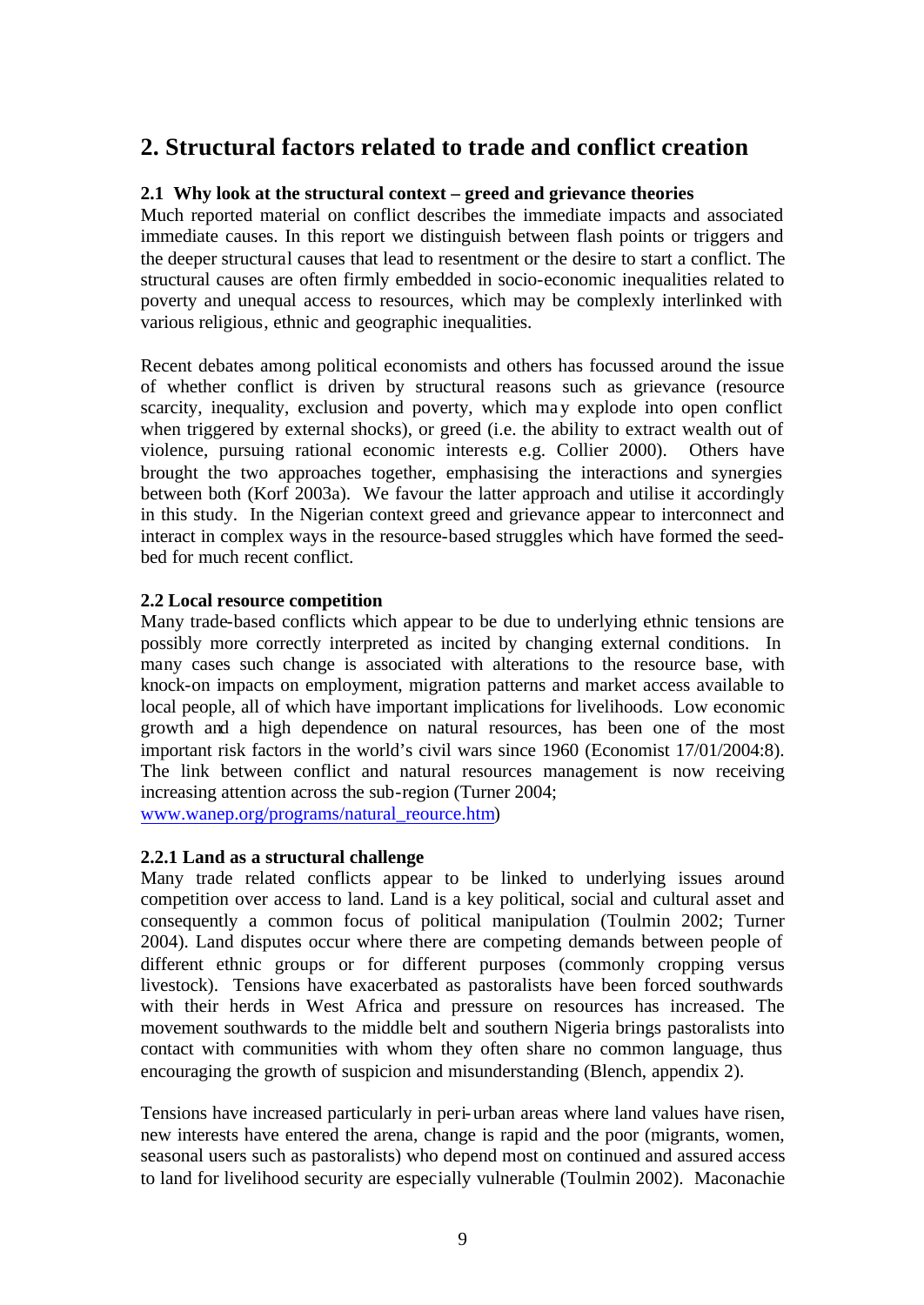(2004) argues that Kano's close settled zone has become an arena of conflict and struggle as the competition for increasingly scarce land resources intensifies.

*Conflicts over peri-urban land in Nigeria*

In Kano's peri-urban areas traditional rangeland and cattle paths have almost disappeared due to land pressure. Fulani herders have consequently had to diversify their livelihoods, but conflict with settled Hausa cultivators has still increased. Old trading relationships between Hausa and Fulani based on exchange of cattle manure for land access have inevitably declined. Increasing resource pressure thus provides the back-cloth without which one cannot understand the increasing trading tensions with an ethnic component found in this region.

*Case study: access to land for vegetable growers on the Jos Plateau*

Land is a major issue in the Jos vegetable trade chain (see Vol 2). In the 1980s and 1990s, Hausa temporary migrants and resident former miners produced vegetables on land rented from indigenous Plateau peoples such as the Berom. Hausa at that time were also the main vegetable traders. By 2001 the Hausa were increasingly being excluded from access to land (except as labourers) as the ability of Berom to produce irrigated vegetable improved (Porter et al. 2003). Berom were also becoming more involved in vegetable trading. The subsequent crisis in part reflected growing religioethnic tensions on the Plateau, but recent analyses appear to put the ultimate blame firmly on struggles over access to land resources between indigenes and settlers (Plateau Peace Conference, 2004) though tension was exacerbated by in-migration from other conflict areas in neighbouring states (Human Rights Watch 2001:5).

Similar conflicts between settlers/herders and indigenes are reported across Nigeria. However, competition over land was found to be limited in cases where there are considerable social class differences between the indigenes and settlers. For example in Ekiti and Ondo states there are large proportions of Igbirra farmers who are not seen as a threat as they are constrained to being farm labourers or rent payers.

### **2.2.2 Access to jobs and livelihoods**

Unemployment, underemployment and associated poverty have further exacerbated many trade conflict situations. Inadequate opportunities for making a living inevitably raise the potential for conflict, especially when coupled with deteriorating social conditions. The contraction of jobs in the formal sector has impacted particularly on those without access to new market opportunities, notably unskilled youth with limited financial and social capital. However, this is not a new issue as Heap (1997) reported the phenomenon of unemployed youth of various mixed-ethnic groups forming a deviant youth gang culture (*jaguda*) in Ibadan and other southern towns regularly menacing traders as early as the 1930s depression, a period when jobs were scarce. Where youth unemployment is a contributory factor to conflict, there is often an element of political manipulation through patron-client relationships (Sarch, 2003). In settler areas (like the Jos Plateau) the existence of an informal 'two-tier' system, such that indigenes complain of discrimination and harassment in their search for employment (especially in the civil service and federal institutions), presents a situation particularly prone to manipulation (Human Rights Watch 2001:22).

### **2.2.3 Market power, market access and market space along commodity chains**

While access to land and jobs can be a cause of conflict, access to markets for produce can also contribute, and is of particular relevance for this study. For most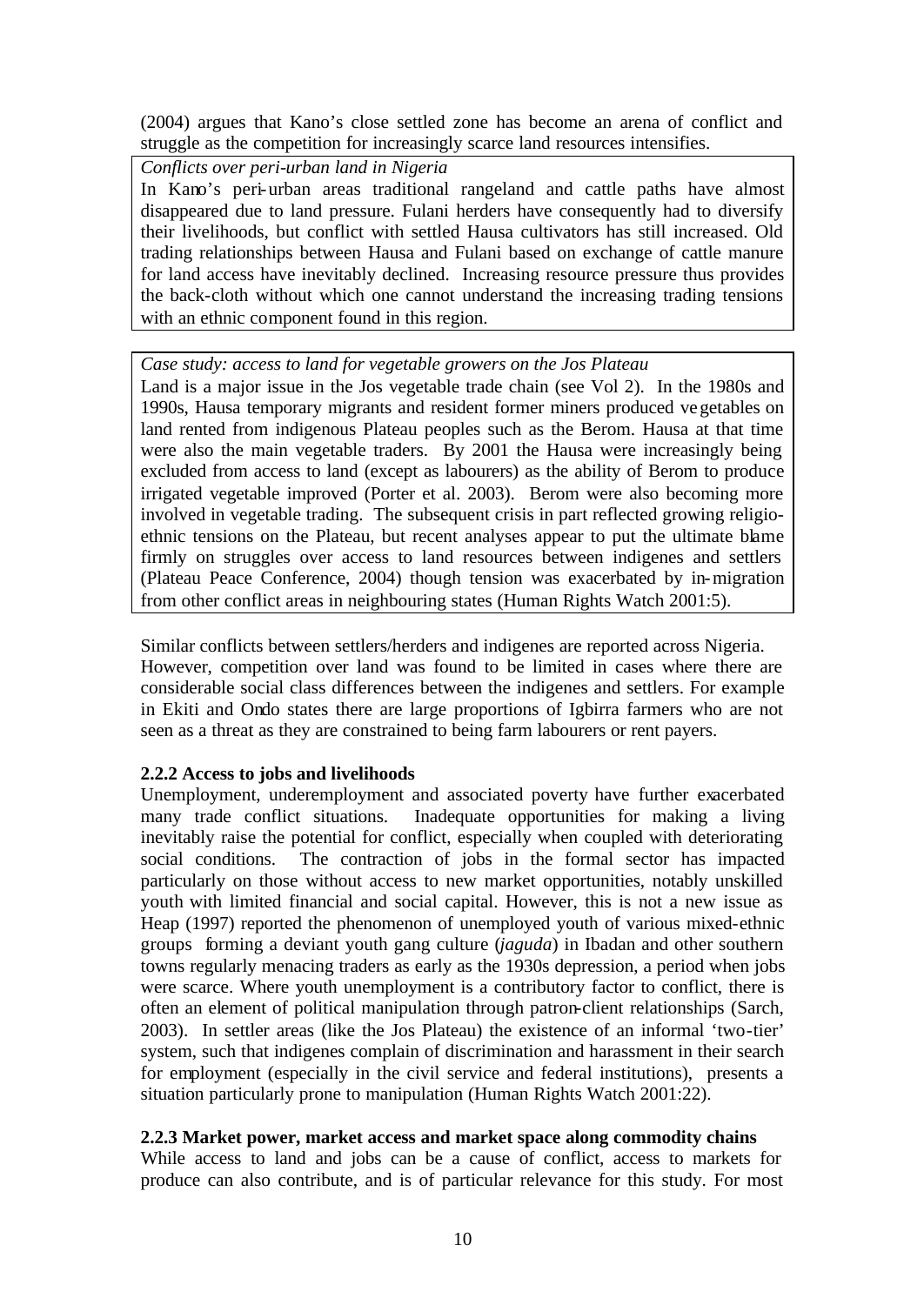commodities in Nigeria there is domination of parts of the marketing chain by particular ethnic groups. These concentrations may be reinforced by religious affiliations which in turn reinforce ethnic divisions (IPCR, 2003:149; Blench, appendix 2). This can result in income differentials between ethnic groups that further exacerbate tensions (Easterly, 2000). Identifying potential conflict pressure points along a commodity chain can be a valuable analytical tool for conflict avoidance.

Ethno-domination of marketing channels is common in many countries (Speece 1990) and represents a sensitive area for research on markets. Concentrations of traders from specific ethnic groups are often accused by politicians and the media of operating cartels, but anecdotal evidence and our own field experience in Africa (Lyon 1999, 2000, 2001; Porter 1994, 1995, 2001) suggests that, although monopolistic control can be exerted, it usually tends to be confined to specific parts of the marketing chain. In Nigeria, as in other parts of Africa, the informal marketing systems have grown in importance since liberalisation/privatisation, and the potential for conflict has also risen.

*Case study: Resentment caused by Hausa dominance of kolanut marketing chain and the 1999 Sagamu conflict*

Perceiving that a lot of money was being made in the retail side of the kolanut business, Yoruba growers of kolanut (who always sold to Hausa wholesalers) attempted to enter the retail side of the business. Hausa wholesalers in Ibadan, Sagamu, Ife, Ijebu and other Yoruba towns banded together and resisted the incursion. They did not only continue to control the trade, the ethnic monopoly they enjoyed enabled them to dictate prices to the Yoruba sellers. This ethnic monopoly of the kolanut trade was identified as a contributing factor to the ethnic conflict between the Hausa/Fulani and Yoruba in Sagamu in 1999 during which scores of lives were lost on both sides. (Project interview, 2004)

The lack of conflict in many areas where there is ethno-domination of marketing suggests that this is not commonly a primary cause of conflict. As was found with conflicts related to youth unemployment, conflicts fuelled by arguments of ethnic control of marketing chains like that on the Jos Plateau may be related to manipulation of religious/ethnic divisions for local political ends (Human Rights Watch 2001).

#### **2.3 Role of public sector institutions**

Deeply held resentment against the public sector (federal, state and local government) can also contribute to the structural causes of conflict. This may be related to the movement of market places to less favourable areas, increased taxation, lack of spending on market place infrastructure and failure of security and justice systems.

### **2.3.1 Role of local government**

The tensions between local government and market traders in Nigeria have long been exacerbated by the heavy dependence of local government on revenues from market place trade (in the absence of other forms of easily enforceable taxation). This situation has been further exacerbated by massive financial mismanagement and corruption at local government level (Heymans and Pycroft 2003:12).

A number of examples of local government interventions deemed corrupt or exploitative were raised by traders during interviews in August/September 2004. For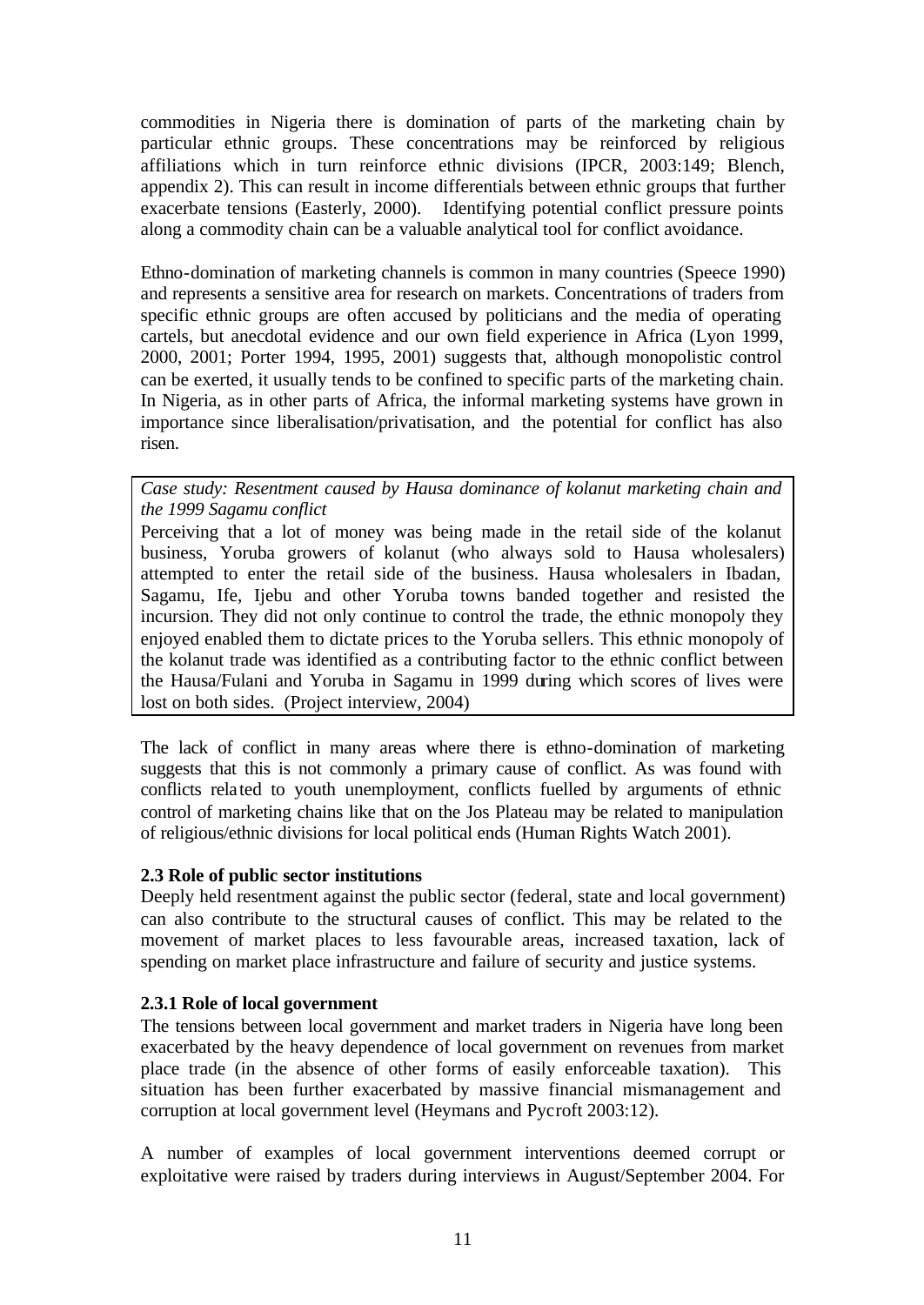example the reallocation of market stalls by every new Chairman of a Local Government was perceived by traders as a way of rent seeking and creating space for the new Chairman's friends and allies. Those that can not come up with the Chairman's asking price, it is alleged, simply lose their stalls. In Abuja similar allegations are made against civil servants in the Federal Capital Development Agency (interviews, February 2005).

There is a long history of conflict caused by resentment from changes to market places and taxation, going back to the 'Aba women's war' of 1929 where Igbo women mobilised against the warrant chiefs and colonial authorities who had fenced in markets (Oriji, 2000). Conflicts can also be triggered by rapid increases in taxation. Recent examples include the livestock market in Kuchi local government, Sokoto where an attempt to triple the trader levy, was associated with the start of a conflict and loss of lives and property.

Resentment against the state can be a response to the antipathy to small-scale trade from government officials and is evidenced by the innumerable cases of harassment reported in the African press and by the derogatory terms often used to describe traders and their trading activities (Clark, 1994). Dennis (1987) refers to numerous incidents during Nigeria's economic crisis in 1984 when soldiers went into markets and beat women traders to force them to sell their goods at lower prices. Local government officers are not usually so violent, but can still be extremely obstructive.

In part the antipathy to small-scale trade in Local Government can be also explained by the disorganised nature of informal trade and the perception that it is promoting criminal activity (money exchanges, underground economy, petty theft etc). It also presents difficulties for regulators in areas such as hoarding, unfair pricing and even city traffic flow: trading spaces are commonly contested spaces. Street traders, in particular, are commonly viewed by planners and other city administrators as obstacles to development, creating congestion, rubbish and insecurity: a barrier to modernisation. Moreover, when contained within designated, enclosed markets spaces they can be relatively easily taxed: on the street revenue collection is far more difficult.

### **2.3.2 Security services, policing and legal institutions**

Resentment against the state is further fuelled by the weak or corrupt national institutions such as police and justice systems. The police force is severely underfunded (partly as a result of army rivalry); staff numbers are grossly inadequate while morale suffers from insufficient equipment and low pay. The general inadequacy, despotism, brutalism and corruption of the Nigerian police force has been well documented in the Nigerian press and elsewhere. (Chukwuma 2004) In interviews for this project, traders stated that police action was associated with the escalation of the Bodija market conflict in Ibadan in 1999.

The judiciary is often equally suspect and most traders operate without the use of any formal contract or commercial law. Harnischfeger (2003:28) states that 'money is a factor in all court proceedings' and criminals can prosper so long as they have the patronage of prominent officials or politicians.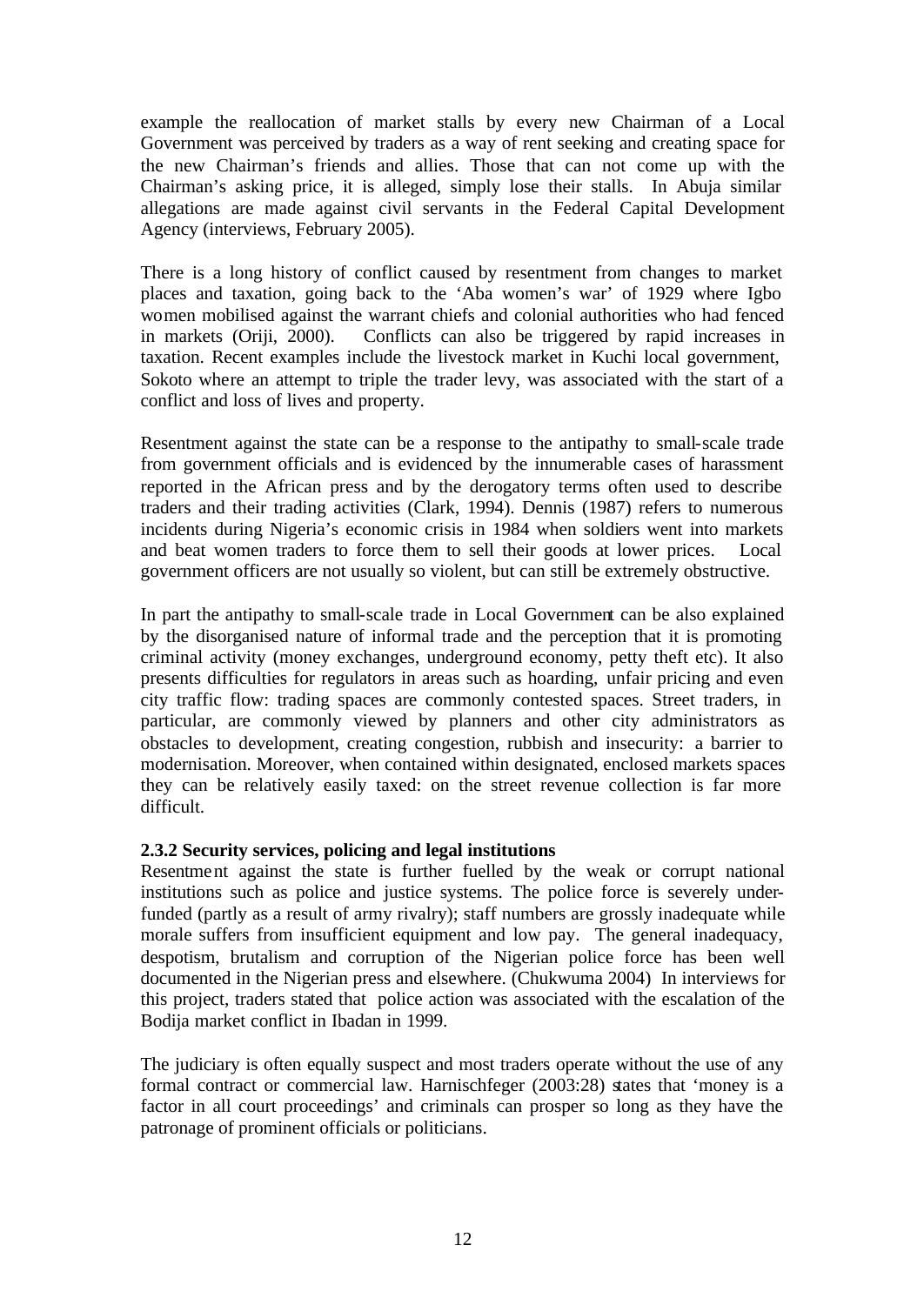The weakness of national institutions also fuels conflict through the associated rise of ethnically based political organisations. Carment (2003: 414) suggests that the destruction of national identities (which is a likely result of failure of national institutions), and the consequent development of identity-based politics at a lower level, distract from the 'public's ability to appreciate the value of market exchange: the utility of depriving a rival group of benefits may be perceived as greater than the disutility of foregoing gains from trade…. both the trust required for a contract and the legitimacy needed for stable hierarchy will be elusive when ascriptive, exclusive identification holds sway in a society'. In essence, the nation-state provides no protection for the individual trader or commercial agent who thus must rely on personal connections to local-level patrons to ensure his or her survival.

The failure of national institutions, often transplanted into a Nigerian context from Europe, has resulted in an increase in the use by businesses of alternative means of security and justice, such as vigilantism and traditional courts. The Strategic Conflict Assessment (Institute for Peace and Conflict Resolution 2003: 43-44) stated: "*Such "privatisation of the state" often leads to "privatisation of security" which provide ethnic/communal, traditional institution and other manifestations of conflict the armaments with which they prosecute violence. Often, it is the failure of the police to arrest first transgressors that is responsible for wide scale conflict as others attempt to avenge themselves.."*

While these forms of parallel institutions to the state can meet immediate needs, there is concern that they do not have systems of accountability to the wider community (see Alemika 2003:23,32-33) and may only represent particular ethnic groups in multi-ethnic areas. Furthermore, particular groups may clearly have a vested interest in sustaining these systems to protect their illegal businesses.

The rise of these groups and the overall lack of a strong rule of law is also associated with the proliferation of small arms (estimated at 3 million in Nigeria in 2003) (Sesay et al. 2003). In Nigeria enhanced firepower has probably increased the incidence of inter-group violence, making it more difficult to distinguish conflict from criminality (a point made by Goldsmith 1998 in a Kenyan context). Blench's detailed review of the spread of small arms in northern and central Nigeria supports this view (Blench 2004). A DFID report (2003:28) urges the need for systematic incorporation of arms issues in conflict assessments. However, a distinction needs to be made between controlling the supply of arms and reducing the demand for arms.

#### **2.4 Key points in section 2: Structural factors related to trade and conflict creation**

- Greed and grievance are both implicated in recent trade-related conflicts in Nigeria
- Resource access issues particularly settler/indigene arguments over land are crucial structural factors behind much trade-related conflict
- Unemployed and underemployed youth are often implicated in actual fla shpoints associated with trade conflict situations: lack of employment is a structural factor which encourages their involvement in conflict
- Ethno-domination along sections of market chains, reinforced by religious affiliations, may lead to growth in income differentials between ethnic groups thus exacerbating pre-existing resource-related tensions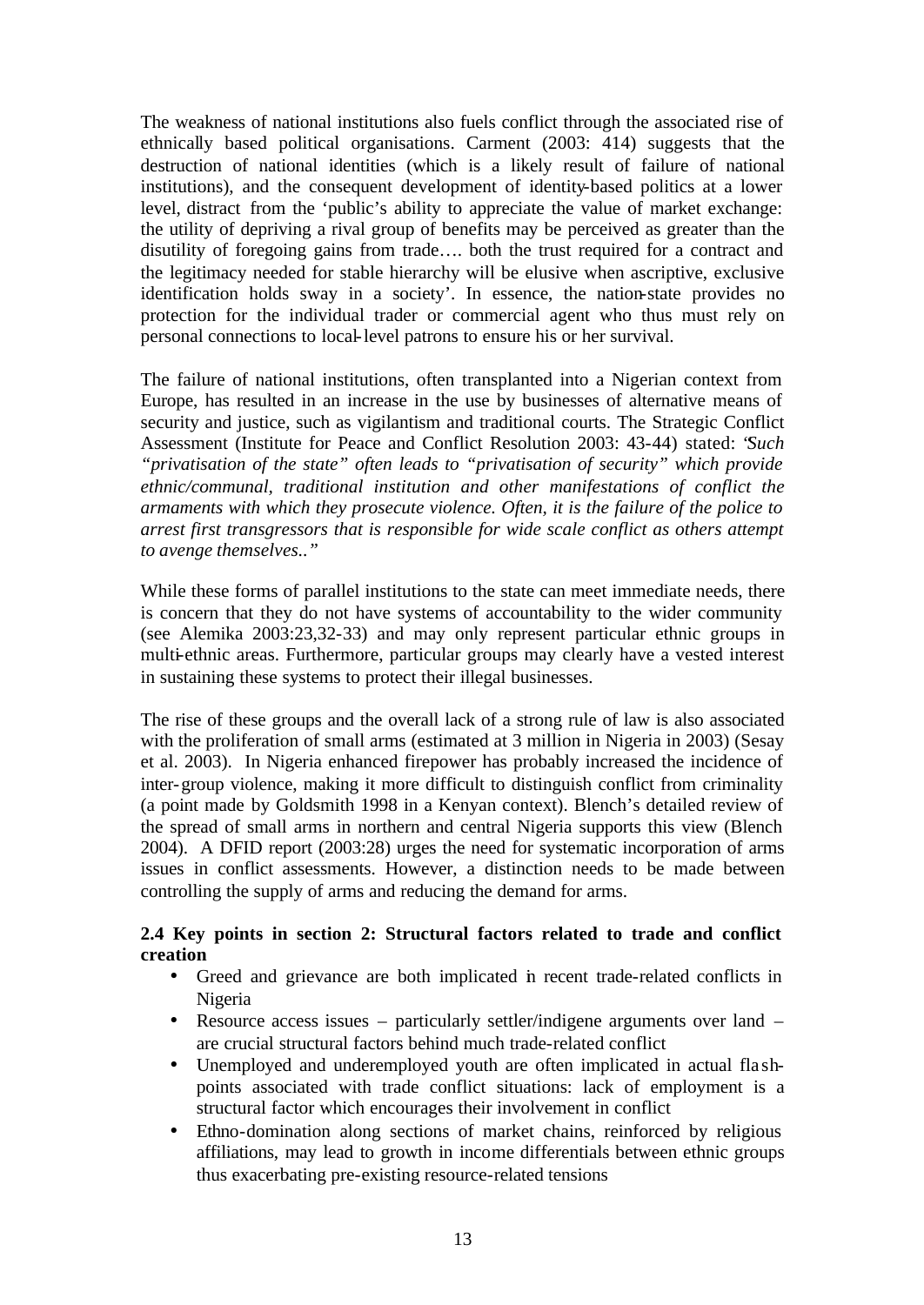- Ethno-religious differences between indigenes and settlers and among different trader groups and youth dissatisfaction may all be manipulated by political interests for their own ends
- Trader resentment against the public sector (taxation, rent-seeking activities, failure of security and justice systems, lack of investment in physical market infrastructure, antipathy to and harassment of traders etc.) helps fuel conflict with the state
- The weakness of national state institutions has encouraged the rise of identitybased politics and ethnically-based political organisations. This fuels conflict of all types
- Since the nation-state provides no protection for individual traders, they are dependent on parallel institutions: vigilantism and personal clientage relations to local patrons. These are important modes of protection which can easily become ethnically-defined and thus fuel inter-ethnic trade-related conflict.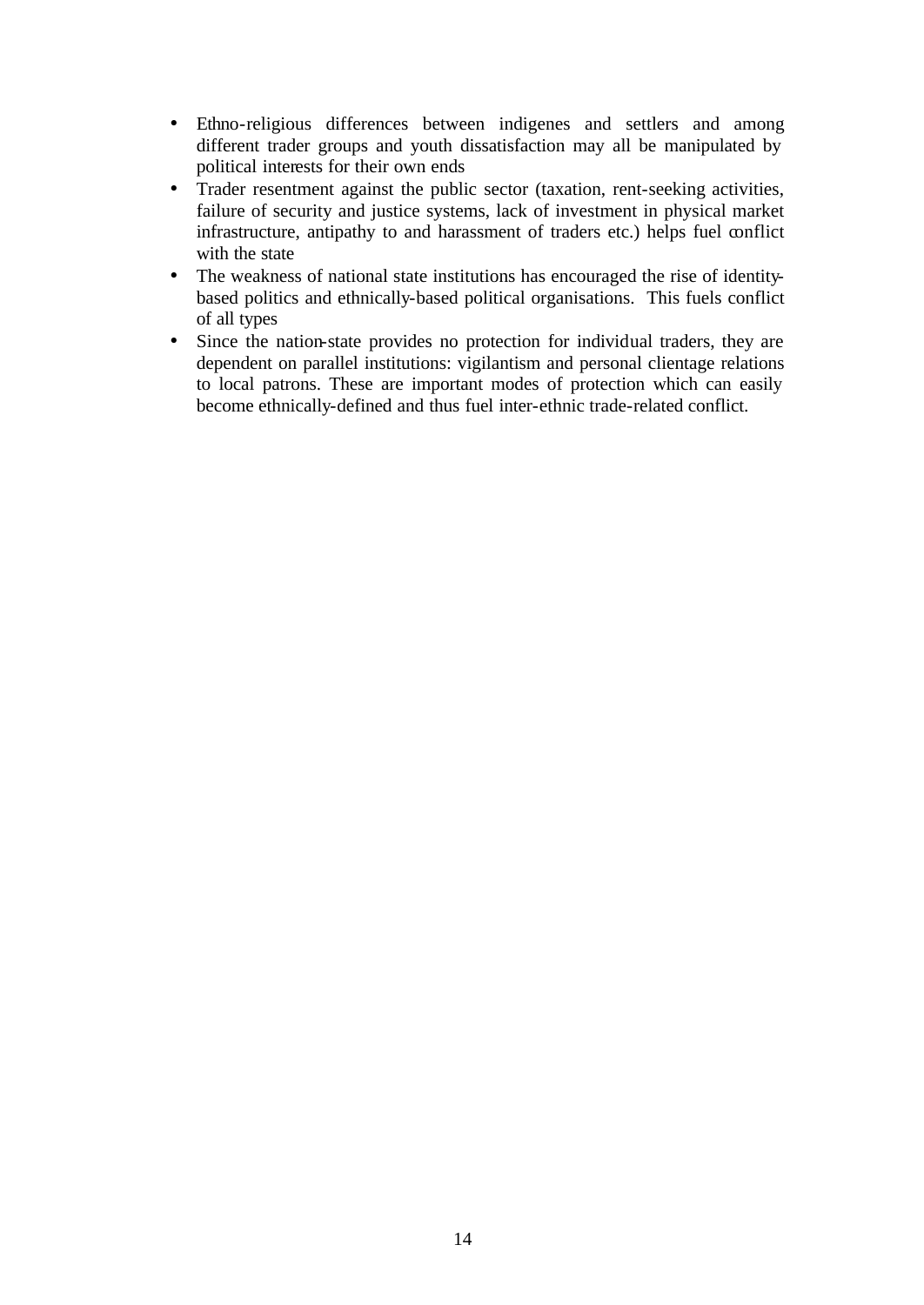### **3. Trade and conflict flash points**

The structural causes (detailed above) causing conflicts can also be found in many contexts where there is no conflict. It is therefore necessary to examine why trade and markets can be the trigger for conflict in some areas and not others. This section examines the role of market places and transport as flash points for conflicts. However, it is recognised that these triggers also create grievances and longer term structural causes of conflict through reducing access to markets and damaging livelihoods.

#### **3.1 Market place interaction of different types of trade actors and ethnic groups**

Conflict related to trade issues may well be triggered in the physical space of market places because it is here that large numbers of traders and intermediaries in the trade and transport sectors commonly meet. These conflicts may be between actors in the chain (eg wholesaler-retailer) and can be also be attributed to the wide range of ethnic and social groups using markets and the ethnic concentrations of traders within markets. In many places, the fact that a "non-indigene" plays a role indigenes are not comfortable with forms the environment for conflict.

*Case study: La'ada collection as a trigger at the Ketu/12 Mile conflict in Lagos* One of the underlying factors that built up angst in the hearts of Yoruba practitioners of trade in the Ketu/Mile 12 Market dispute was the *la'ada* (rent or commission) collected by Hausa/Fulani in the market. Some argue that being non-indigenes they had no right to collect *la'ada* in Lagos. They argue further that the practice was alien to Yoruba culture and that it came into being during the military era when some Hausa/Fulani military administrators were posted to Lagos State.

There are also a number of cases where traders of a particular ethnic group that had settled in a location have been involved in conflict with indigene *non-traders*. The market place may be the trigger for this conflict although the underlying structural causes may relate to resentment against that ethnic group for other reasons. Interestingly, in these cases the indigene traders were not involved in the conflict.

### *Case study: Hausa-Yoruba conflict at Bodija , Ibadan*

The Bodija inter-ethnic conflict between the Hausa cattle traders and the Yoruba marketers started from a dispute between a goat trader and some market women. A trailer, which off-loaded cattle at the then Bodija Kraal, also brought 10 goats. As the Hausa owner of the goats was moving them to the section of the market for goat sellers, the goats left some faeces along the route. This caused an argument between the marketers along the route and the Hausa man who, in the process, stabbed one of the marketers with his knife. A fracas then ensued and the Hausa trader was taken to the Police Station at Sango, about three kilometers from the market. The arrest of the Hausa trader and the subsequent rumour about the beating of some Yoruba marketers who went to the police station the following day to inquire about the case, sparked off further trouble in the Bodija market between Hausa cattle traders and Yoruba non-cattle traders. It is worth noting that there was no disturbance/fighting among the Hausa and Yoruba cattle traders. The main reason for this can only be attributed to the mutual understanding and friendship which trading in same commodity has created over the years. Filani (2005)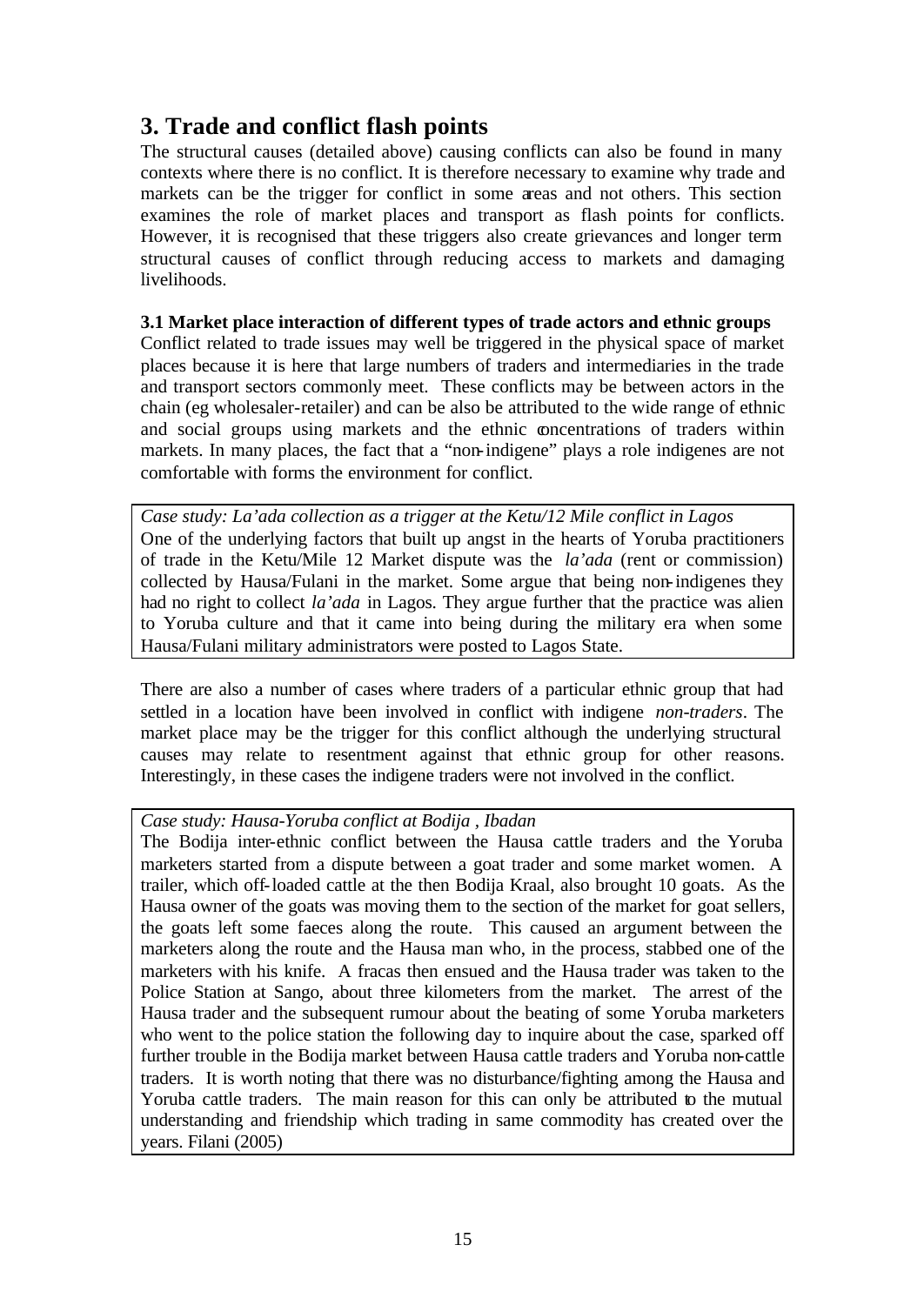There is evidence to suggest that those wanting to use conflict for business or political ends consider market places and trade contexts as crucial arenas for fermenting conflict. There is a substantial literature which suggests that economic appropriation is often a major cause or component sustaining violent conflict (for a brief review see MacGinty 2004). Traders' premises and market places full of desirable and valuable goods clearly present a potential target from this perspective, as do important trade routes. Looting, in this context, presents a major potential form of predatory accumulation. Behind these conflicts are frequently individuals or groups, termed conflict entrepreneurs, who are able to mobilise others and use ethnicity as a political construct (Korf, 2003a:20). They are able to promote resentment through having an 'extremely nuanced understanding of community dynamics and how social capital [networks] can be mobilised for perverse outcomes' (Goodhand 2001:26).

Youth groups have also been associated with escalating conflict at market place flash points. Sesay et al. (2003: 20-12) suggest that youth unemployment and a range of related problems in Nigerian urban areas have led to youths spontaneously amplifying the scope of any minor conflict. They are seen to 'exploit the atmosphere of mayhem to loot shops and offices…', but subsequently Sesay at al. indicate that many have acquired respectability by joining vigilante organisations and ethnic militias. The role of unemployed youth in helping to escalate trade and specifically market place conflict was raised by CRESNET (Conflict Resolution Stakeholders Network), Ibadan (interview A. Akinteye, August 2004), and by participants at the Abuja workshop (Obafemi and Adamu, workshop report, 7 September 2004). The issue was also raised occasionally during interviews (e.g. both Igbo and Hausa traders in Kano Kantin Kwari market, October 2004). A recent ICR report on Jacaranda Farm (http://www.conventrycathedral.org.uk/lnnigeria.html) indicates that youths were paid as little as forty pence to start rioting in Kaduna in 2001.

Market places can also be a focal point for protest against the state. For example, regarding the austerity riots associated with structural adjustment, Walton and Seddon specifically note the importance of the market place as a common site of protest (for unemployed youth and others) in the past. However, they suggest that the site of protest has often changed, 'owing to the complexity of modern markets, angry crowds fix responsibility on the retailer rather than the middleman – supermarkets, clothing, and appliance stores rather than grain merchants and speculators' (Walton and Seddon 1994: 51).

#### **3.2 Conflict associated with failures in the transport sector**

Issues around transport have the potential to cause considerable conflict particularly when dealing with perishable commodities such as livestock and vegetables. Conflicts may be associated with vehicle breakdown, damage to goods in transit, delays in reaching markets, theft or disappearance of goods in transit, petrol shortages (often an issue when only black market petrol was available) (interview with the Chair of the vegetable sellers association in Sokoto market, August 2004).

Conflicts in the transport sector can be both a trigger and a background factor exacerbating other causes of tension, particularly in a context where livelihoods are commonly fragile and formal insurance is unavailable to most actors. Ethnic violence in Kano in July 1999 was reportedly linked to petrol issues, for instance. Police blamed killings on the *yandaba*, who had reportedly maintained their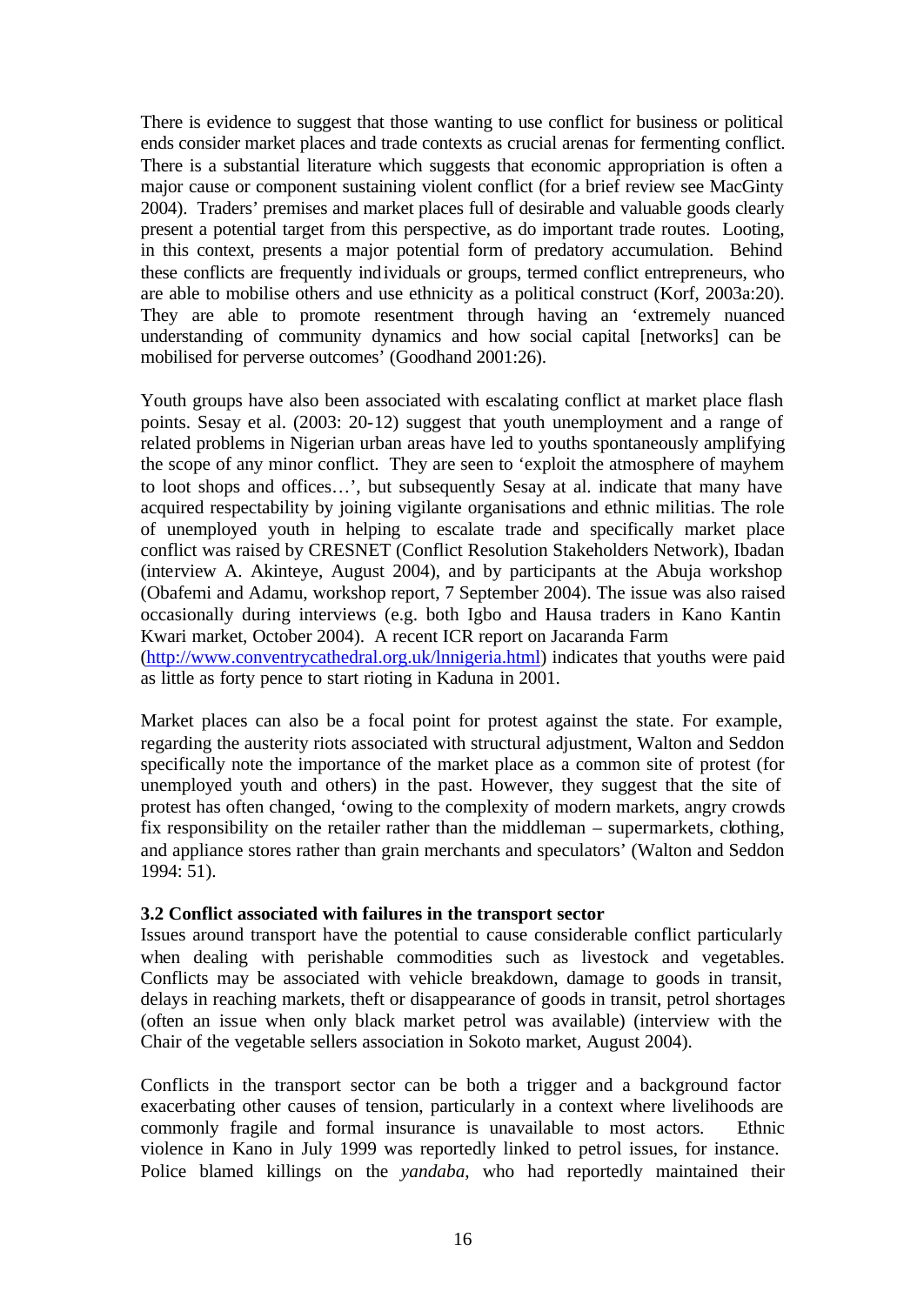dominance in the city by organising the black market in fuel but then found themselves without a role once the fuel crisis was relieved after Obasanjo's election (Mason,17/8/1999: www.wsws.org/articles /1999/aug1999, citing the South African Mail & Guardian).

Fuel supply and price is also a common cause of conflict with government. There have been numerous stand-offs between organisations like the Labour Congress (the country's largest trade union body) and the government when attempts have been made to increase prices by reducing consumer subsidies (see for example Financial Times, 24/02/2004: p.6, special report Nigeria).

#### **3.3 Key points in section 3: trade and conflict flash points**

- The physical space of the market place is a key conflict flash-point because it is here that large numbers of diverse trader groups – indigene and nonindigene - interact.
- In busy markets the physical market space is crowded and activity frenetic (since business hours are usually restricted). This provides a particularly fertile ground for conflict entrepreneurs who wish to foment trouble.
- Opportunities for exploiting conflict through looting in market places are substantial: unemployed youth has been identified as a key element encouraging conflict escalation in markets for personal gain.
- Failures in the transport sector are another key flash point, especially where the goods being transported are perishable.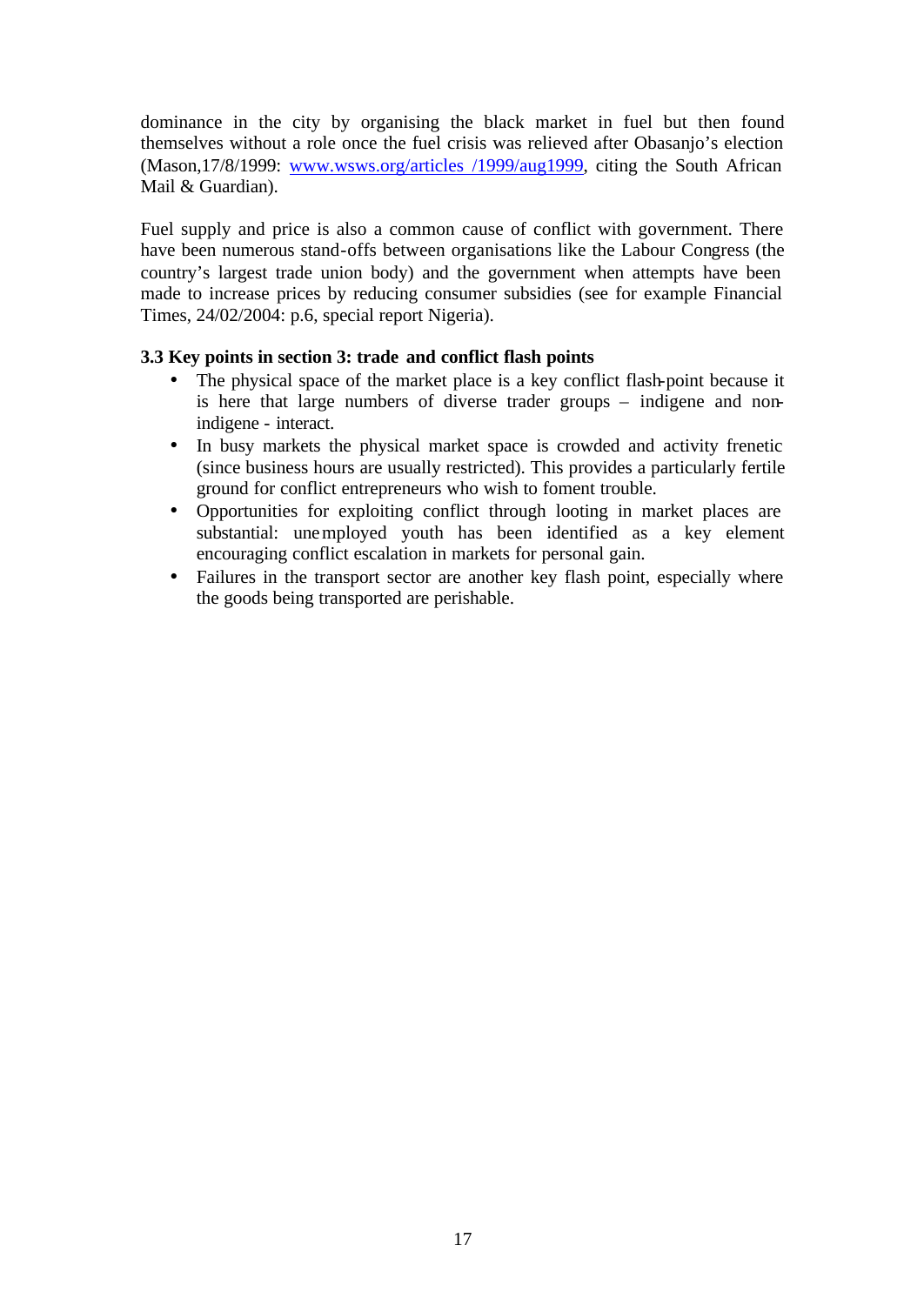### **4. Tackling structural causes**

There has been a long history of records concerning the relationship between peace building and commerce. Reno (2004:608) refers to "….Lord Palmerston's dictum: 'That commerce may go freely forth, leading civilization with one hand, and peace with the other, to render mankind happier, wiser, better' at no noticeable expense to the taxpayer."

In an analysis of approaches to tackle conflict, Reimann (2001) identifies a difference between approaches that concentrate on the triggers of conflict and conflict containment, those approaches that reduce the risk of conflict escalation. The latter approaches termed conflict transformation), consider both the triggers and structural causes such as social structures and resource competition. In this conceptualisation, conflict transformation processes are also processes of formal and/or informal institution building so that new institutional arrangements may arise which also allow more constructive dispute resolution in the future.

#### **4.1 Individual businesses building networks**

Market places can be seen as particularly valuable spaces for exchange, negotiation and mediation, by bringing conflict related groups together, particularly in boundary regions. Furthermore, business people can be considered as connectors who bring groups together (Anderson 1999). Indigenous market associations, landlords (who may provide accommodation, brokerage and language services to visiting traders), and other intermediaries can use their entrepreneurial energy for conflict avoidance, in reducing conflict escalation and in conflict management (just as they can engender conflict) (J. Banfield, Pers Comm.). Within the food trade sector in Nigeria, women can play a crucial role as connectors, particularly where they are involved in trade with other ethnic groups.

#### *Case study of livestock trade and landlord relationships*

Co-operation in long distance trading relationships is frequently cemented through landlord relationships whereby the trader of one ethnic group will reside with another ethnic group while his/her goods are being sold (Cohen 1971; Hill 1971; Mortimore 1989:131). For instance, among cattle dealers of Hausa/Fulani, Shuwa Arab and Yoruba extraction, this kind of relationship is common. Most of the cattle dealers are bi-lingual or even multi-lingual. During fieldwork in south-west Nigeria, Lanre Obafemi interviewed a number of Yoruba cattle dealers who said they are the sixth generation of their families dealing with their opposite Hausa/Fulani and Shuwa Arab numbers. When cattle dealers from Northern Nigeria, Niger, Chad and Mali come to the south-west, they stay in the houses of their hosts and when those from the southwest Nigeria pay return visits, the courtesy is reciprocated. It is not uncommon to have delegations from the different ethnic groups converge at the house of any of the cattle dealers, especially during weddings. When a cattle dealer from Maiduguri, for instance, takes his cattle to Lagos, he is housed by a Yoruba host, his cattle are housed by the same person who also arranges for veterinary check up and sells the cattle. Over and above what the owner of the cattle wants to sell, the host adds the "la'ada" (rent) from which he recoups his outlay as above and makes something for himself.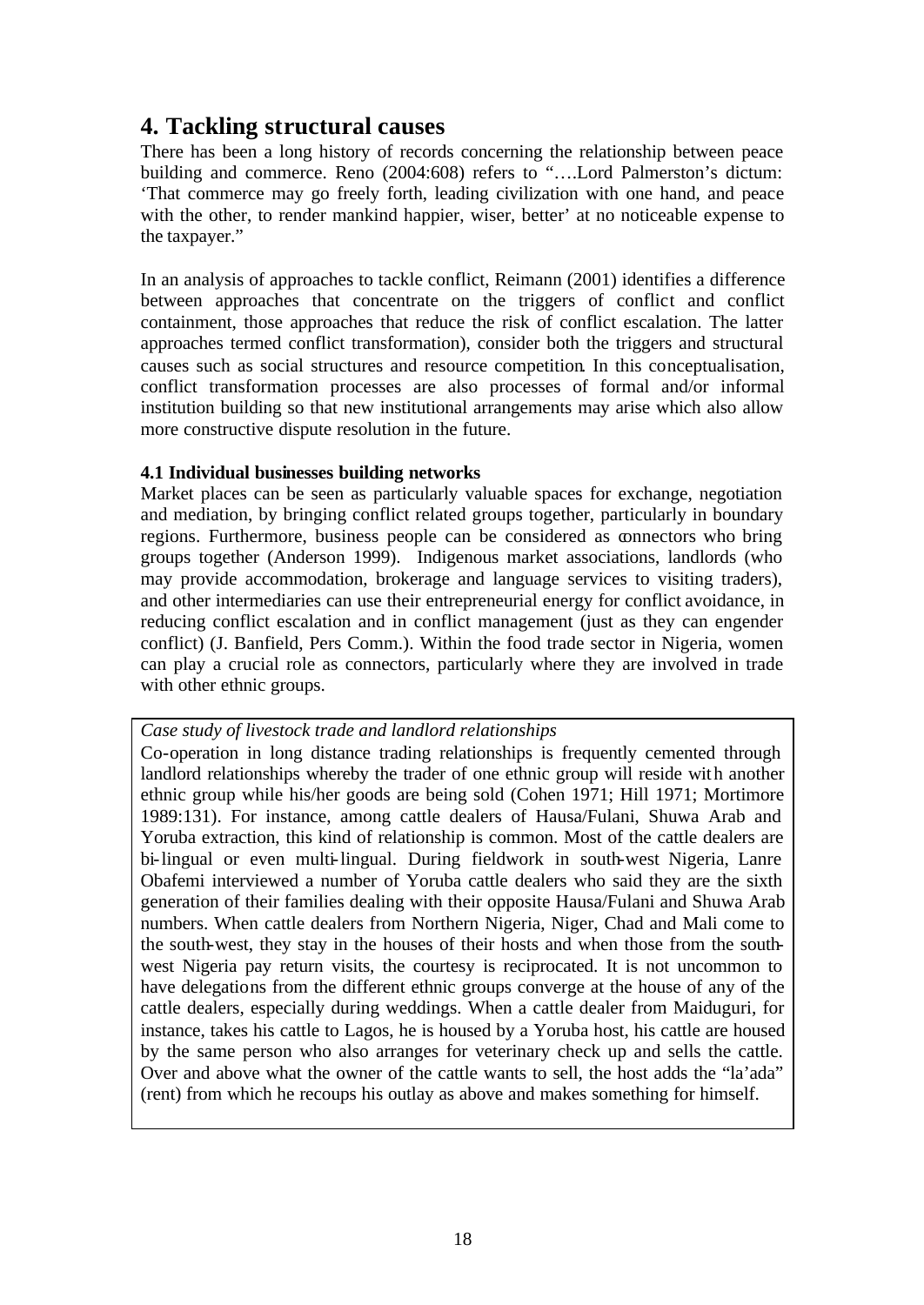#### **4.2 Creation of new opportunities or markets by government, donors and NGOs**

Tackling structural causes of conflict such as competition over land and employment requires attention to the development of new opportunities for livelihoods and employment creation for the unemployed. Of particular importance is the development of non-farm income generation that will not put greater pressure on limited resources (Bryceson 1999). However the creation of new opportunities can be limited. For example Daniel (2003) investigated the pastoralist-farmer conflicts in Kebbi State and found that both Fulani and Hausa women suggested that "women seem to be better equipped for this process [of diversification and innovation] and find it easier, while men tend to demonstrate a sentimental but rigid attachment to the old ways".

External actors such as government, donors and NGOs can encourage people to use trading networks and thereby develop examples of positive experience and interaction. This can be done through developing sustainable livelihoods as a way of transforming conflicts. Interviews with International NGOs have identified a small number of programmes that have attempted to combine a livelihoods approach with a conflict resolution approach:

- International Alert's programme of conflict resolution in Sri Lanka working with representatives of local chambers of commerce.
- Oxfam's programme in Rwanda, where communities are challenged to develop institutions of peace as a way of sharing resources provided by the NGO.
- The USAID-sponsored Nation Building programme in Sierra Leone includes an example of trader education in its general programme, but the extent to which this kind of support is provided is unclear. (www.usaid.gov/gn/sierraleone/sl\_reintegration/news/030228\_n.../mohamedja lloh.htm)

Amongst international NGOs there has been considerable attention given to the control of the supply of small fire arms. However the extent to which conflict would be reduced by controls on the supply of small arms is not known. Some commentators stress the greater importance of controlling the demand for guns. Controlling the supply may simply increase the price people have to pay for weapons, and thereby divert resources away from household spending on food, health and education in areas of conflict.

A broad potential concern regarding NGO activities is that they tend to promote participation as a harmonious, consensual affair. It would be wiser if NGOs (and those donors and governments which now also support such initiatives) recognised that participation is *per se* about conflict, otherwise they are in danger of ignoring people's real views and missing the point of participation, which is to incorporate these views (DSA meeting Oxford, Feb. 2001).

NGOs, donors and governments can aid conflict avoidance by helping people maintain their basic entitlements to food, health etc. This perspective is behind the recent youth project in Kano State (a government project), the development of Jacaranda Farm in Kaduna state and a related project in the Delta (Coventry ICR), which specifically links business to peace work by providing youth employment and/or skills retraining (Jonathan Evans, pers. comm.).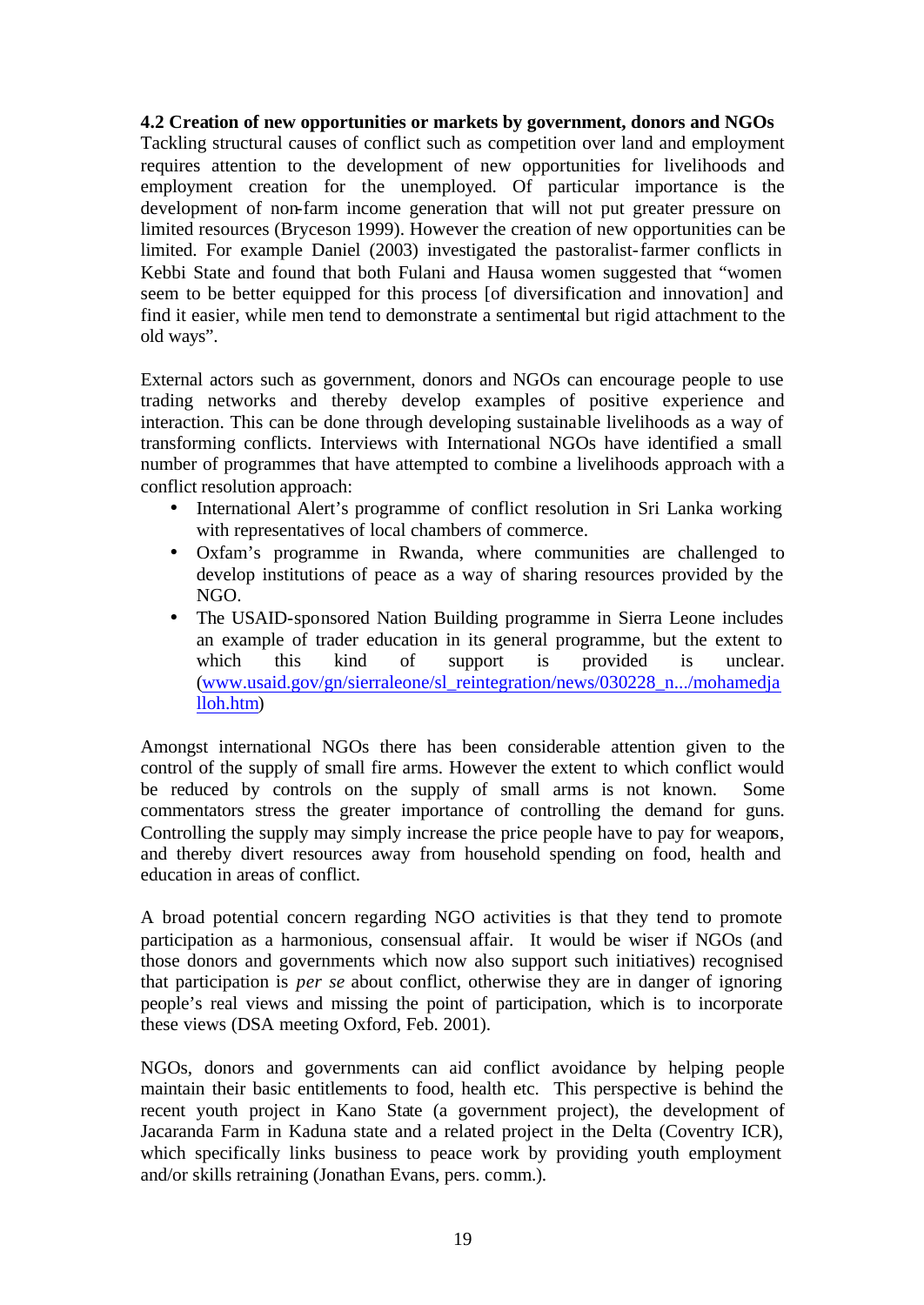One recent practical initiative in southern Plateau State with apparently strong potential is that of Coventry Cathedral International Centre for Reconciliation which has started pilot distribution of satellite phones to village heads and other trusted community members. The aim is to provide an early warning system in violenceprone areas. Leaders can contact one another to clarify the situation, avoid misinformation (which reportedly encouraged conflict escalation in the past) and allow them to contact the security services when a crisis is emerging. There is also a secondary benefit in terms of supporting local livelihoods through better communications.

#### **4.3 Reducing conflicts associated with state failure**

The weakness of national state institutions has encouraged the rise of identity-based politics and ethnically-based political organisations which fuels conflict of all types, including trade-based conflict. Good institutions, such as rule of law, provide the essential context within which other means for tackling structural causes of conflict need to be set. Conflict transformation is most likely to be achieved when accompanied by a supportive, well regulated state.

Unfortunately, the prognosis for rapid improvement in the efficiency of state institutions in Nigeria is not good. In these circumstances it may be more appropriate to continue to seek the development of alternative regulators. There are specific areas where further state withdrawal may contribute positively to conflict transformation. A good example is the potential for expanding the role of the private sector in managing physical market places. Experiences of private markets demonstrate their potential value in avoiding conflict. Practitioners of trade in the Isheri Cattle Market in Sokoto, for instance, made the point that since moving to the Isheri market, they had fewer anxieties linked with retaining their stalls in government-owned markets. The firmness of the private market owners at Mararaba Foron tomato market on the Jos Plateau in standing out against attacks on Hausa/Moslem traders during the 2001 crisis, similarly supports the suggestion that private ownership and management may offer more effective control within physical market places. Some traders who were not prepared to abide by the owner's rules moved to a market nearby, but most soon returned to Mararaba Foron.

#### **4.4 Key points in section 4: tackling structural causes**

- The conflict transformation approach, involving formal and/or informal institution building, offers the potential to tackle both immediate conflict triggers and structural causes of conflict. New institutional arrangements built through this process should allow more constructive dispute resolution for the future
- Market places are important potential mediation spaces, since they bring conflict related groups together, particularly in boundary regions
- Most traders (excluding arms-dealers) depend on market peace for their livelihood. They have a vested interest in using their entrepreneurial energy towards conflict avoidance and conflict management. Women traders can often play a crucial role in conflict as connectors linking with other ethnic and interest groups.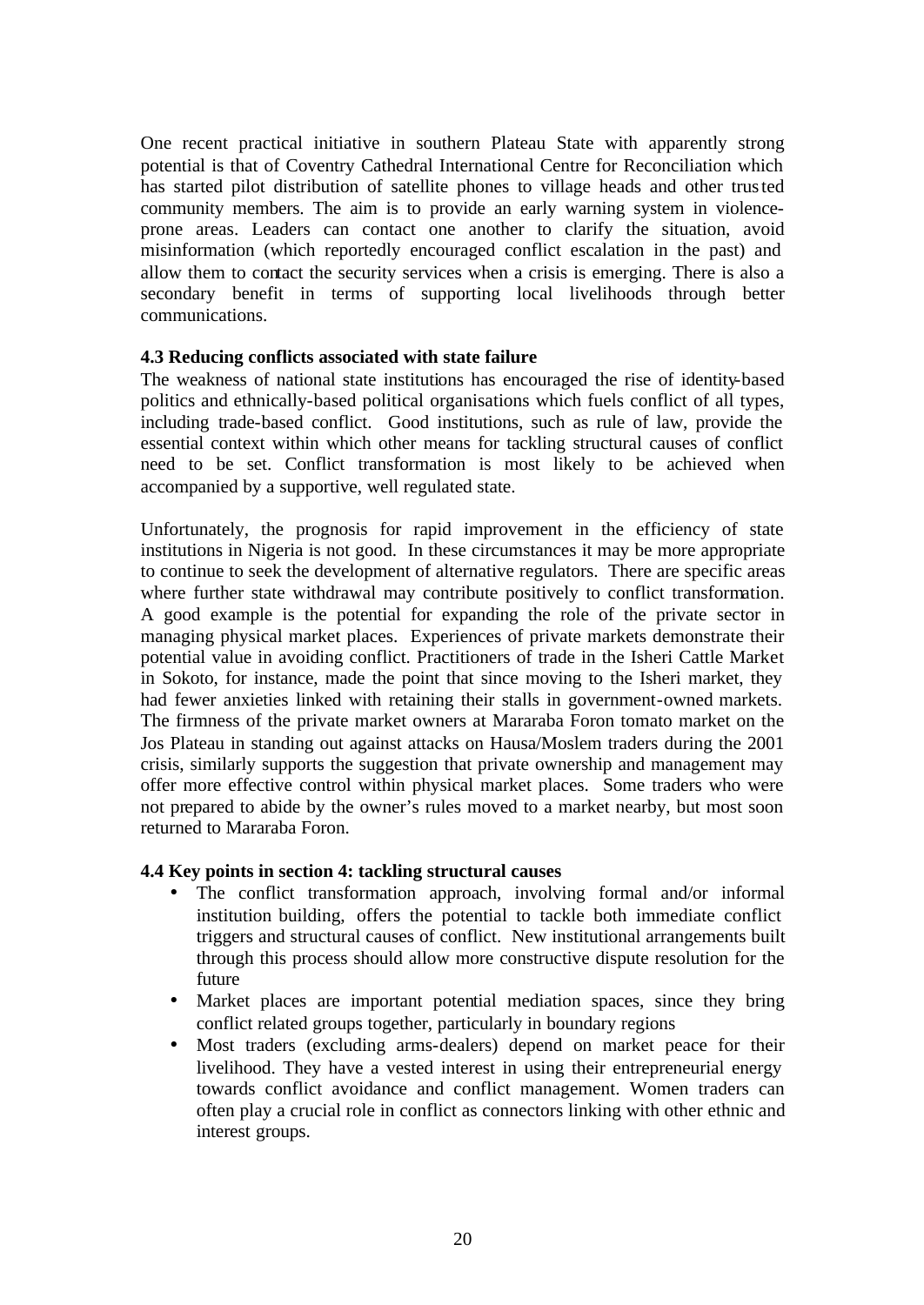- Easing resource competition, particularly land and employment competition, will require development of new livelihood opportunities. Diversification into non-farm income generating opportunities is likely to be particularly crucial.
- Donors, NGOs, government and other external actors can support conflict transformation by combining a livelihoods approach with a conflict resolution approach.
- Recent donor, NGO and even government emphasis on participatory approaches to development needs to be accompanied by recognition that participation is per se about conflict. Their work in assisting people to maintain basic entitlements to food, health etc. will contribute to conflict avoidance.
- Trader conflict with state institutions may be avoided or reduced by encouraging private ownership and management of markets.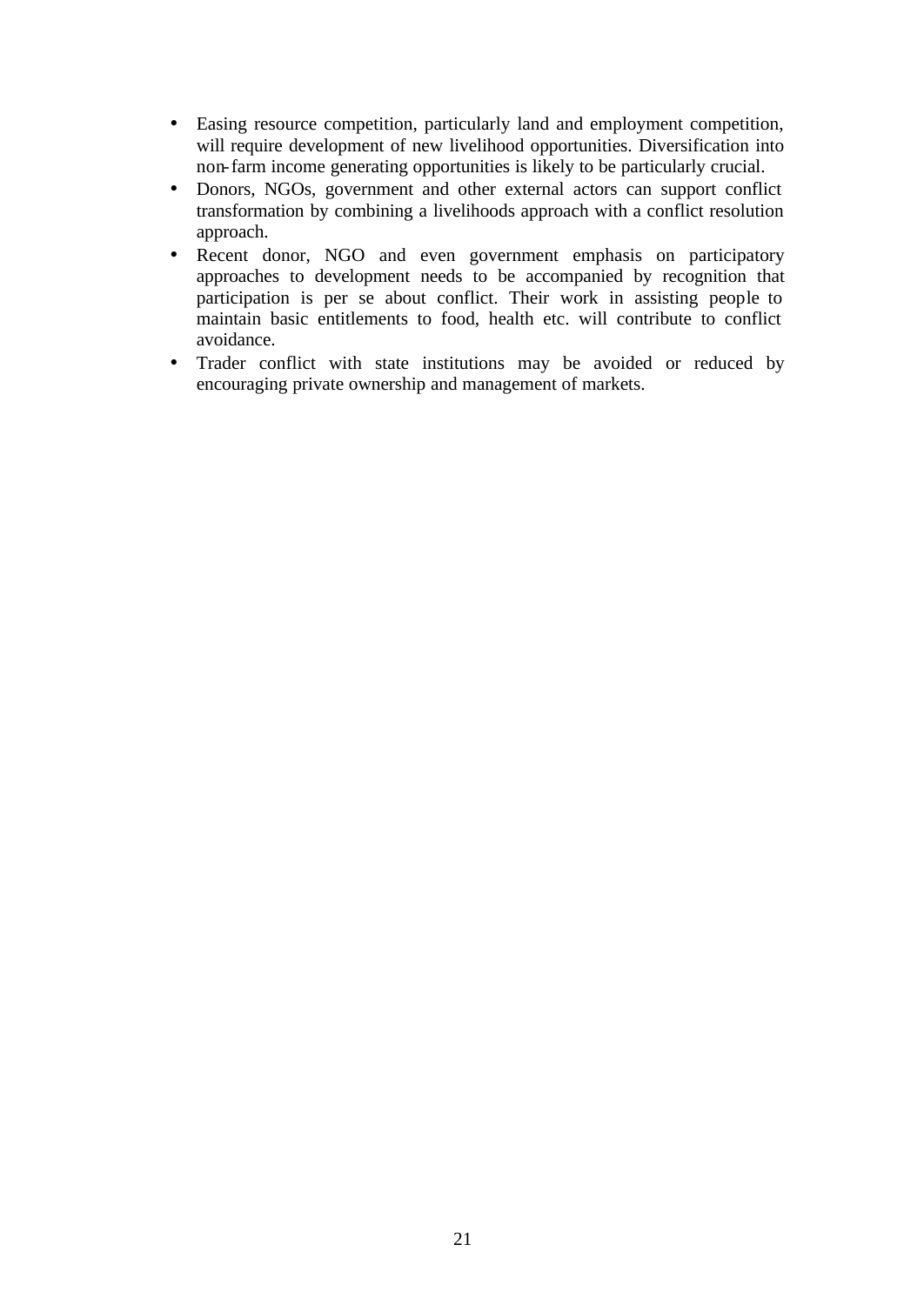### **5. Resolving and avoiding specific conflicts**

In this section, we explore the range of conflict resolving mechanisms currently working in trade contexts in Nigeria. In all cases, these have evolved spontaneously without government, donor or international NGO support. While they are concentrated on tackling particular conflict flash points, they also play a key role in addressing some structural causes of conflict. To a large extent they are operating at a local scale although they have access to higher-level decision makers in government and traditional authorities.

This section illustrates that the grass-roots, who take the heaviest casualties during conflicts and have the least potential to influence circumstances, are vital to resolving conflict (Lederach 1997). The other two target groups in conflict ridden societies elites and the middle range (NGOs, academics and others with an advocacy role) – may also have a role to play (Lederach 1997), but elite greed in Nigeria often focuses on conflict principally as a tool for domination (Heymans and Pycroft 2003:29), and this group (with the possible exception of traditional authorities) seems unlikely to offer a major route to conflict resolution.

### **5.1 Business associations involved in resolving disputes**

Trader associations (which may be single-sex or mixed-sex groups, ethnically based or inter-ethnic and even inter-market and inter-regional [see Adubi 1996:40]) play a particularly notable role in conflict avoidance and conflict management/resolution, especially – though not only - in terms of within-group conflict avoidance and dispute resolution (Whetham 1972; Clark 2002).

Many formal and informal trader associations within the produce trade provide a range of services/regulatory frameworks, particularly in urban contexts, which help maintain harmony among members in trade transactions. In a trader interview in Kantin Kware market it was observed that when a [unspecified] conflict occurred the market organisation there even went outside the market to traders homes, 'away from the market tension', to try to resolve the conflict.

### *Case study: Sokoto grain sellers' associations*

The secretary of the grain sellers' associations at Sokoto observed: '*we do not pass judgment, we dialogue. If one is at fault, whether a resident or a visitor from another part of the country, we try to dialogue…we do not pass judgement immediately. If our efforts failed, we hand over the case to the authority to handle him, before he creates big problem for us in the market. From there the case can go to court and we would be witness to the case'*. He described how when religious troubles occurred elsewhere in the north of Nigeria, and there were rumours of planned attacks on Christian Igbos, the market was closed and the visitors were hidden: 'luckily there was enough signals and the market associations and the market authority quickly intervened to stop the bood spilling….nobody was beaten or maltreated. (interview by Fatima Adamu, August 2004).

In many cases it seems that resolutions within the trader association depend for their execution on the determination, power and charisma of the association leaders in the market. This is exemplified in a case from the New Market, Abuja where the President-General of the Market Women's Association seems to have successfully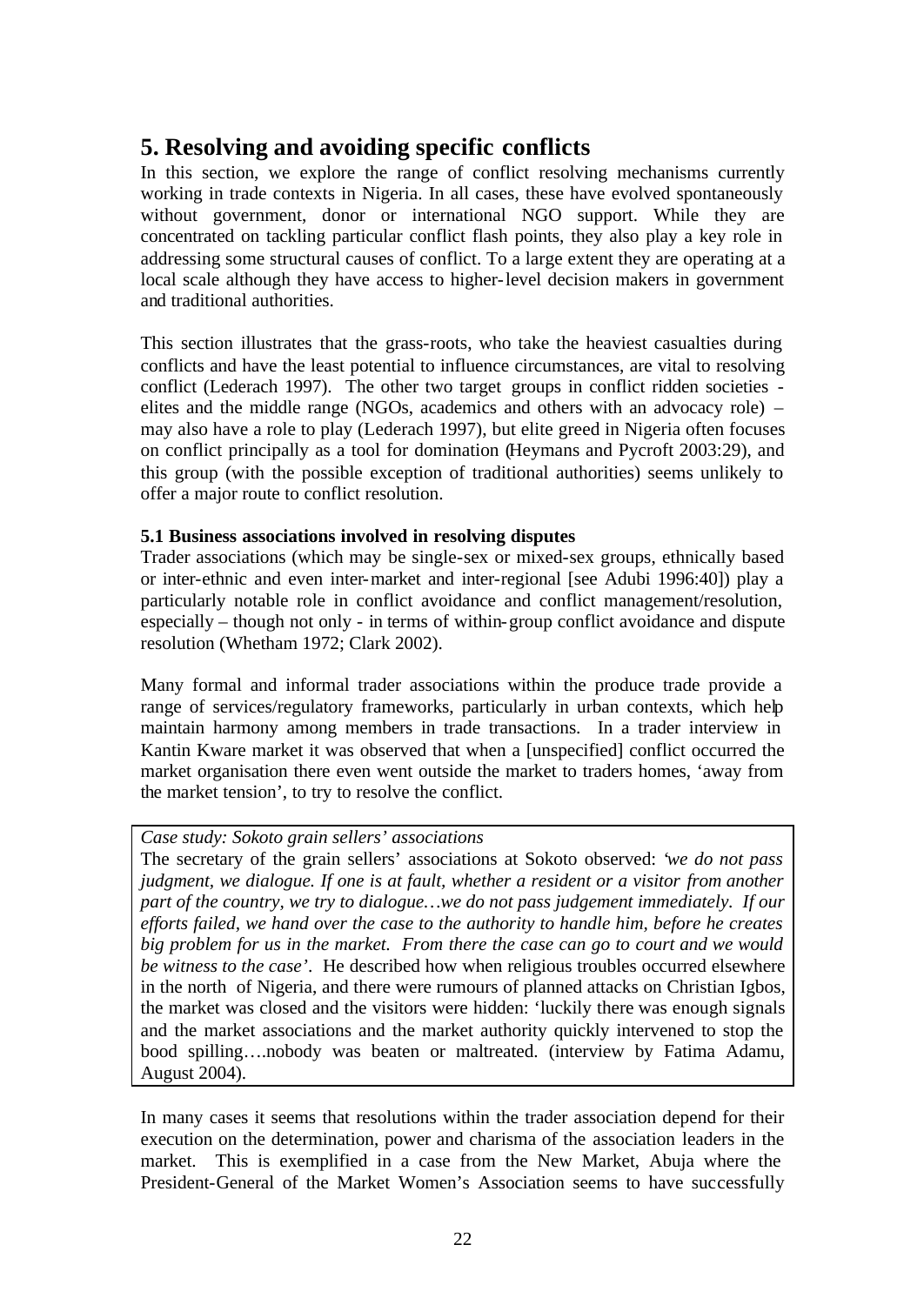resolved a dispute between vegetable wholesalers and retailers (interview, Chief [Mrs] Sanni, Abuja, Lanre Obafemi, February 2005). In Sokoto market, the crucial importance of good leadership in the market in quelling conflict was given great emphasis by the grain sellers association secretary.

When a conflict crops up in south-west Nigerian markets, it is the leadership of the commodity line association which steps in to mediate, conciliate or arbitrate. Where the commodity line association is unable to resolve a conflict, it is transferred to the general market association executives. At this level, if the conflict involves people from more than an ethnic group, representatives of the ethnic group association of those involved are invited and together with the leadership of the market association they attempt to resolve the conflict at hand. If all attempts at resolution fail, the police is called in if criminality is involved.

The roles played by trader associations in West Africa may include the following:

- A regulating leadership/committee which sets out broad rules of business in the relevant trade. [In a market place context, there may also be a broader association which regulates overall business practice in all spheres in the market, and lesser associations whose remit is limited in spatial terms to particular areas of the market]
- Commodity groups incorporate members at different levels of the distribution chain and thus encourage interaction between different (and opposing) interests i.e. as retailers, wholesalers, travelling dealers etc. (Clark 1994: 405)
- Dispute settlement, possibly at a variety of different levels. Often minor disputes will be settled by sub-associations in that section, while major disputes will go to the main commodity group committee. According to Clark (1994:259), in Kumasi market, "traders themselves rank internal dispute settlement first among the duties of market leaders and mention it first when they list those duties". Moreover, dispute settlement may extend to farmers and other non-traders (Clark 1994:263)
- Enforcement of well-known trading conventions (such as not stealing another trader's customer by dragging him/her to the stall) and publicisation of correct procedure in doubtful cases.
- Punishment of misdemeanours with fines and other sanctions (e.g. in one Kano meat market bad behaviour such as trying to steal a customer, first infringement results in a warning, then a 1-2 week ban on trading, then total ban from the market.)
- Specific control over physical allocation of space, and of market stalls and stores
- Formal consultation across the group on important issues and representation in broader consultations (e.g planning commissions)
- Regulation of bargaining procedures
- Regulation of weights and measures utilised by traders. (Fatima Adamu reports the case of the grain traders association in Sokoto calling meetings of traders at harvest time in the market to emphasise the importance of filling sacks to the top.)
- Regulation of supplies into the market to avoid excessive competition between trader groups
- Protection of non-local traders from cheating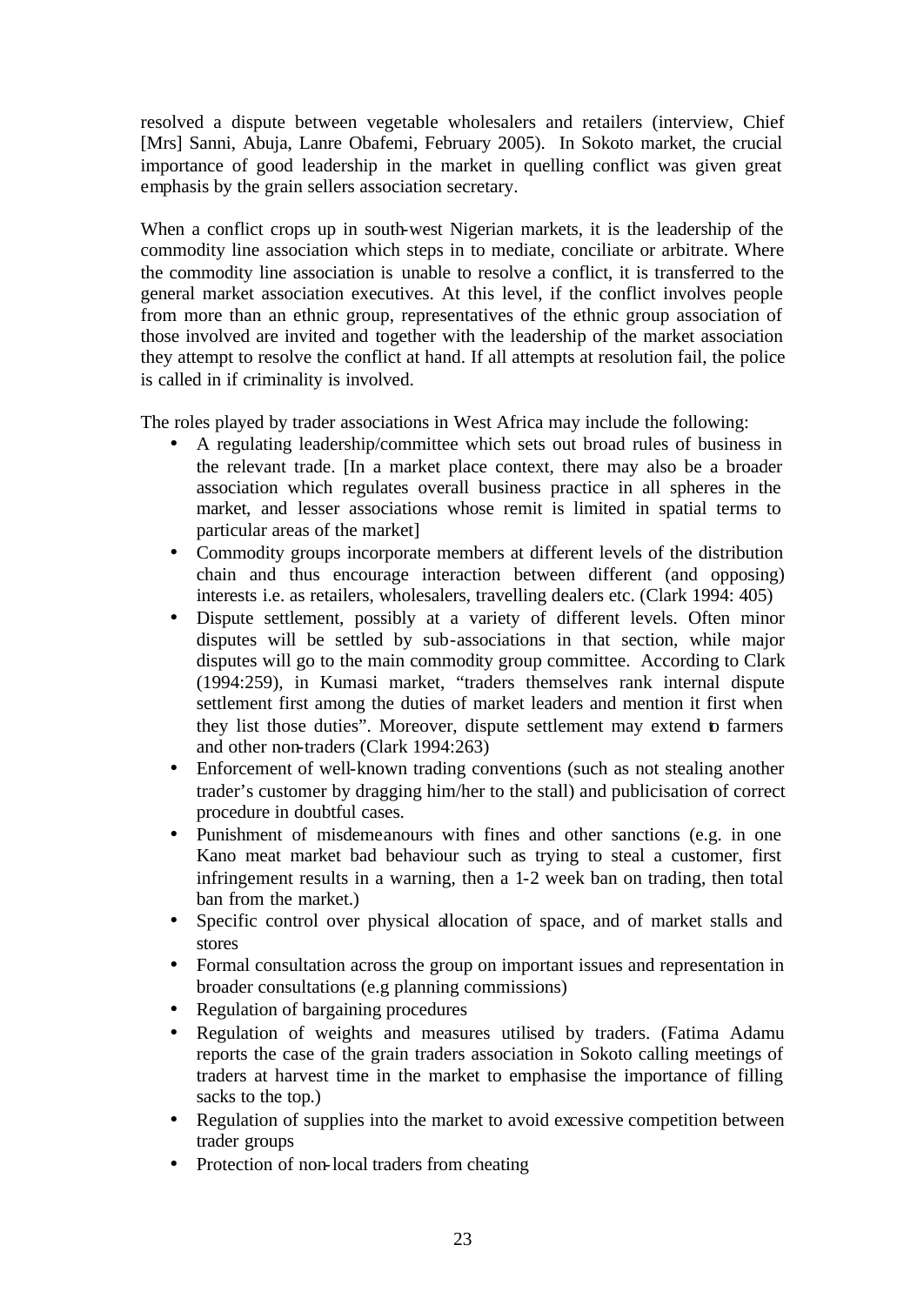- Management of information and credit requirements, including location of defaulters and enforcement of payment (Clark 1994: 260). (For the livestock, grain and vegetable associations in Sokoto market, for instance, this is a common function since arguments over credit are reportedly the often a major source of low-level tension: Fatima Adamu interviews, August 2004).
- Flexible, fluid group membership to allow groups to function effectively and prevent abuse of collective power (Clark 1994:219).
- Information dissemination to reduce risk

The trader associations may be supported by further associations within the private sector which also help regulate the broader trade context, for example:

- Transporter associations
- Porter and off-loaders associations
- Regional office of the National Union of Road Transport Workers (NURTW)
- Vigilante associations

Of course, trader association roles may themselves induce conflict, especially when the associations operate cartels to exclude or ration access by outsiders.

In rural markets trader associations are commonly less well developed (Ariyo et al. 2001; Porter 2001). The most violent conflicts in the Sokoto region may occur in rural markets precisely because of limited development of associations there.

#### **5.2 Traditional authorities and conflict management**

There has recently been much renewed interest in the potential for traditional authorities to play a strong role in local governance issues. Their legitimacy in the local community can give them a strong potential for conflict management and resolution. However, this obviously can be easily negated if they are embroiled in local politics.

In northern Nigerian markets the traditional authorities usually have some responsibility for market management in that the chief of the town will choose the *sarkin kasuwa* (market chief). The *sarkin kasuwa* has ultimate authority for conduct in the market. However, in rare cases the town authorities may intervene directly, as in the case of a violent market-based conflict at Tambuwal, cited during recent interviews by Fatima Adamu in Sokoto (Farmers' Association, September 2004).

Traditional authorities have been found to be playing an increasing role in substituting for the perceived failures of the state judiciary system. Harnischfeger (2003) suggests that the 'alien' institutions introduced are perceived to lack the transparency of traditional courts such as the Islamic Kadis in the north of the Nigeria.

#### **5.3 Vigilantism and the privatisation of security**

Failure of state security institutions has prompted Nigerians to resort to specific forms of self-help through home-grown institutions. These forms of vigilantism are seen to bring rapid judgement and punishment, use local knowledge, and to avoid a profusion of complex legal regulations and procedures which can shelter miscreants from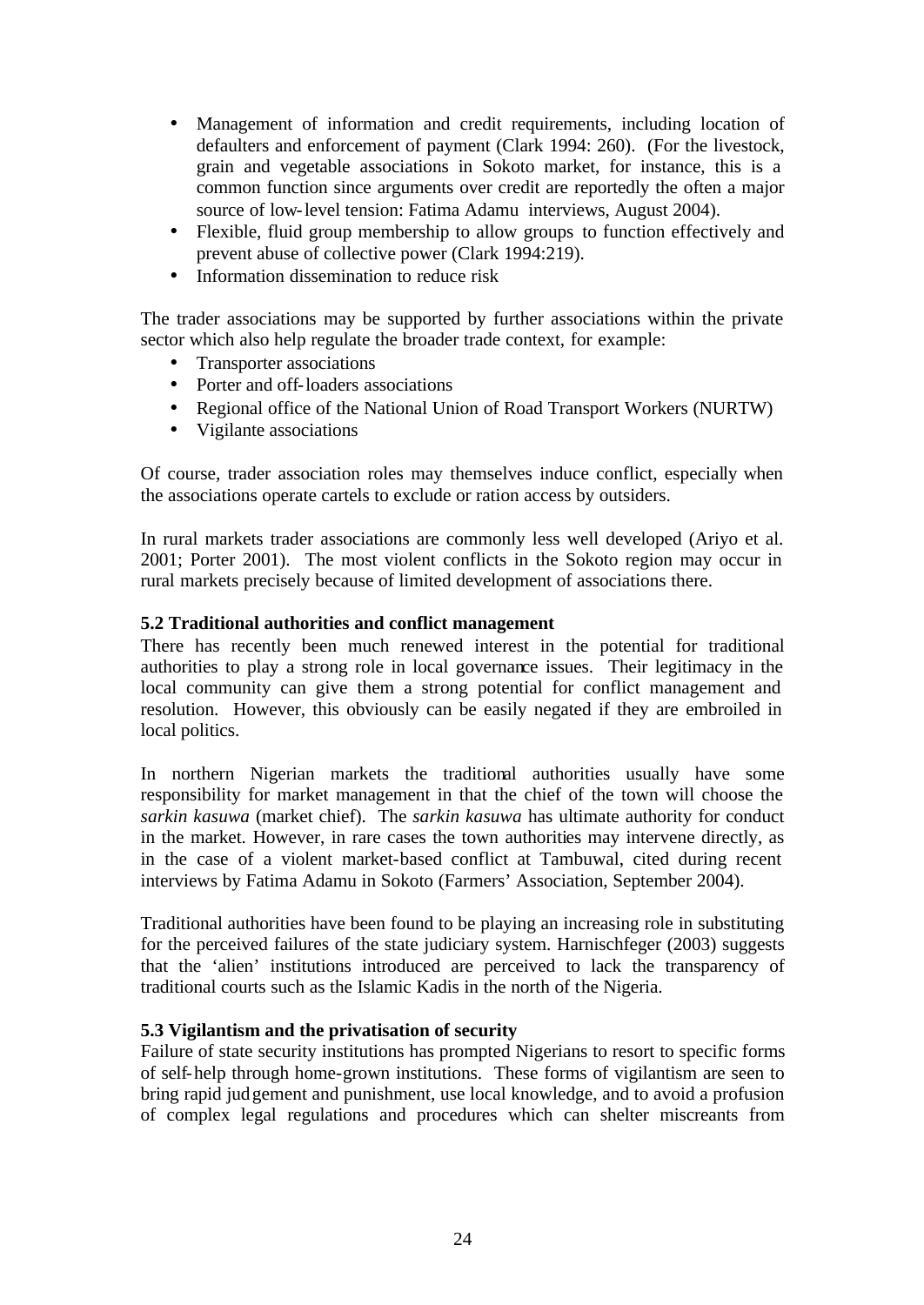justice<sup>2</sup>. A survey by Sesay et al. (2003: 69,102) suggests that Trader Associations are perceived as a major locus of economic support for vigilante/ethnic militia groups in both south-east and south-west Nigeria, with some of the more well-known groups originating from initiatives and payments from traders.

#### *Case study: the Bakassi boys*

l

A colony of criminals had apparently become firmly established round the Ngwa road market in Aba and collected protection money from all the shops and stalls in the market, without police intervention. In 1998 a woman trader carrying a large cash sum of Naira was robbed and brutally murdered. Market traders who knew where the robbers were resident went to their houses and attacked and killed them. They then recruited over 500 youths to maintain order in the Aba area. The youths were paid by contributions from traders, plus additional funds from the state governor. The success of the Bakassi boys in Abia state led to requests from traders in other states for their protection, notably Anambra, where the state government also accepted their role. The impact in the city of Onitsha, according to the author, was remarkable. Here, significantly, the Bakassi boys set up their headquarters next door to the headquarters of the Onitsha Markets Amalgamated Traders Association, and although the market area showed no apparent sign of guards or street patrols, it reportedly became crimefree within weeks, following numerous public executions of identified criminals (possible 3000 executions in total in Anambra state according to the Civil Liberties Organisation).

Although some journalists and police representatives spoke out against the return to lynch law, the majority of people did not appear to object, apparently perceiving the Bakassi boys to be fairer and more efficient than the Nigeria police force: they also see the organisation's more traditional formation, the way it acts like a secret society and its use of occult powers to fight evil, very positively and in line with Onitsha market's traditions of dealing with sorcery. The traders apparently suggested that the police were merely disgruntled because they had lost an important income source! In July 2000, President Obasanjo ordered the army and mobile police units to clear Onitsha of militias but they turned back following a show of strength by the Bakassi boys and the fact that the trader association OMATA – reputedly viewed by many in Anambra state as a shadow government (Harnischfeger 2003:30 citing The Week) fully supported the militia. The traders reportedly keep careful watch over the Bakassi boys, while a committee (inc luding market associations but also traditional rulers, town unions, police, the state government and legislature and chaired by the security adviser to the governor) supervises their activities in Anambra state.

Although the Bakassi boys were set up as a response to crime in a trade context, an ethnic component has been subsequently established: they are Igbo based, have reportedly massacred members of other ethnic groups, and are thus seen by neighbouring ethnic groups (Ogoni etc.) as a potentially hostile ethnic army 'that may, in a situation of conflict, turn against all non-Igbo'. Harnischfeger argues that trader support for the Bakassi groups remains crucial to their continuation, despite the various entanglements with local politics: without the support of the traders, taxi drivers etc., the Bakassi Boys 'would lose their quasi-official status and sink down to

<sup>&</sup>lt;sup>2</sup> There is growing evidence for spread of vigilantism across Africa: e.g. see Baker 2004 re vigilantism in Uganda, including it use by trader associations, also Abrahamsen 2004 on South Africa.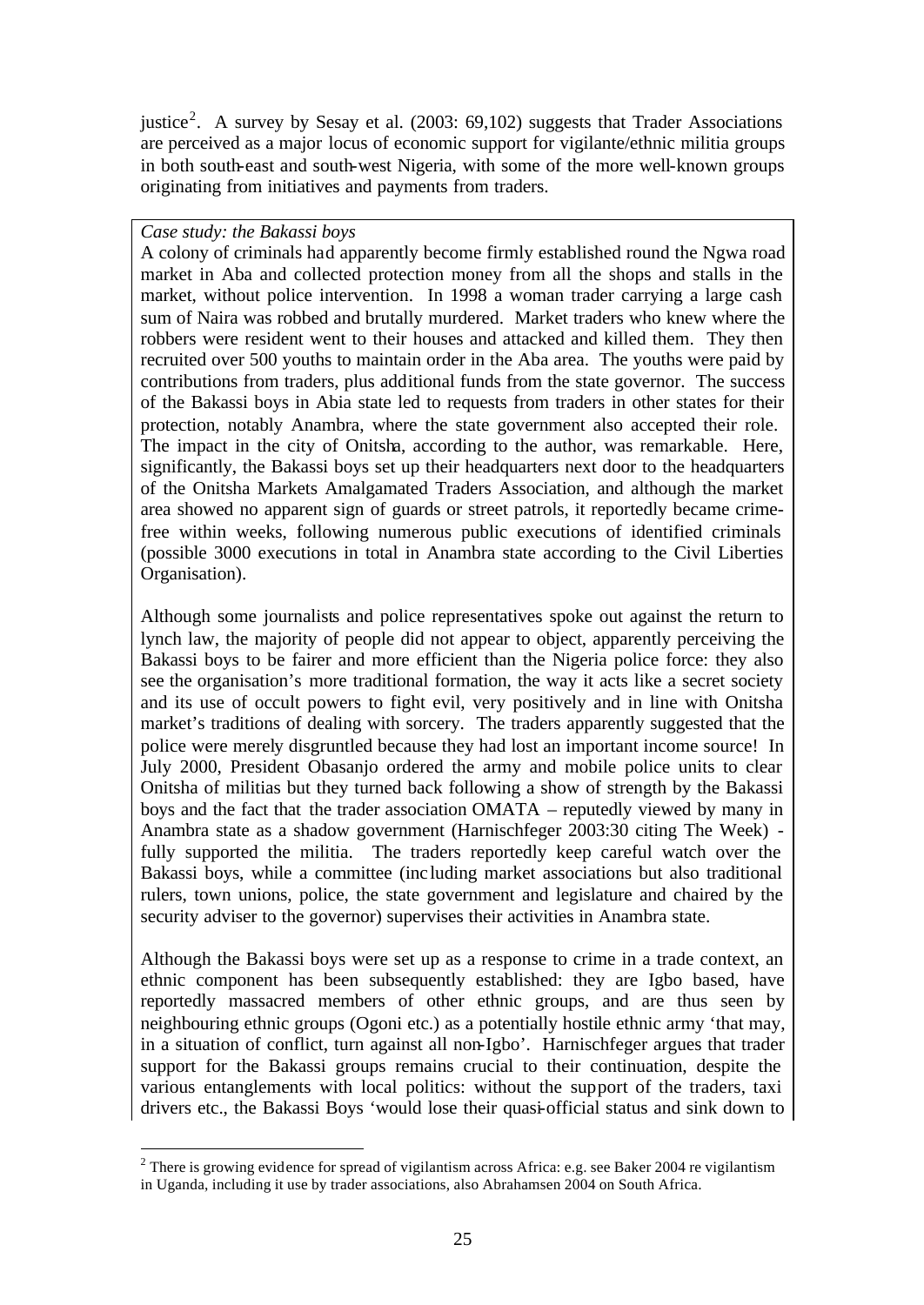one of the many armed gangs. And conversely, if traders tried to dismantle the militia, they would revert to living in a world of crime.' (Harnischfeger 2003).

On the other hand a very positive example was given in Sokoto of close cooperation and regular meetings between a former assistant commissioner of police and the trader associations at a time of crisis elsewhere in the country (interview Fatima Adamu, August 2004):

*Case study: Trader relationships with the police in Sokoto*

Secretary of the grains association*: 'we are told we are to be representatives of our people to the authority. If anything arises that may generate conflict, we quickly take action before it breaks by informing the authority. If we are not listened to by the smaller ranks, we should come direct to him. He is from Katsina state. He said we should always come to him, whether in his office or at his home. He tells us where his house is located. So, we still make use of the channels of communication he opened to deals with conflict before it erupts. So, if there is any conflict here in the market, immediately I contacted the police, even if I send my representative, the police would come help us resolve the problem or take it outside the jurisdiction of the market.* F.A*.: What about the roles of others in resolving conflict?*

Secretary of grains association*: They all assist in one way or the other, particularly, the police and the traditional establishments such as the emirs and the districts and ward heads.*

A similar response came from the police with regard to the Sokoto livestock market. If the police have a problem with anyone in the market, they reportedly first contact the livestock traders association and try to solve the problem through them.

#### **5.4 Business opportunities as incentives for ethnic groups to work together**

The review of the literature shows that there are many cases where trade has continued despite conflict. Our research in the Jos market conflict context indicated that while markets and trade may often cause or fuel conflict, the need to obtain a livelihood through trade and market interactions can also bring protagonists together again surprisingly rapidly, even after a violent dispute. It is likely that this is particularly the case for the agricultural produce trade (as opposed to point-sourced commodities such as minerals), since the spatially diffuse nature of the core business activity requires widespread peace to survive (Murshed 2005:1).

#### *Case study: Traders avoiding conflict in Jos*

The survey in Jos created an opportunity to examine the impact of conflict on market chains by making a comparison with work carried out by the project team in 2001. The most important conclusion which emerged from our research in January 2004 was that, despite the scale of the 2001 ethno-religious disturbances, the market network in perishable vegetables had been rapidly reconstructed because it was so crucial to both rural and urban livelihoods. There was evidence that traders were once again providing advance capital to farmers and farmers were once again sending their produce to distant markets on trust through traders. As prior to the crisis, traderfarmer interactions were in many cases across religious ethnic groups (e.g.– Berom Christian producers - Hausa Moslem traders – Igbo Christian traders). John Olaniyan found Berom tomato retailers in Jos urban markets are still able to borrow substantial sums from Hausa/Fulani wholesalers without collateral and 'constantly refer to their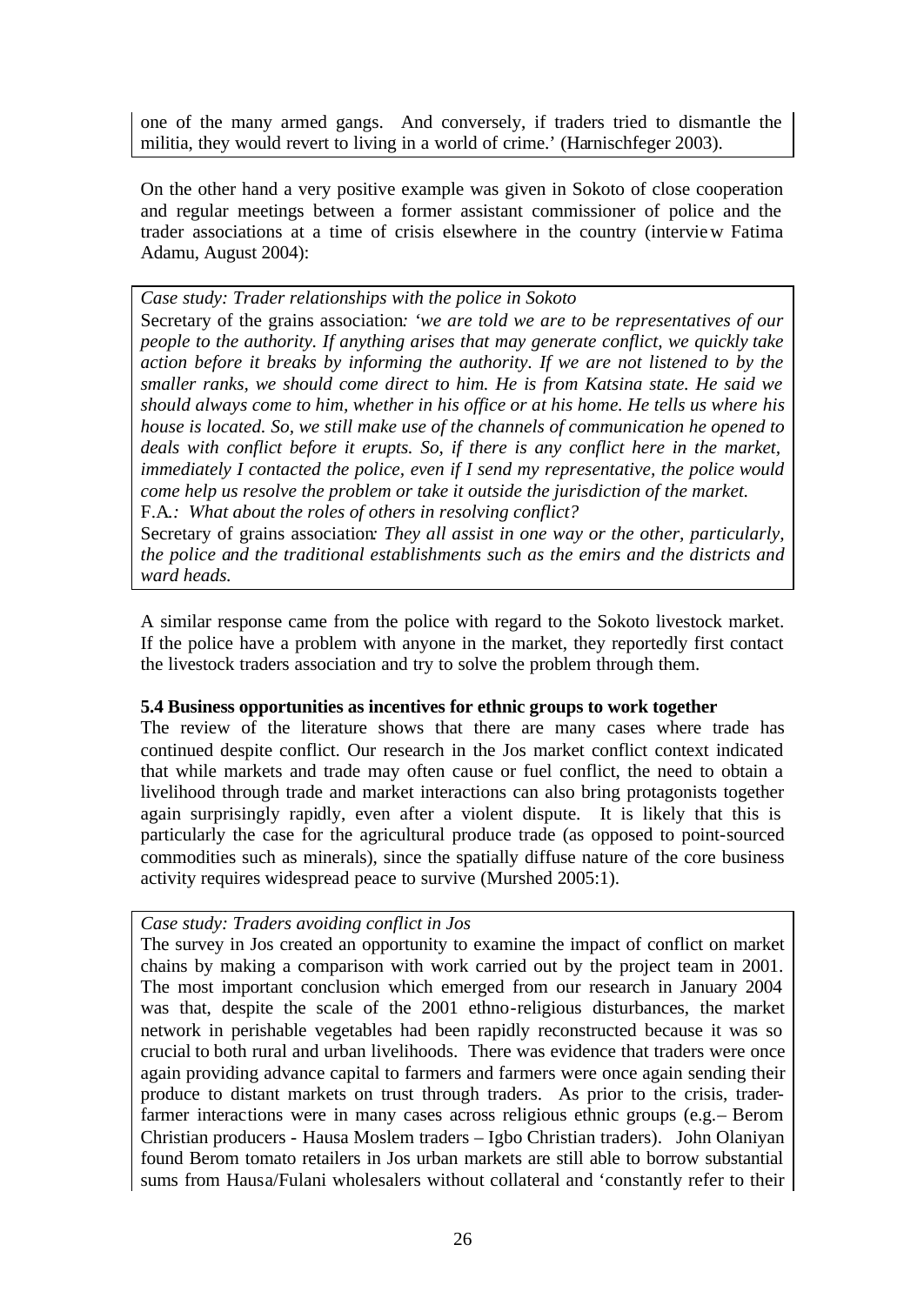long standing trading relationships as the basis for the strong informal trading practices among them' (interviews January 2005).

Personal customer relationships and landlord (*mai gida*) systems play a key role in allowing trade to continue during conflict and in periods of severe conflict can result in the protection of traders from other ethnic groups. For example, the secretary of the grains sellers' associations in Sokoto reported that during religious riots in the North, '*we had to hide our visitors from other parts of the country to protect them*' (interview, August 2004). In Sabon Gari market, Kano, traders stated that they telephoned customers of other ethnic/religious group to warn them not to come to the market during a particular violent conflict. The close ties that enable this to take place are in contrast to the conflict outside of the market. As one Igbo trader stated: "*The Igbos and Hausas in this market are one- they are all eating from the same pot- this market. We are one family."* A butcher in Kano stated: "*once in the market we are all Nigerian, it is when I am in my community that I consider my tribe and religion first. [The] market belongs to everybody.*" (interview with Chairman, Kano state butchers, October 2004).

*Case study: Business as a route to broader reconciliation*

In Kaduna after the 2001 riot a pastor told his congregation to buy their bread from a local Moslem baker. The imam of the nearby mosque went to see the pastor and said his congregation would reciprocate. This initiative extended to other areas, including stone throwing. The pastor asked the imam to help stop Moslem youths throwing stones on Sunday at the church. The imam stopped this and the pastor was able to restrain youths from his church taking retaliatory action (Jonathan Evans, pers. comm.).

### **5.5 Key points from section 5: resolving and avoiding specific conflicts**

- Grass roots actors (who take the heaviest casualties during conflicts) are vit al to resolving conflict.
- Trader associations commonly play a very effective role in conflict management and resolution in urban trading contexts through well-established regulatory mechanisms/services. The leadership of these organisations plays a particularly crucial role.
- Trader associations have taken the initiative in supporting the development of vigilante groups, in the absence of adequate formal policing
- Traders of different ethno-religious groups may protect one another in a market context, even when outside the market they are forced to take opposing positions.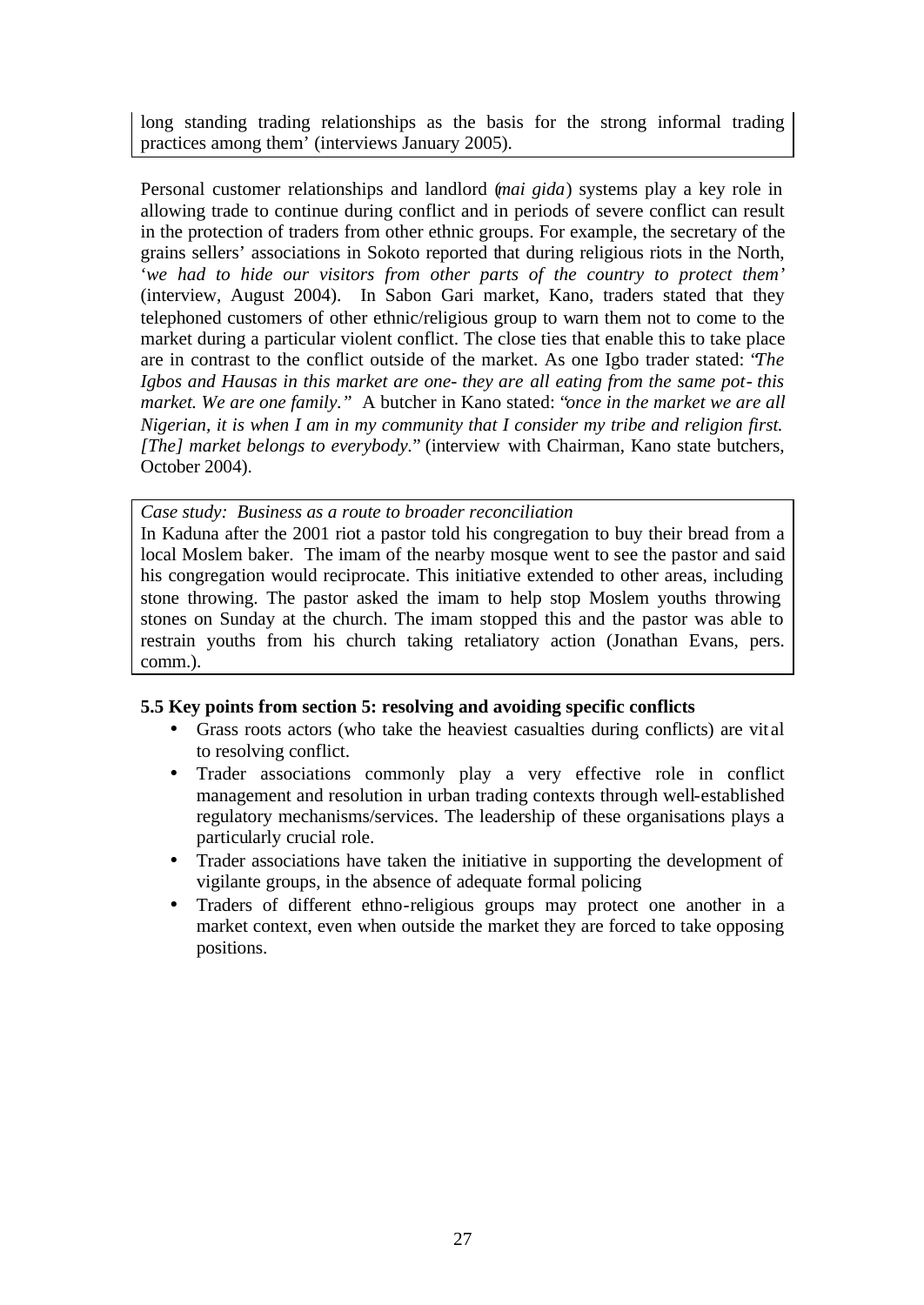### **6. Conclusions and recommendations**

This study has drawn attention to the ways in which Nigeria's agricultural produce trade has the potential to promote both conflict and cooperation. Complex food marketing networks extend across the country and often involve substantial intergender, inter-ethnic and inter-religious cooperation. However, we have shown how trade-related issues can lead to conflict, especially in circumstances where deepseated structural factors have already raised tensions and there is political will to encourage conflict. Market places are often flash points where underlying tensions spill out. However, trade and its associated institutions can play a key role in avoiding or resolving conflict. Key points were summarised at the end of sections 2, 3, 4 and 5 above. Here we review our major conclusions and associated recommendations.

#### **6.1 Identify conflict pressure points and potential flash points along specific commodity chains**

 Analysis along individual commodity chains provides a potentially valuable tool for identifying conflict pressure points and potential flash points, especially prior to public sector or donor investment or support. This may enable pre-emptive action. Commodity chain analysis is a tool which PropCom and other organisations involved in developing market institutions in Nigeria should find particularly useful. It is important to ensure that such analysis addresses conflict risks.

### **6.2 Tackle the structural causes of conflict through promoting economic growth and livelihood diversification that is sensitive to conflict avoidance**

Poverty and lack of economic growth are major structural causes of conflict in Nigeria. Widespread economic growth, well distributed both spatially and across social and ethnic groups, if coupled with effective governance, would do much to reduce conflict potential in Nigeria, in both trade and non-trade contexts.

Economic growth can put extra pressure on limited resources and a locally overheated economy can encourage massive rapid population movement. This has been shown to be particularly dangerous, because of the sudden growth of large non-indigene communities which have not had the time to build relationships with their hosts and in which traditional mores and conventions have commonly been disrupted in the early stages of migration. There is therefore a need for conflict and livelihood support initiatives to encourage an associated diversification of livelihoods away from conflict related resources such as land, and towards associated development of new skills, knowledge and behaviour. This scoping study has shown that there is limited knowledge concerning the relationship of pro-poor economic growth to conflict.

NGO, bilateral and multilateral donor programmes not specifically targeted at conflict frequently fail to consider conflict sensitivity in their design. Similarly, conflict related programmes have rarely taken into consideration the role of traders and other businesses. The latter type of intervention has primarily been targeted at national scales and elites with smaller scale interventions concentrating on civil society organisations with a specific remit to resolve conflicts. Awareness-raising among local conflict-focussed NGOs and public sector bodies in Nigeria would be beneficial.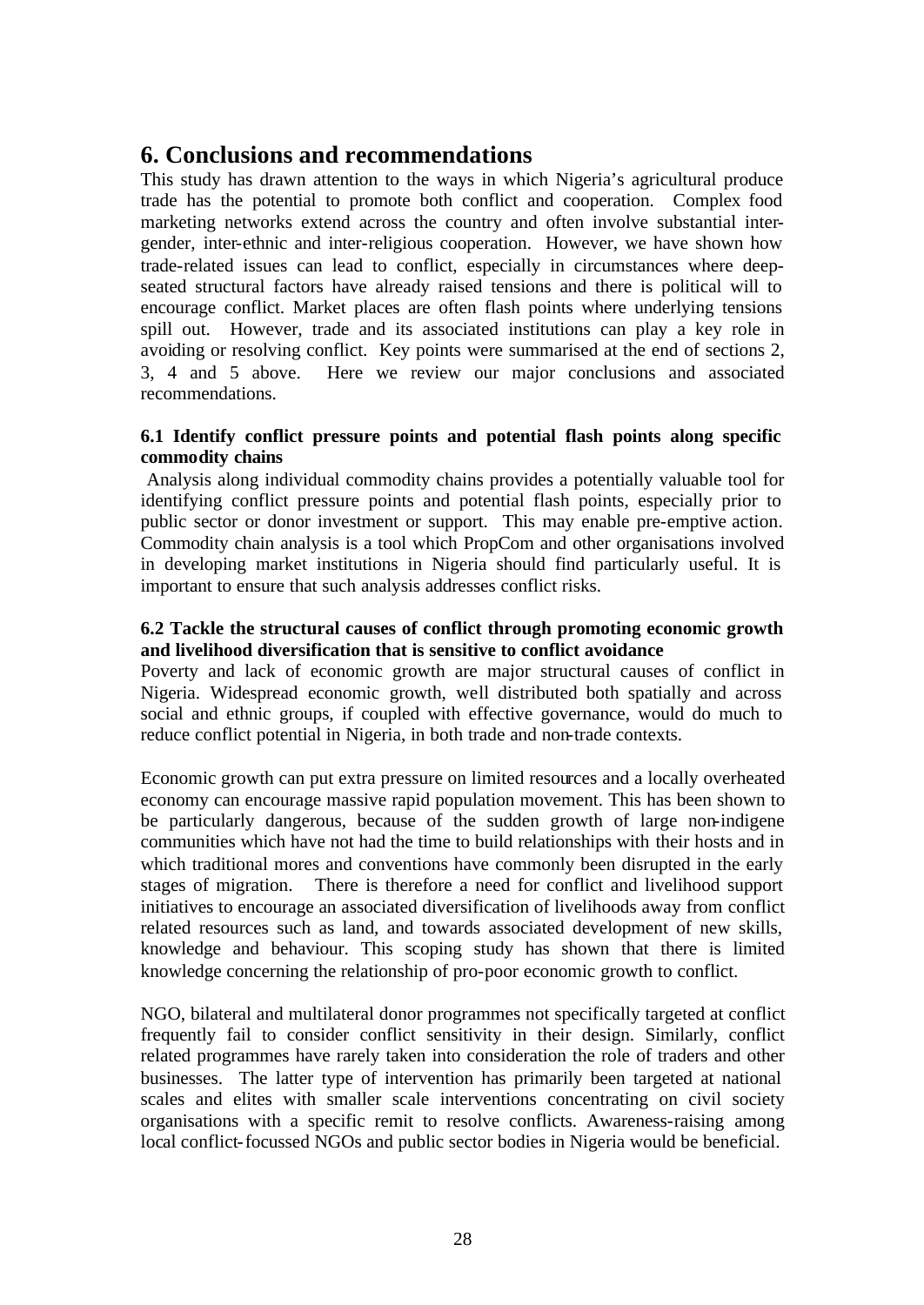#### **6.3 The key role of youth education and employment initiatives**

Specific support is needed for listening to young people and their leaders and working to channel their energies into positive actions. The employment and scholarship issues are especially sensitive in settler areas, where these are a constant source of tension. There is a dangerous spiral linking lack of education, lack of jobs, and lack of youth identity which encourages participation in paid violence for meagre reward: "identity lights the fuel" (Jonathan Evans, pers. comm.). Reductions in youth unemployment will not just reduce the rogue element which may encourage conflict in order to benefit from looting etc. but also reduce the potential for others wishing to enlist such groups for conflict creation purposes to achieve their aims.

#### **6.4 Awareness of the complexities of intervening in land rights questions**

Land rights are a crucial issue. Land dynamics form the backcloth to many of the conflicts which have spilled over into Nigerian trade relations in recent years; the Jos Plateau crisis of 2001 presents a prime example. However, the specific material and symbolic value of land and its central position at the heart of political, economic and symbolic power relations, means that interventions by donors must be undertaken with great care, as donors may end up assuming a role as contentious political actors in a local political process.

#### **6.5 Decentralisation and regulation of markets**

Decentralisation is one means by which spatial inequalities can be reduced and ethnic rent seeking minimised. In the Nigerian context there has been an increase in the number of boal governments serving small localities. This has had a detrimental effect on conflict and trade as these organisations have to find ways of raising revenue, and have to rely on revenue from markets. Local government executives are frequently alleged to be involved in corrupt allocation of market space. Bringing an end to discriminatory allocation of resources by the state in such an ethnically segmented society as Nigeria is likely to be an essential component of strategies for conflict reduction.

Consultation with commercial interests, legalisation of illegal markets and improvements in infrastructure of existing markets (especially sanitation and shelters or letting traders build their own) would further assist in reducing current areas of dispute.

Public sector ownership of markets has resulted in tensions and inadequate infrastructure investment. There is a perception amongst traders that privatised markets would not only bring improved facilities but also reduce harassment and the risk of conflict. Local Governments are rarely willing to relinquish a major revenue source but there are cases of markets contracting out the management of markets. Issues around the ownership and management of markets require further consideration and research.

#### **6.6 Market design and location**

Physical market spaces could be substantially improved to reduce the crowding and associated over-use of limited facilities which encourages their regular emergence as conflict flashpoints. Inadequate shade, inadequate safe water, lack of room to manoeuvre loads, lack of fire protection, little protection from rain, no sanitation etc. are not conducive to a cooperative environment. Investment in market places is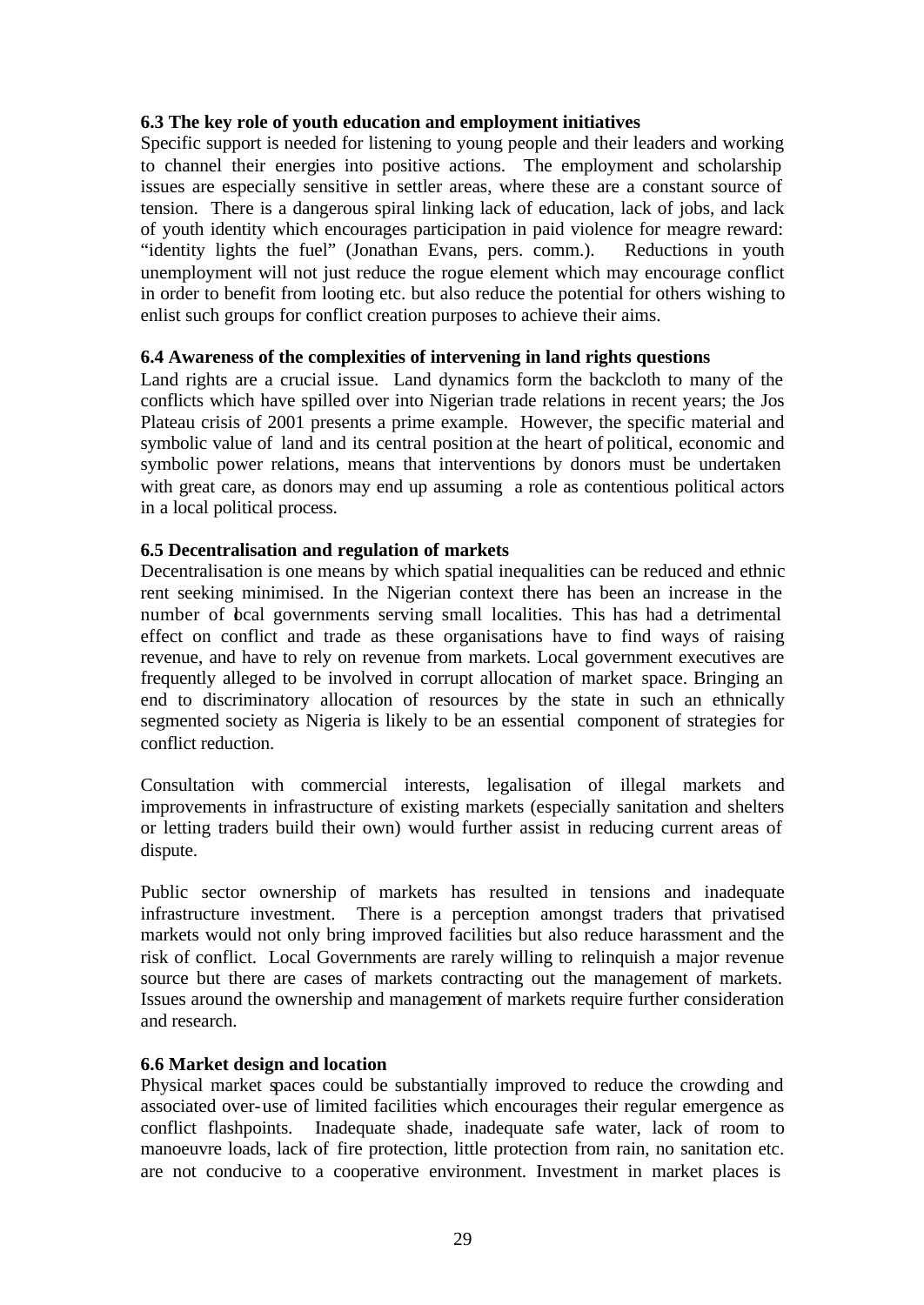usually in the form of building permanent market stalls to be sold at a subsidised rate. This creates an opportunity for rent seeking and preferential treatment for particular groups, leading to increases in tension and the risk of conflict. This requires much more thought about the most cost-effective means to improvement. This in turn will depend on transparent consultations between local government and market traders and their associations. Market site changes are often a cause of contention with Local Government and should be avoided if trade is operating successfully at the current site, or only undertaken following full and transparent consultation with traders and other stakeholders (e.g. where the current site is excessively congested and has inadequate room for expansion).

#### **6.7 Police and privatisation of security**

More effective police-community cooperation and the consequent deterrence provided by an effective police presence could offer substantial potential for conflict avoidance in many trade and market-based conflict contexts. Presently, traders tend to avoid police intervention in conflict if at all possible, hence the dependence on the trader associations in the first instance. However, there are cases where trader associations do have good relations with the police, often due to good personal links to senior police officers. The reform of the police and other security agencies is being addressed by a Presidential Implementation Committee, and there is a need to ensure that security and conflict resolution in a trade context is addressed explicitly.

The interactions between the state's police and private policing in particular will need particularly careful attention in a trader context where vigilantism is now the dominant form of security. Vigilante forces currently provide fairly successful security in many market and trade locations, and another source of employment for those with few skills. However, there are questions round equity of security with evidence of preferential treatment for wealthier traders who pay more and the potential for ethnic discrimination. The possibility of developing innovative ways of working with and regulating these groups should be explored

#### **6.8 Supporting the role of traditional authorities and local community leaders**

Traditional authorities and local community leaders may, if given support, play a stronger role in the broader local governance context in which traders operate. This is an area which needs further research since the role of traditional authorities in current market operations is commonly somewhat opaque. Blench (see Appendix 2) argues for identification of community leaders who can be readily contacted in case of tension and regular meetings to defuse tension. The impact of recent pilot support to improved information/early warning systems in the southern Plateau through provision of satellite phones to key local leaders will benefit from careful examination.

#### **6.9 Building on the traditional roles of trader associations**

Trader associations have much experience in dispute settlement but they can also fuel resentment if acting as cartels, excluding particular groups and bringing in nonindigenous business concepts. Nonetheless, it may be possible to build on the expertise of trader associations in conflict resolution. Detailed micro-studies to discover why association (and other) interventions have failed in particular recent cases could also be a useful. There is the potential to pilot conflict reconciliation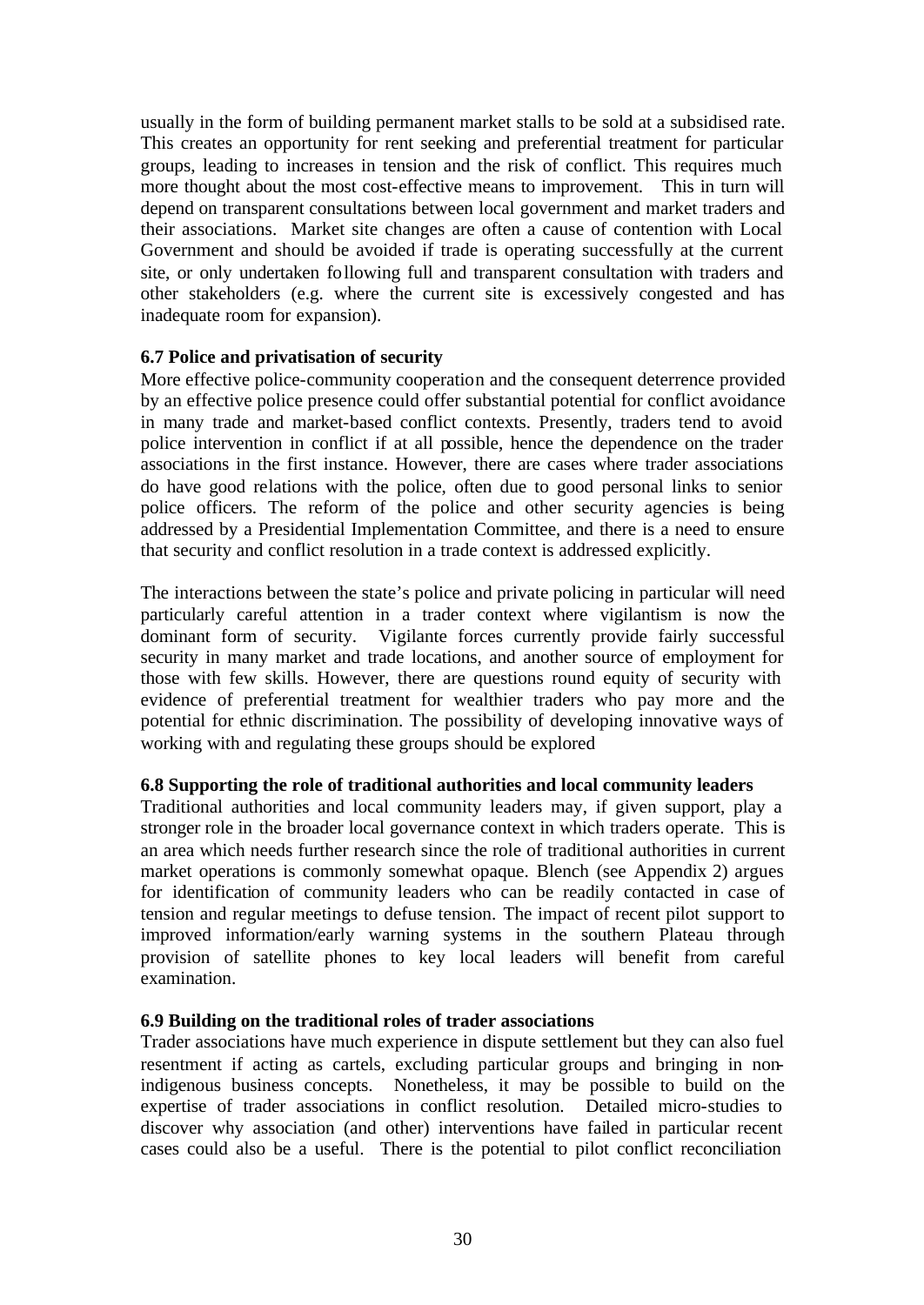training with key carefully chosen individual members of market associations. This would require prior clearance with government and religious leaders.

#### **6. 10 Post conflict support to connectors: the role of traders**

Traders and other businesses can act as connectors building social capital and networks between ethnic groups. Women often play a key role in this, particularly in the food trade in Nigeria. However experience from across Africa shows that business development support is rarely part of post conflict reconstruction and where it is, there is no targeting of women. Micro-credit is a popular post-conflict reconstruction tool but without being accompanied by information and skills relating to business development, it can increase the risks to livelihoods and thereby increase tension.

Support can also be targeted at programmes that encourage networking and trade between ethnic groups in order to build cross-cultural social capital. Many businesses in Nigeria operating across ethnic boundaries have built cross-cultural social capital, in some cases over generations. Means of encouraging more individuals to take up these boundary spanning activities need to be explored. Similarly, the use of market places as mediation spaces would benefit from close examination and pilot studies.

#### **6.11 Summary of key recommendations**

- Identify potential conflict pressure points on specific commodity chains (including transport issues) especially before public sector or donor investment or support.
- Tackle the structural causes of conflict through promoting conflict sensitive economic growth and diversification of livelihoods away from resource constraints (such as land). Particular attention should be given to promoting the opportunities for unemployed and underemployed young men, and linking conflict and economic development programmes.
- Public sector ownership of markets has resulted in tensions and poor investment. Traders interviewed expressed the preference for an increase in private markets or private management. The benefits of private ownership and management need closer examination and possible piloting.
- Raise awareness of the potential role of business and trade related organisations in conflict resolution among local conflict-focussed NGOs in Nigeria while recognising that they can fuel conflict if they exclude particular groups.
- Design market places to reduce overcrowding and tension so that they are less likely to become flash points for conflicts.
- Explore the possibility of developing innovative ways of working with and regulating vigilante groups, bearing in mind that they are now a substantial source of youth employment in many regions.
- Recognise and support the role of traders as key 'connectors' building social capital and networks between ethnic groups.
- Businesses trading across ethnic boundaries can build cross cultural social capital. Means of encouraging more individuals to take up these boundary spanning activities and to use market places as mediation spaces need to be explored.
- Conflict resolution approaches should recognise the key role traditional authorities play in managing markets and hence affecting conflicts.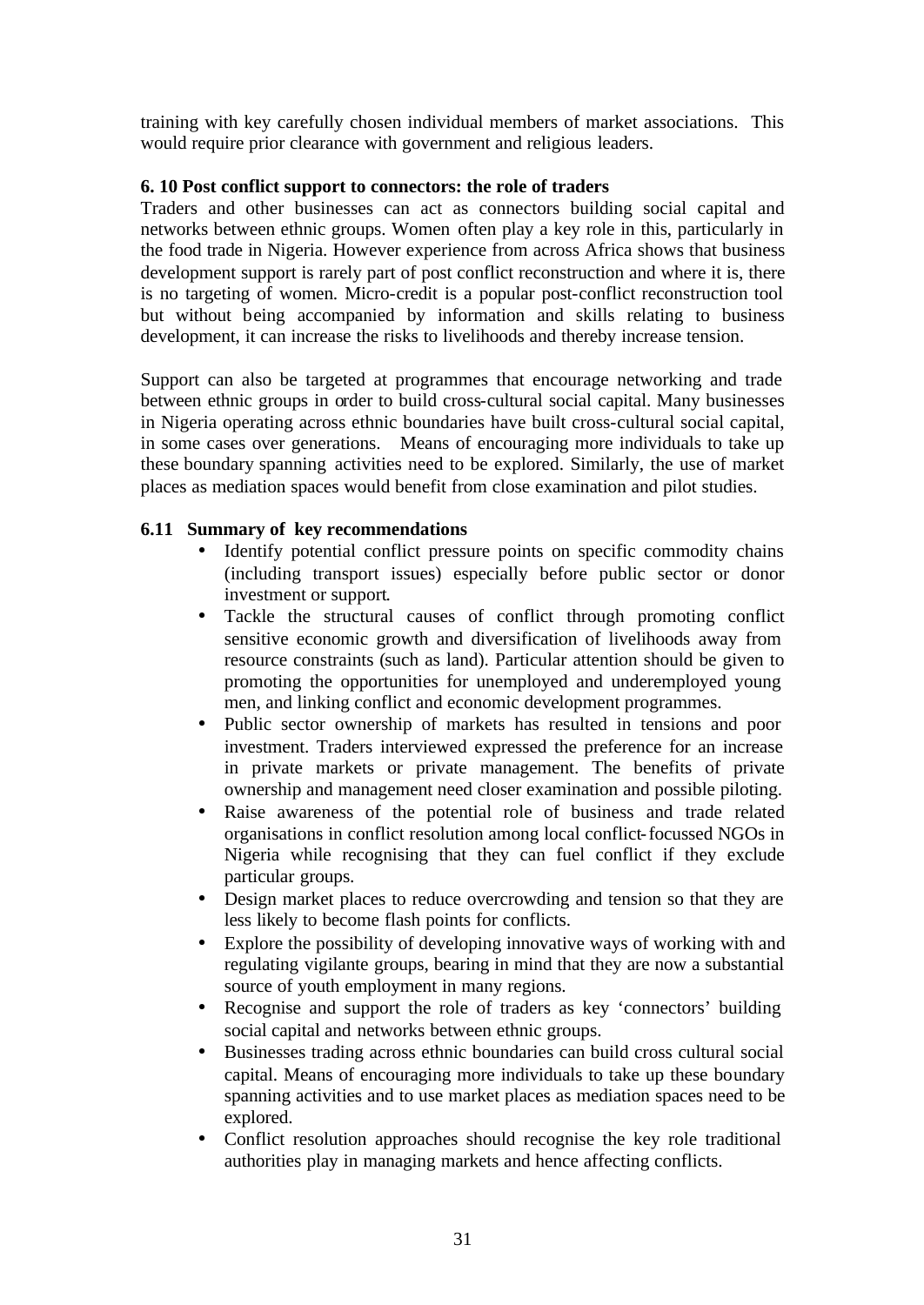#### **References consulted**

- Abrahamsen, R. 2004 Privatisation, globalisation and the politics of protection in South Africa. African Studies Association UK biennial conference, Goldsmiths College, London, 13-15 September 2004.
- Adele, B.J. and Oloruntele, A. 2001 Ethnic agitation and conflicts in Nigeria, 1999- 2000. Development Policy Management Network Bulletin, 13,3:35-36.
- Adubi, A. 1996 Food marketing systems in Lagos FAO Programme "Food supply and distribution to cities" Food into Cities Collection EC/04-96E
- Agbonifo, J. n.d. Beyond Greed and Grievance: Negotiating Political Settlement and Peace in Africa http://www.peacestudiesjournal.org.uk/edition.asp?id=16
- Aiyede, E. Remi 2004 United we stand: labour unions and human rights NGOs in the democratisation process in Nigeria. Developmetn in Practice 14, 1&2: 224- 233.
- Akinyele, R.T. 2001 Ethnic militancy and national stability in Nigeria: a case study of the Oodua People's Congress. African Affairs 100: 623-640.
- Alemika, E.E.O. 2003 State failure and alternative non-state civic actors in Nigeria. DFID Drivers of Change, Abuja.
- Anderson, M. 1999 Do No Harm: How Aid can Support Peace or War, Boulder, USA, Lynne Reinner
- Anyanwu, J. n.d. Economic and Political Causes of Civil War in Africa: Some Econometric Results http://www.peacestudiesjournal.org.uk/edition.asp?id=16
- ARD 2001 West Africa: civil society strengthening for conflict prevention study. Anglophone CSO assessment: Ghana and Nigeria synthesis report. (Paper prepared for USAID) Burlington, USA: ARD Inc, December 2001.
- Ariyo, J. Ayodele,; Voh, J.P. and Ahmed, B. 2001 Long-term change in food provisioning and marketing in the Kano region, 1960-2000. Drylands Research Working Paper 34.
- Atkinson, P. 1997 The War Economy in Liberia: A Political Analysis May ODI Relief and Rehabilitation Network Paper 22
- Ayodele Ariyo, J. Voh, J.P. and Ahmed, B. 2001 Long-term change in food provisioning and marketing in the Kano region, 1960-2000. Drylands Research Working Paper 34.
- Baker, B. 2004 Agencies of order and policing in Uganda. ASAUK conference, Goldsmiths College, London, 13-15 September 2004.
- Banfield, J et al 2003 Transnational Corporations in conflict prone zones: Public policy responses and a framework for action. International Alert, London
- Bastian, M.L. 'Vultures of the market place': southeastern Nigerian women and discourses of the Ogu Umunwaanyi (women's war) of 1929. In J. Allman et al. 2002 Women in African colonial histories. Bloomington: Indiana University Press.
- Bernstein, H. 1996 The political economy of the maize filiere [South Africa]. Journal of Peasant Studies, 23(2/3).
- Blench, R. 1996 Aspects of resource conflict in semi-arid Africa. ODI Natural Resource Perspectives 15, November 1996.
- Blench, R. 2004 Improving the knowledge base on small arms in northern and central Nigeria. Report prepared for DFID Nigeria, September 2004.
- Brogden, M. 2001 Commentary: community policing: a panacea from the West. African Affairs, 103/413: 635-649.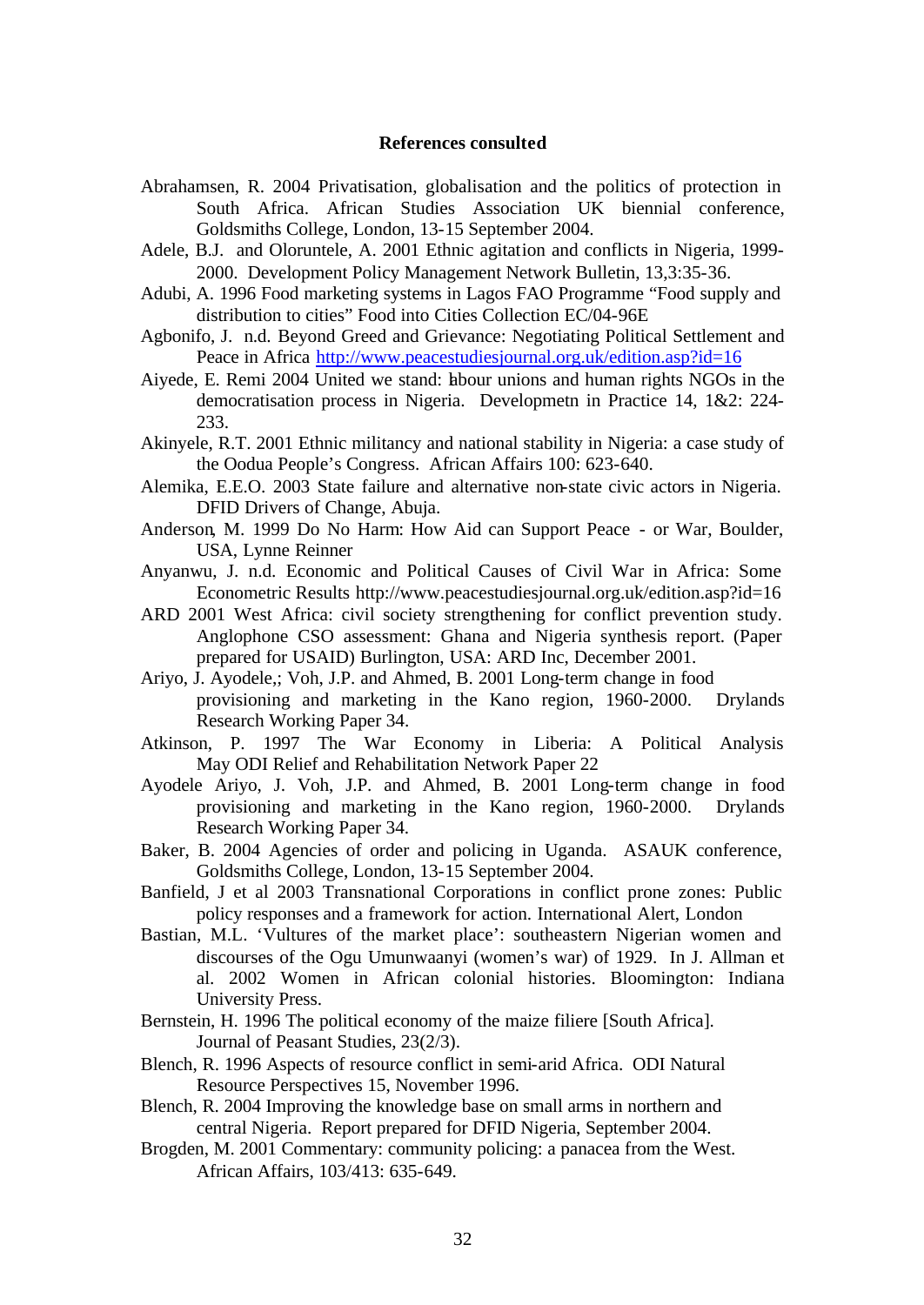- Bryceson, D. 1999 Sub-Saharan Africa betwixt and between: rural livelihood practices and policies. Leiden: de-agrarianisation and rural employment network, ASC working paper 43. www.asc.leidenuniv.nl/general/dare.htm
- Carment, D. 2003 Assessing state failure: implications for theory and policy. Third World Quarterly 24,3: 407-427.
- CCTS 2003 Economy, conflict and the private sector: Seminar report . Committee for Conflict Transformation Support Newsletter 19.
- Chukwuma, I. 2004 Reforming the Nigerian police: issues at stake. In C. Ferguson and J.O. Isima Global facilitation network for security factor reform. Shrivenham.
- Clark, G. 1994 Onions Are My Husband: Survival and Accumulation by West African Market Women. Chicago and London: University of Chicago Press.
- Clark, G. 2002 Market association leaders', strategic use of language and narrative in market disputes and negotiations in Kumasi, Ghana. Africa Today 49,1:43-58.
- Clark, J. 2000 Participation for positive change: a case study of intra-city relationships in Bulawayo [unpublished paper www.sit.edu/publications/docs/ops03csbulawayo/pdf]
- Clough, P. 1981 Farmers and traders in Hausaland. Development and Change 12, 273-92.
- Clough, P. 1985 The social relations of grain marketing in Northern Nigeria. Review of African Political Economy 34, 16-35.
- Cohen, A. 1971 Cultural strategies in the organisation of trading diasporas. In C. Meillassoux (ed.) The development of indigenous trade and markets in West Africa. London: Oxford University Press.
- Collier, P. 2000 Doing well out of war: an economic perspective. In M. Berdal and D.M. Malone Greed and grievances: economic agendas in civil wars. Boulder: Lynn Rienner, 91-112.
- Concepcion, S et al 2003 Breaking the links between economics and conflict in Mindanao. International Alert, London
- Cramer, C 2002, Homo Economicus Goes to War: Methodological Individualism, Rational Choice and the Political Economy of War, World Development Vol 30 No 11
- Cupples, J. 2004 Counter-revolutionary women: gender and reconciliation in post-war Nicaragua. Gender and Development 12,3: 8-18.
- Danfulani, U.H.D. and Fwatshak S.U. 2001 Briefing: the September 2001 events in Jos, Nigeria. African Affairs 101,: 243-255.
- Daniel, P. 2003 Gender, conflict and livelihoods in northern Nigeria (web: p.daniel @wlv.ac.uk)
- Dennis, C. 1987 Women and the state in Nigeria: the case of the Federal Military Government 1984-85. In H. Afshar (ed.), Women, state and ideology: studies from Africa and Asia. London: Macmillan, pp. 13-27.
- Dennis, C. and Peprah, E. 1995 Coping with transition: Techiman market, Ghana. Gender and Development 3,3, 43-8.
- DFID 2003 Tackling poverty by reducing armed violence: recommendations from a Wilton Park Workshop. 14-16 April 2003
- Dorward, A., Poole,N., Morrison, J., Kydd, J. and Urey, I. 2003 Markets, institutions and technology: missing links in livelihood analysis. Development Policy Review 21, 3, 319-332.
- Easterly, W. 2000 Can institutions resolve ethnic conflict? Washington: World Bank, May 2000.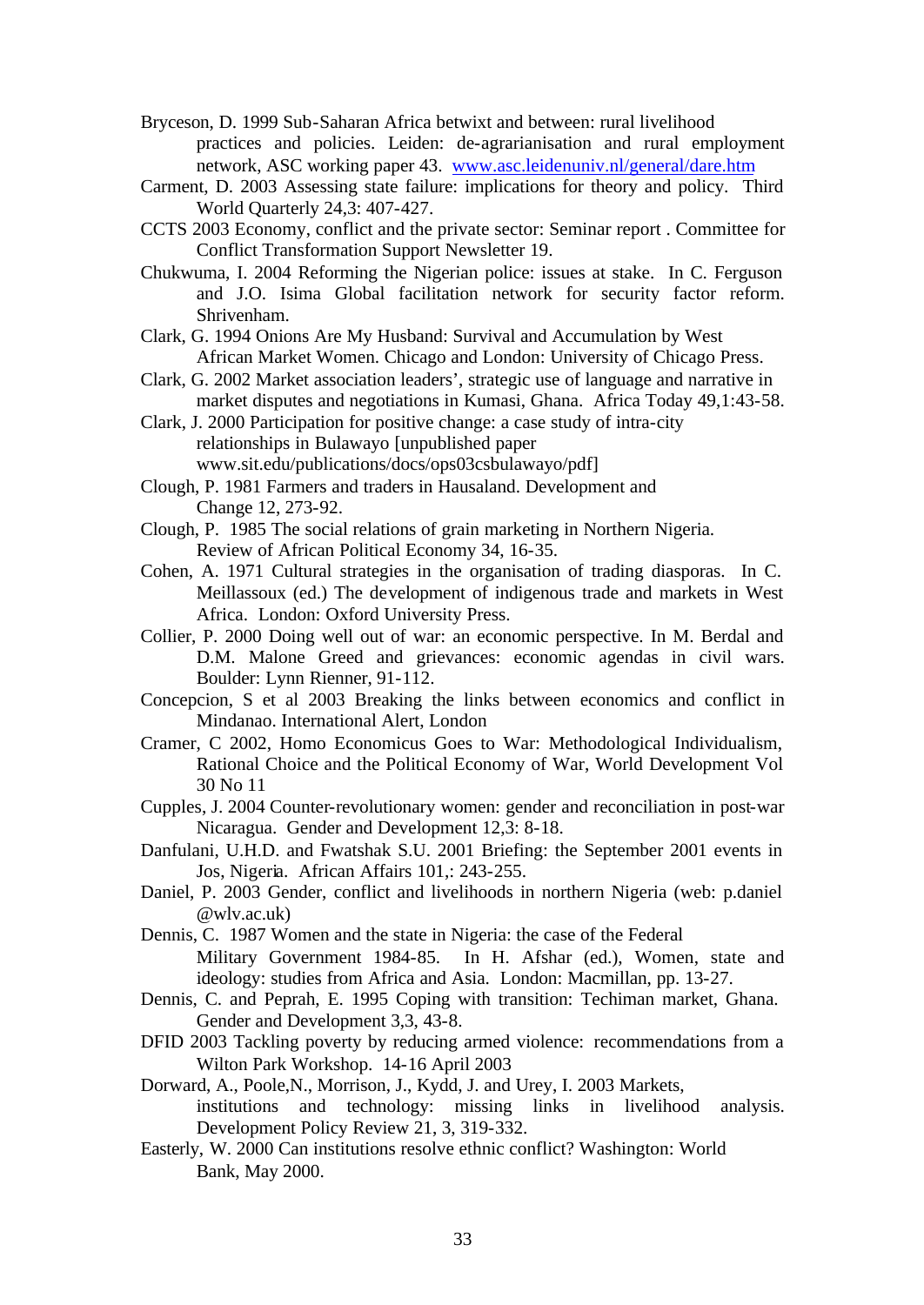- Fairhead, J. 1992 Paths of authority: roads, the state and the market in eastern Zaire. European Journal of Development Research 17-35.
- Filani, M 2005 Transport market study: The Bodija cattle market in Ibadan. Unpublished report
- Goldsmith, P. 1998 Case study: Cattle, Khat and Guns: trade, conflict and security on Kenya's Highland-Lowland Interface. Conflict and conflict management in the Greater Horn of Africa. Institute of policy analysis and research. USAID –Greater Horn of Africa Initiative. November 1998.
- Goodhand, J. 2001 Violent conflict, poverty and chronic poverty. CPRC working paper no. 6, Manchester, Chronic Poverty Research Centre.
- Gore, C. and D. Pratten 2003 The politics of plunder: the rhetorics of order and disorder in southern Nigeria. African Affairs 102(407): 211-240.
- Harnischfeger, J. 2003 The Bakassi Boys: fighting crime in Nigeria. Journal of Modern African Studies 41,1:23-49.
- Heap, S. 1997 'Jaguda boys': pickpocketing in Ibadan, 1930-60. Urban History 24,3: 324-343.
- Heymans, C. and C. Pycroft 2003 Drivers of change in Nigeria: a preliminary overview. DFID Abuja.
- Hill, P. 1971 Two types of West African house trade. In C. Meillassoux (ed.) The development of indigenous trade and markets in West Africa. London: Oxford University Press.
- Hughes, A. 2000 Retailers, knowledges and changing commodity networks: the case of the cut flower trade. Geoforum 31, 175-190.
- Hughes, A. 2001 Global commodity retworks, ethical trade and governmentality: organizing business responsibility in the Kenyan cut flower industry. Area 26, 390-406.
- Human Rights Watch 2003 The Warri Crisis: Fueling Violence www.hrw.org/reports/2003/nigeria1103/
- Hyndman, J. and M. de Alwis 2004 Bodies, shrines and roads: violence, (im)mobility and displacement in Sri Lanka. Gender, place and culture 11,4:535-557.
- Ikporukpo, C.O. 2004 Petroleum, fiscal federalism and environmental justice in Nigeria. Space and polity 8,3: 321-354.
- Institute for Peace and Conflict Resolution 2003 Strategic conflict assessment: consolidated and zonal reports, Nigeria. Abuja: Institute for Peace and Conflict Resolution,The Presidency. March 2003.
- International Alert 2002 Women, peace and security consultation. Gender and peace Building programme, International Alert, London
- International Alert 2004 From War Economies to Peace Economies in the South Caucasus. Report on conference in Moscow 30-31 March, 2004-09-27
- Jinadu, L.Adele 2002 Ethnic conflict and federalism in Nigeria. ZEF Bonn, discussion paper no. 49.
- Kabir, I.M. and A.J. Oluwasegun 2002 Ethnicity, democracy and the identity question in Nigeria. MOST etho-net Africa publications, September 2002 www.ethonet-africa.org/pubs/papisa-aro.htm
- Korf, B. 2003a Contract or war? An essay on institutional logic in violent conflicts. Berlin: Berghof Occasional Paper 23, April 2003.
- Korf, B. 2003b Ethnicised entitlements?: property rights and civil war in Sri Lanka. ZEF Bonn: discussion paper 75, November 2003.
- Korf, B. 2004 War, livelihood and vulnerability in Sri Lanka. Developmetn and Change 35,2: 275-295.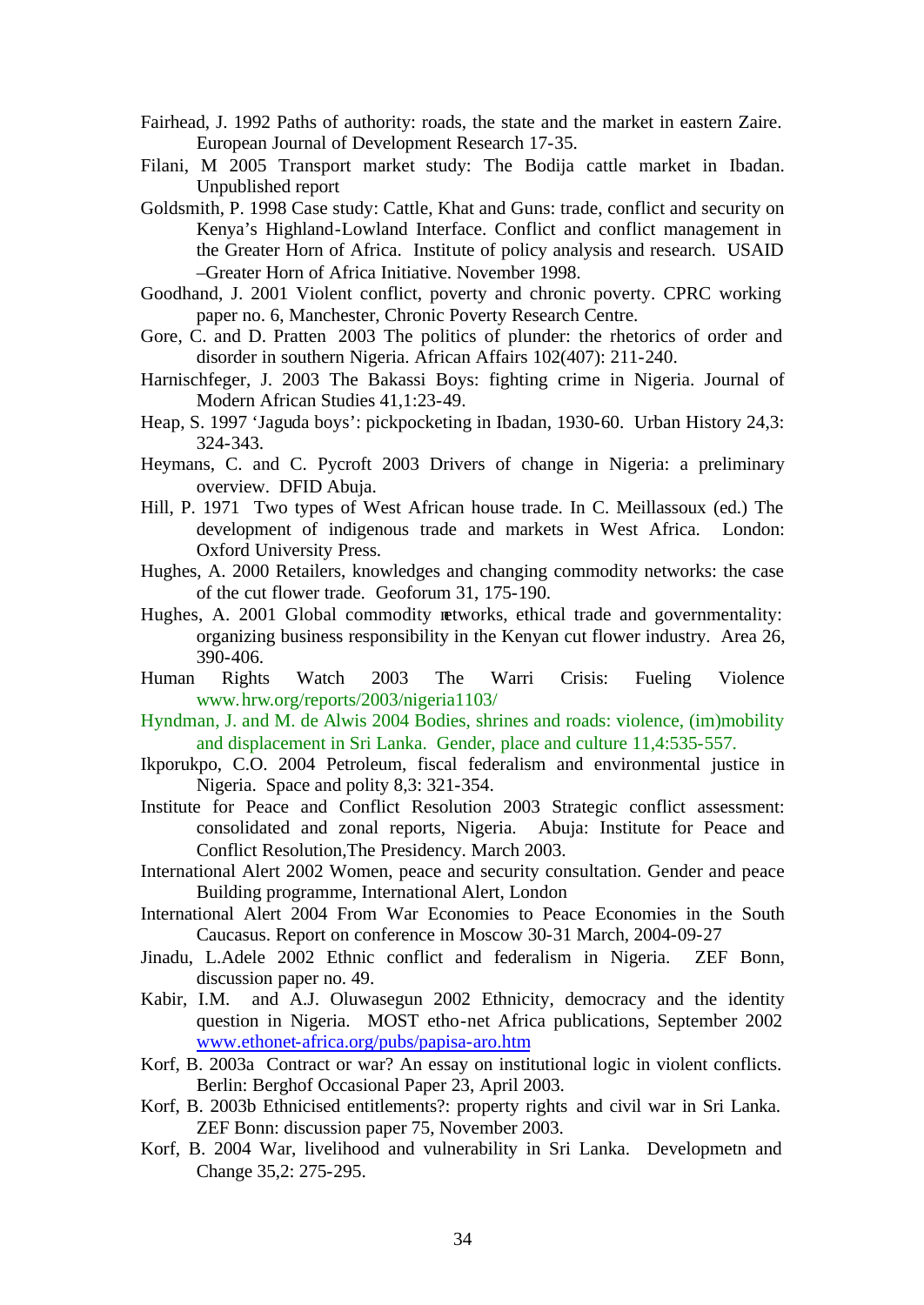- Lederach, J P 1997 Building Peace: Sustainable Reconciliation in Divided Societies, US Institute of Peace Press, Washington, D.C. (),
- Lewis,P. , E. Alemika and M.Bratton 2002 Down to Earth: Changes in Attitudes Toward Democracy and Markets in Nigeria," *Afrobarometer Working Paper* No. 20, Michigan State University, http://www.afrobarometer.org/abseries.html
- Lyon, F. 1999 Group Enterprises, Co-operatives and Associations. Their Functioning and Sustainability in Rural Ghana. Report prepared for Department for International Development, Crop Post Harvest Programme.
- Lyon, F. 2000a Trust, networks and norms: The creation of social capital in agricultural economies in Ghana. World Development 28, 4, pp.663-682
- Lyon, F. 2000b Trust and power in farmer-trader relations: A study of smallscale vegetable production and marketing systems in Ghana. Unpublished PhD Dissertation, University of Durham, UK.
- Lyon, F. 2001 Vegetable market systems on Jos Plateau, Nigeria. Rural access issues and supply of urban food marketing: Market access for small holder vegetable production on the Jos Plateau, Nigeria. Report for DFID
- MacGinty, R. 2004 Looting in the context of violent conflict: a conceptualisation and typology. Third World Quarterly 25,5:857-870.
- Maconachie, R. 2004 Sustainability under threat: urban pressure and land degradation in the Kano close-setteld zone, Nigeria. D.Phil thesis, University of Sussex.
- Middleton, A. 2003 Informal traders and planners in the regeneration of historic city centres: the case of Quito, Ecuador. Progress in Planning 59:71-123.
- Mohammed, A. Sokoto n.d. The impact of conflict on the economy: the case of Plateau state of Nigeria (unpublished paper).
- Mortimore, M. 1989 Adapting to drought: farmers, famines and desertification in West Africa. Cambridge: Cambridge University Press.
- Murshed, S. Mansoob 2005 The role of local business communities in civil war abatement and peacebuilding: some conceptual issues. Paper prepared for International Alert, London, January 2005.
- NEEDS (2004 draft) National Economic Development and Empowerment Strategy working document, vol 1.
- Nelson, J 2000 The business of peace : The private sector as a partner in conflict prevention. Prince of Wales business Leaders Forum, International Alert and Council on Economic Priorities,
- Nwanguma, O. 2000 The Rise of Ethnic Militia in Liberty (Civil Liberties Organisation, Nigeria) 12, 8 p19-27
- Okali, D., Okpara, E. and Olawoye, J. 2001 The case of Aba and its region, southeastern Nigeria. IIED working paper series on rural-urban interactions and livelihood strategies, Working Paper 4, October 2001.
- Okunmadewa, F. et al. 2001 Nigeria: illbeing and insecurity. In Voices of the Poor: from many lands, pp. 85-112.
- Onokerhoraye, A. G. 1977 Occupational specialisation by ethnic groups in the informal sector or urban economies of traditional Nigerian cities: The case of Benin. African Studies Review 20,1, 53-69.
- Oriji, J.N. 2000 Igbo women from 1929-1960. West Africa Review, 2, 1:1-15.
- Peters, P. 2004 Inequality and social conflict over land in Africa. Journal of Agrarian Change 4,3:269-314.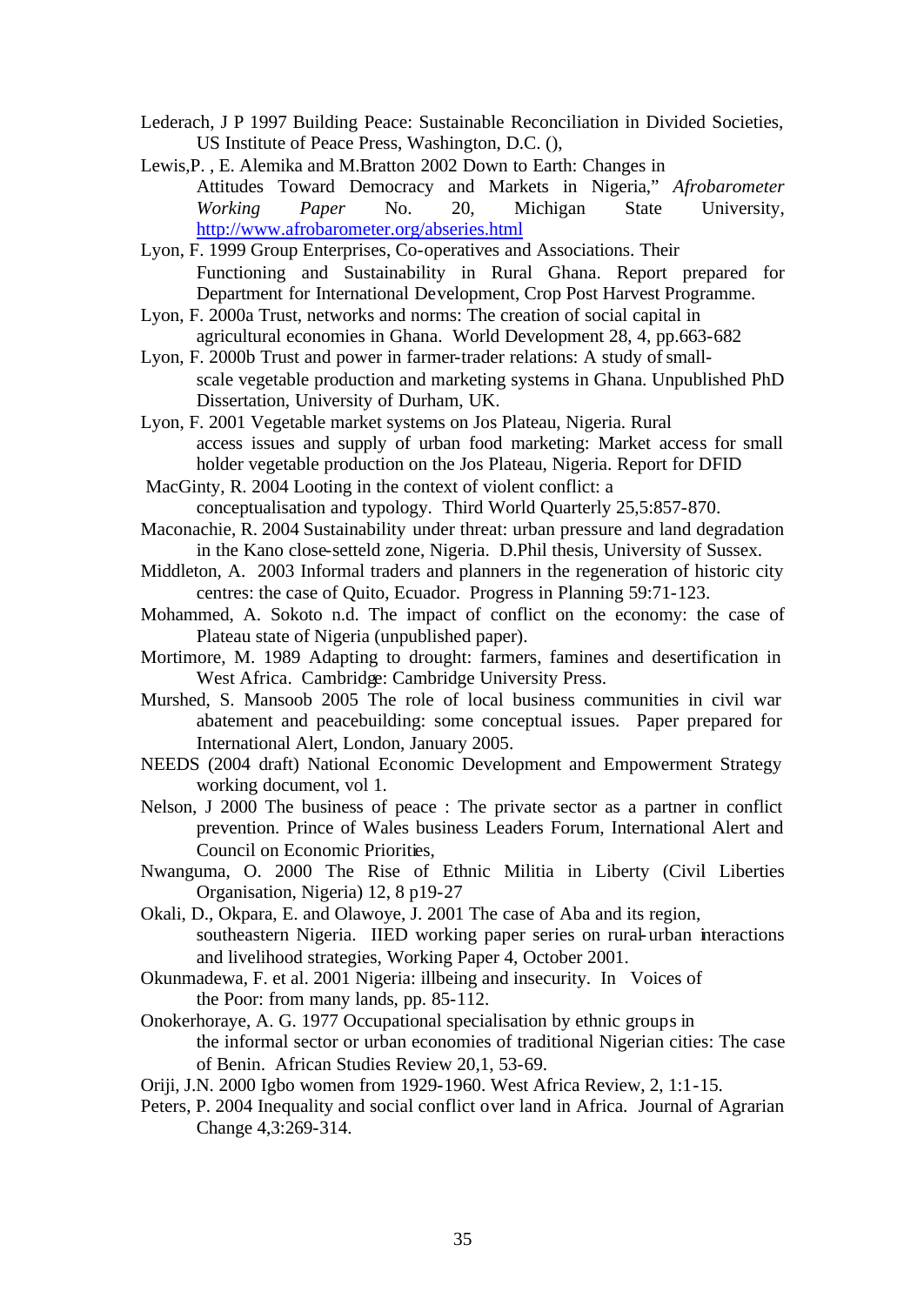- Pieterse, J. Nederveen 2000 Social capital, migration and cultural difference: beyond ethnic economies. Institute of Social Studies, the Hague, working paper no. 327.
- Plateau Peace Conference, 2004 Plateau Resolves: report of the Plateau Peace Conference 18<sup>th</sup>-21<sup>st</sup> September 2004. Main report, September 2004.
- Plotnicov, L. 1971 An early Nigerian civil disturbance: the 1945 Hausa-Igbo riot in Jos. Journal of Modern African Studies 9:295-312.
- Pons-Vignon, M and Solignac Lecomte, H. 2004 Land, violent conflict and development. OECD Development Centre Working Paper 233, OECD Paris.
- Porter, G. 1988 Perspectives on trade, mobility and gender in a rural market system: Borno, north-east Nigeria. Tijdschrift voor economische en sociale geografie 79 (2): 82-92.
- Porter, G. 1990 Retailing in northern Nigeria: patterns of continuity and change. In A.M. Findlay, R. Paddison and J.A. Dawson (eds) Retailing environments in developing countries, pp. 66-87. Routledge, London
- Porter, G. 1994 Food marketing and urban food supply on the Jos Plateau, Nigeria: A comparison of large and small producer strategies under "SAP", Journal of Developing Areas 29, 91-110.
- Porter, G. 1995 The impact of road construction on women's trade in rural Nigeria, Journal of Transport Geography 3,1, 3-14.
- Porter, G. 1997 Mobility and inequality in rural Nigeria: the case of off-road communities. Tidjschrift voor Economische en Sociale Geografie 88 (1), 65- 76
- Porter, G. 2000 Marketplaces in Nigeria: patterns of continuity and change. The Nigerian Field 65 (1-2):92-100.
- Porter, G. 2001 Final Technical Report: Rural access issues and the supply of urban food markets in Nigeria: focus on market access for smallholder vegetable producers on the Jos Plateau. Report to the UK Department for International Development, May 2001.
- Porter, G. 2002 Living in a walking world: rural mobility and social equity issues in sub-Saharan Africa. World Development: 30,2: 285-300.
- Porter, G., T. Bowyer Bower, D. Potts, F. Lyon, A.A. Adepetu, J. Olaniyan, H. Daloeng, C.Mulenga and S. Mumba 2004 Improving market institutions and urban food supplies for the urban poor: a comparative study of Nigeria and Zambia: scoping phase. Report to DFID, May 2004.
- Porter, G, Harris, F., Lyon, F., Dung, J. and Adepetu, A.A. 2003 Markets, ethnicity and environment in a vulnerable landscape: the case of small-scale vegetable production on the Jos Plateau, Nigeria, 1991-2001 . Geographical Journal 169, 4: 370-381.
- Rammohan, K.T. and Sundaresan, R. (2003) Socially embedding the commodity chain: an exercise in relation to coir yarn spinning in southern India. World Development 31,5, 903-923.
- Reimann, C. 2001 Towards conflict transformation: assessing the state of the art in conflict management – reflections from a theoretical perspective. In A. Austin, M. Fischer, N. Ropers (eds.) Berghof handbook for conflict transformation. Berlin: Berghof Zentrum fur konstruktive Konfliktbearbeitung. http://www.berghof.center.org/handbook.
- Reno, W. 2004 Order and commerce in turbulent areas:  $19<sup>th</sup>$  century lessons,  $21<sup>st</sup>$ century practice. Third World Quarterly 25,4: 607-625.